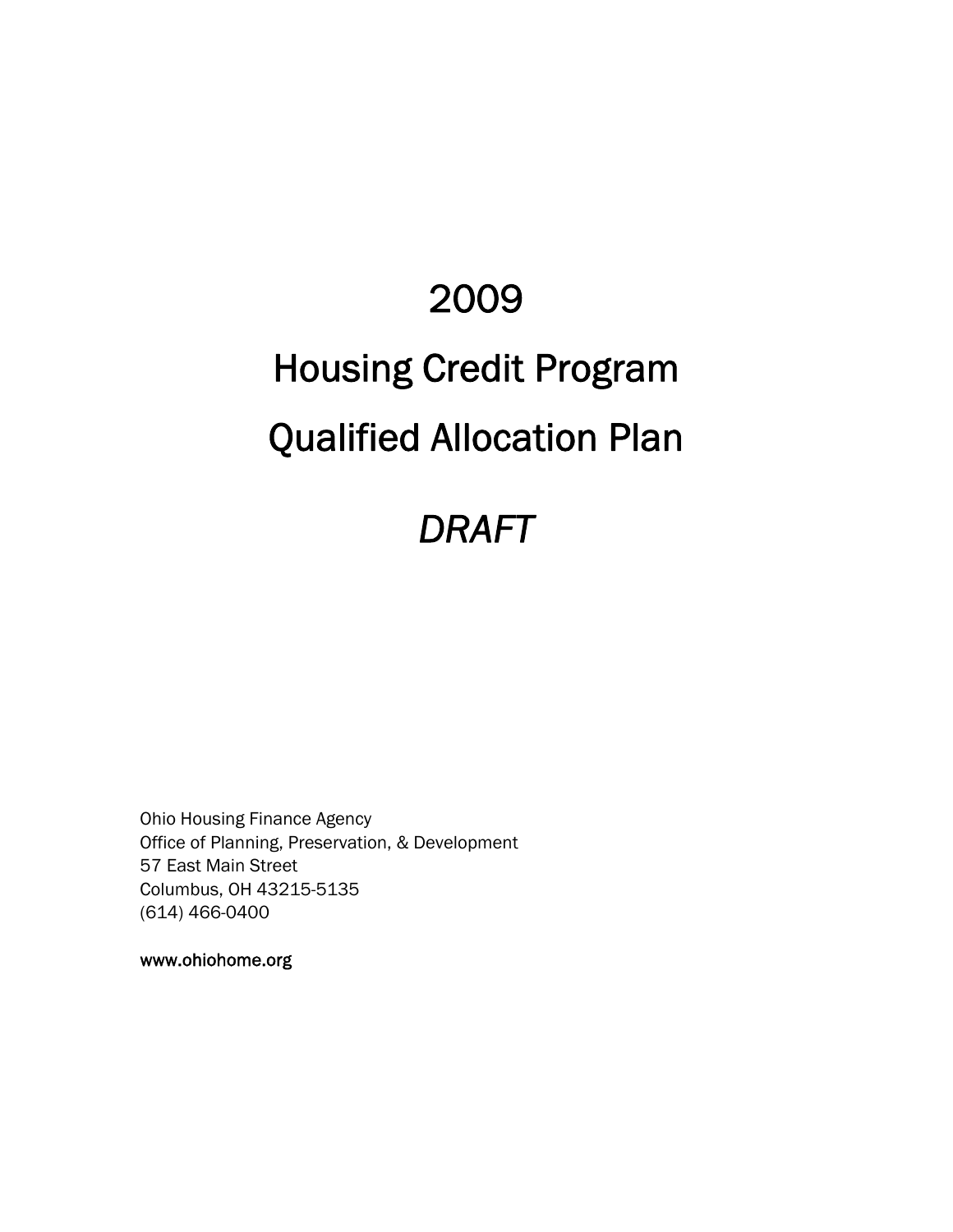| I.   |                                                                                    |  |
|------|------------------------------------------------------------------------------------|--|
| А.   |                                                                                    |  |
| В.   |                                                                                    |  |
| C.   |                                                                                    |  |
| D.   |                                                                                    |  |
| Е.   |                                                                                    |  |
| Ш.   |                                                                                    |  |
| А.   |                                                                                    |  |
| В.   |                                                                                    |  |
| C.   |                                                                                    |  |
| D.   |                                                                                    |  |
| Е.   |                                                                                    |  |
| Е.   |                                                                                    |  |
|      | 1.                                                                                 |  |
|      | 2.                                                                                 |  |
|      | 3.                                                                                 |  |
|      | 4.                                                                                 |  |
|      | 5.                                                                                 |  |
|      | 6.                                                                                 |  |
|      | 7.                                                                                 |  |
|      | Maximum Credit Per Project (not applicable for bond financed projects) 35<br>8.    |  |
|      | 9.                                                                                 |  |
|      | 10.                                                                                |  |
|      | 11.                                                                                |  |
|      | 12.                                                                                |  |
|      | 13.                                                                                |  |
|      | 14.                                                                                |  |
|      | 15.                                                                                |  |
|      | 16.                                                                                |  |
|      | 17.                                                                                |  |
|      | Universal Design Features (not applicable for bond financed projects) 39<br>18.    |  |
|      | Single-Family Lease Purchase (not applicable for bond financed projects) 39<br>19. |  |
|      | Family Supportive Services (not applicable for bond financed projects) 39<br>20.   |  |
| J.   |                                                                                    |  |
| K.   |                                                                                    |  |
| L    |                                                                                    |  |
| Μ.   |                                                                                    |  |
| III. |                                                                                    |  |
| IV.  |                                                                                    |  |
| V.   |                                                                                    |  |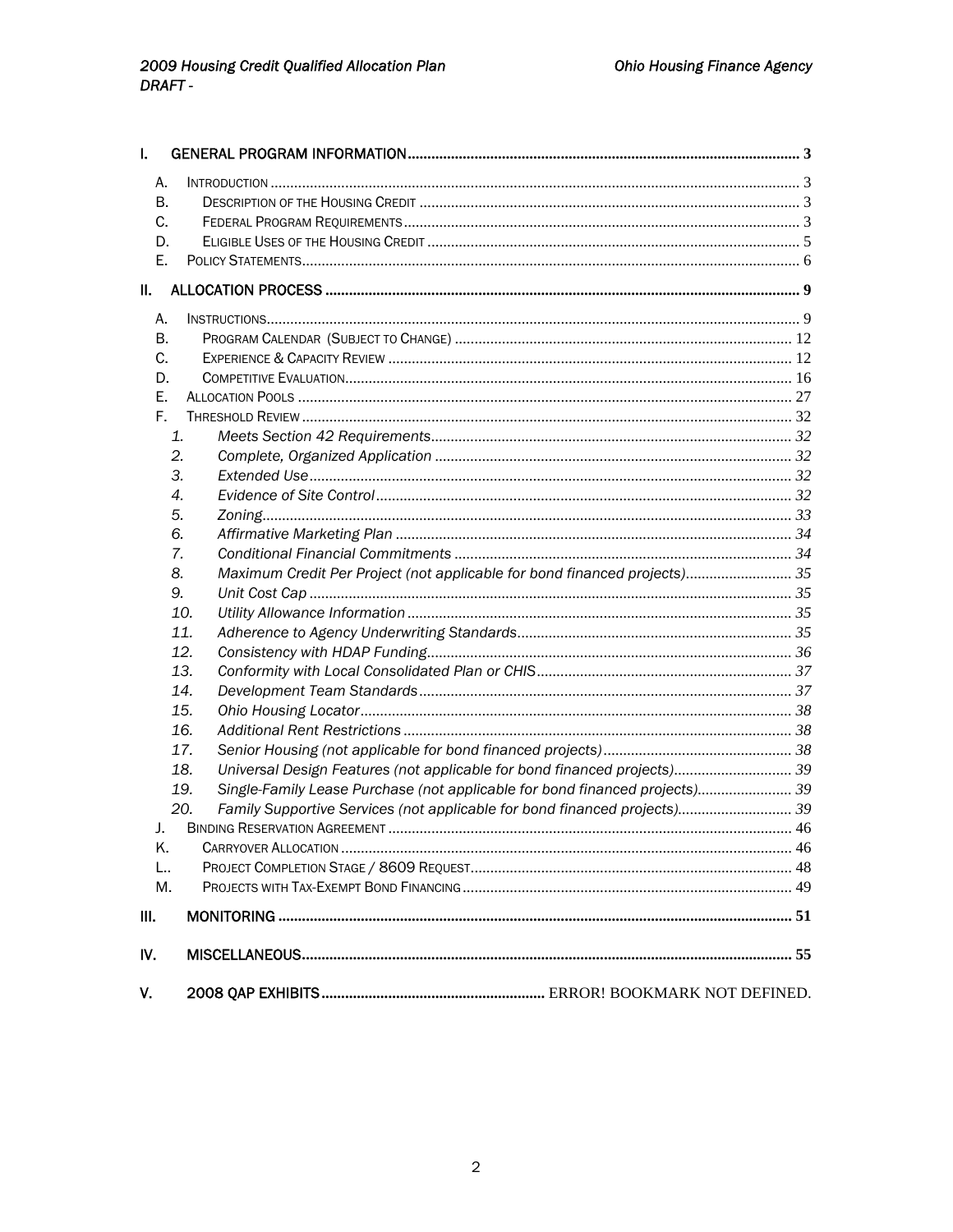# I. GENERAL PROGRAM INFORMATION

# <span id="page-2-0"></span>A. Introduction

The Housing Credit (also know as the Low-Income Housing Tax Credit) is a tax incentive program designed to increase the supply of quality affordable rental housing. These federal income tax credits offset the building acquisition, new construction, or substantial rehabilitation costs for rental housing developments. Since 1987, the Ohio Housing Finance Agency (OHFA) has used the Housing Credit Program to facilitate the development of over 75,000 affordable rental housing units in Ohio.

The Internal Revenue Service (IRS) regulations for the Housing Credit Program can be found under Section 42 of the Internal Revenue Code (IRC). It is the responsibility of the applicant to be knowledgeable of Section 42 of the IRC, regulations and administrative documents (rulings, notices, and procedures), and all relevant materials published by the IRS. OHFA strongly encourages all applicants to seek experienced legal and accounting advice in order to comply with all program requirements.

The Qualified Allocation Plan (QAP), described under Section 42(m) of the IRC, contains OHFA's procedures and policies for the distribution of the state's allocation of Housing Credits. The QAP may be subject to change, pending developments in federal and state legislative requirements and/or OHFA policy.

# B. Description of the Housing Credit

The Housing Credit was created by Congress in 1986, replacing earlier federal tax incentives for the development of affordable rental housing.

Housing Credits are used to offset an individual or corporation's federal income tax liability. The amount of Housing Credit received can be subtracted on a dollar-for-dollar basis from the federal income tax liability.

The Housing Credit is received each year for 10 years - the period the taxpayer claims the Housing Credit on his/her federal income tax return. The owner must maintain income and rent restrictions continuously for 15 years - this is the compliance period. Additionally, the owner must enter into an extended use period of an additional 15 years by filing a Restrictive Covenant on the project with the County Recorder.

The taxpayer may claim the Housing Credit beginning either with the taxable year in which the building is placed-in-service, or in the following year at the owner's election (or OHFA's determination, if necessary). The allocated Housing Credit amount taken by the taxpayer is based on the portion of the building occupied by low-income residents at the end of the first year of the Housing Credit period.

# C. Federal Program Requirements

The following are brief descriptions of the federally-mandated program requirements. The list does not include all rules and requirements. Applicants should refer to Section 42 of the IRC for more information.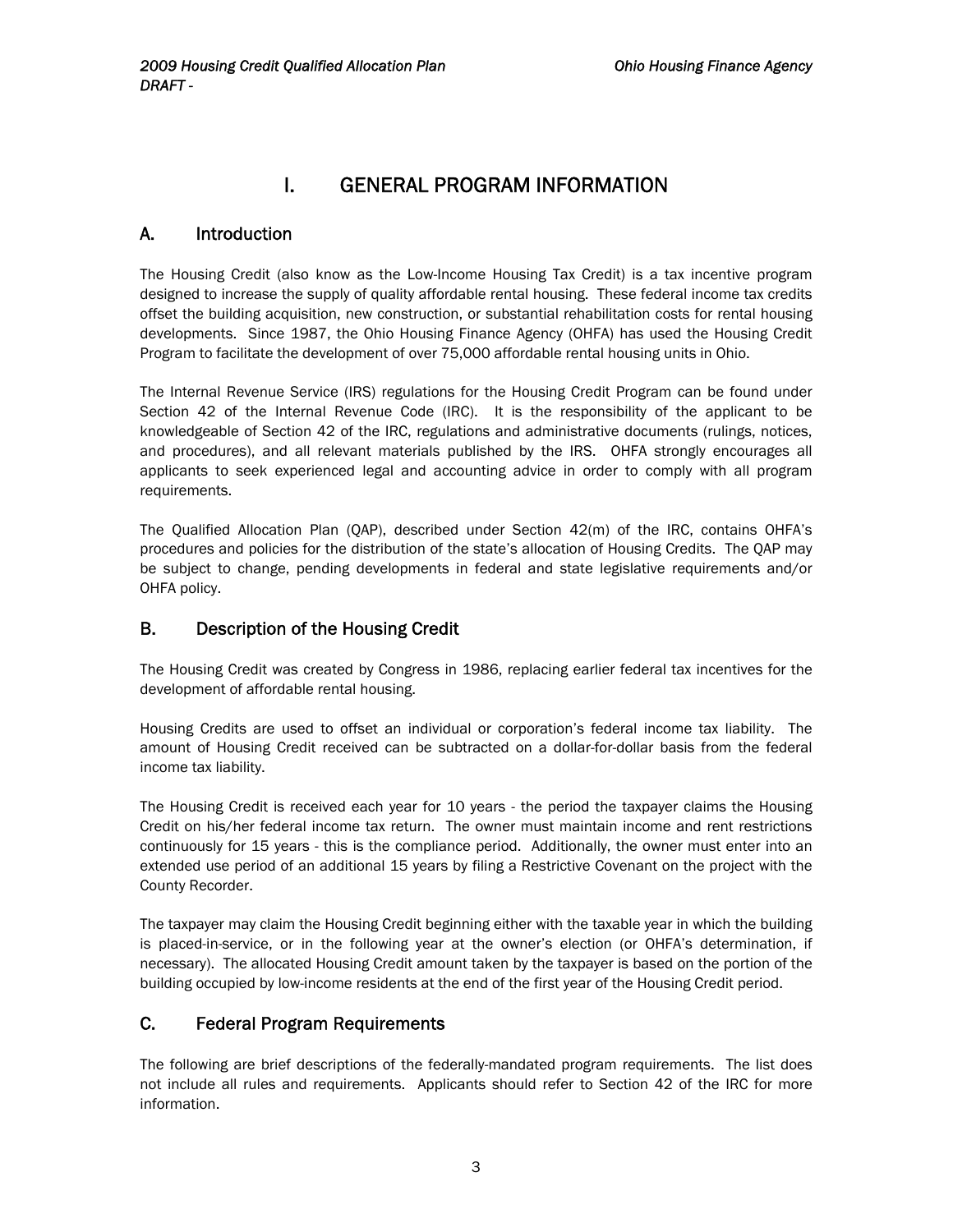**Income Targeting.** A project qualifies for the Housing Credit if at least 20% of the project is occupied by households with incomes at or below 50% (20/50 projects) of the Area Median Gross Income (AMGI) or at least 40% of the project is occupied by households with incomes at or below 60% (40/60 projects) of the AMGI. The AMGI limits are published annually by the U.S. Department of Housing and Urban Development (HUD) (see Exhibit A). Incomes are adjusted by household size. OHFA has provided the income limits by county.

Rent Restriction on Units. The rent limits are based on the income limits and the number of bedrooms in a unit. Rent subsidies paid on behalf of the resident (such as Section 8 program payments) and overage defined by the USDA Rural Development (RD) 515 program are not included in gross rent calculations. Gross rent includes a utility allowance for the utilities paid by the resident.

In order to assure the units are rented at the specified level elected at application, OHFA requires owners to file a Restrictive Covenant in the County Recorder's office where the project is located. The Restrictive Covenant details the restrictions on rent, as well as the term of affordability. Furthermore, the Restrictive Covenant also includes restrictions on the income levels the project is targeting per the election the owner selects on the application.

Utility allowance information is obtained from HUD or the Public Housing Authority in the county where the project is located, or based upon any policies and procedures established by OHFA. Please refer to Treasury Regulation 1.42-10 for more information. For a USDA RD 515 project, the utility allowance can be obtained from the Rural Development office.

Extended Low-Income Use. Income and rent limitations must be maintained for a minimum period of 15 years and through the extended use period, which is an additional 15 years. Project owners must enter into an extended low-income use agreement with OHFA.

IRS Revenue Ruling (2004-82) indicates that residents of a project that received Housing Credits may not be evicted without good cause. OHFA intends to enforce this restriction along with all other IRS compliance regulations. The definition of good cause may be found at 24 CFR § 247.3 of the Code of Federal Regulations.

Safe, Decent, & Sanitary Housing. All projects must meet applicable building codes promulgated by the Ohio Board of Building Standards and local governmental agencies.

"No More Credit Than Necessary". Section 42 of the IRC mandates that state housing finance agencies ensure the amount of Housing Credits awarded to a project is the minimum amount necessary for the project to be placed in service as affordable rental housing. OHFA completes this designated task by underwriting every project receiving Housing Credits.

Civil Rights Compliance. It is the responsibility of the owner/developer/borrower and any of its employees, agents or sub-contractors in doing business with OHFA to adhere to and comply with all Federal Civil Rights legislation, inclusive of the Fair Housing Laws, Section 504 of the Rehabilitation Act of 1973, and the Americans With Disabilities Act, as well as any state and local Civil Rights legislation along with any related codes and laws. Should OHFA not specify any requirements, such as design, it is nonetheless the owners' responsibility to be aware of and comply with all nondiscrimination provisions relating to race, color, religion, sex, handicap, familial status and national origin. This includes design requirements for construction or rehabilitation, Equal Opportunity in regard to marketing and resident selection and reasonable accommodation and modification for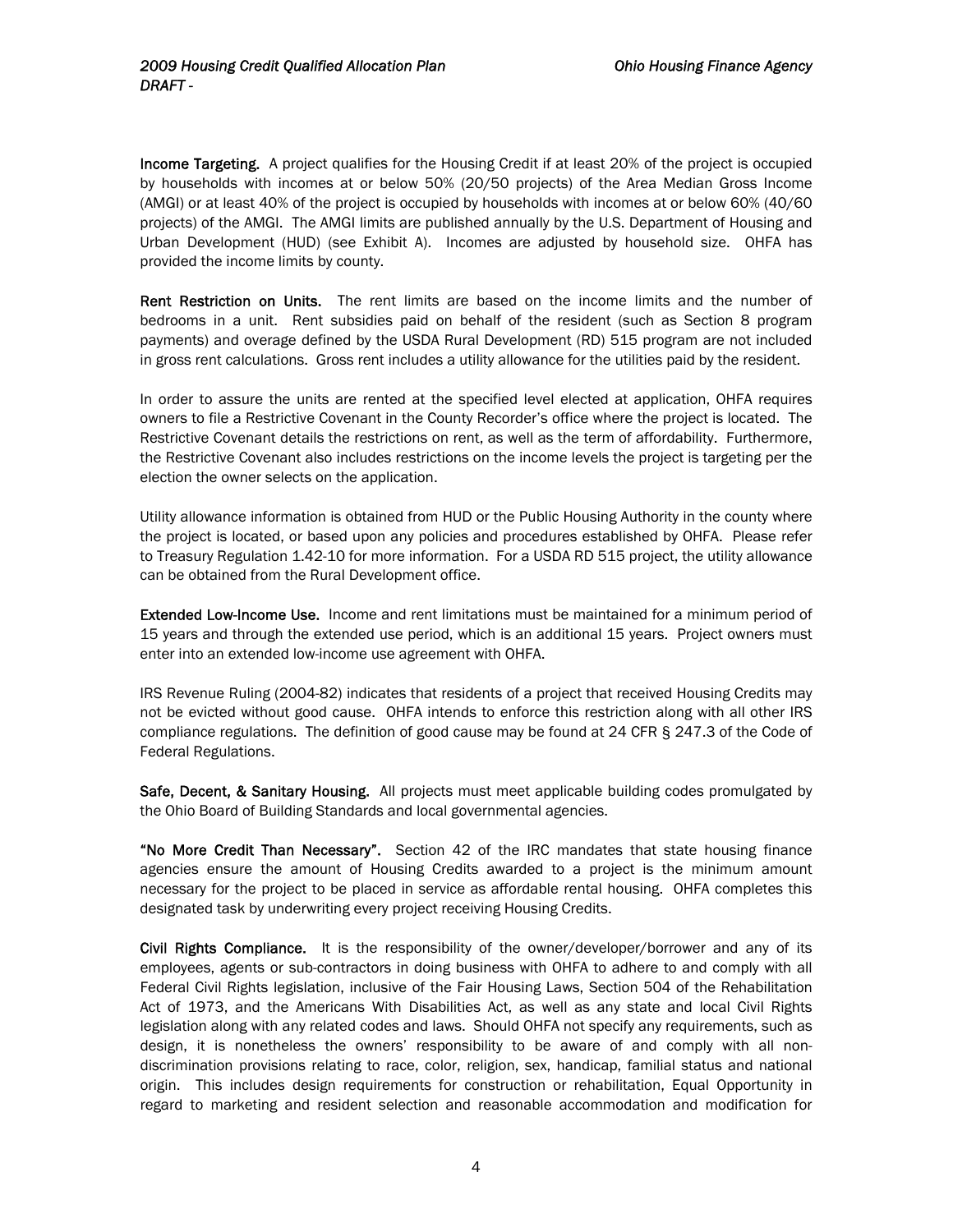<span id="page-4-0"></span>those residents covered under the Laws. OHFA has provided a brief guide to federal accessibility requirements (see Exhibit M).

# D. Eligible Uses of the Housing Credit

The Housing Credit can be used to offset the cost of acquiring, substantially rehabilitating, and/or constructing residential rental housing to be occupied by low-income individuals and families. These units must be available to the general public and have initial leases of six months or longer.

Costs to develop the low-income units become the building's eligible basis. The Housing Credit can be allocated to common areas as long as these facilities are provided to all residents without additional fees or charges. It is important to note that units created solely for occupancy by the manager, maintenance personnel and/or security guard are considered common space.

The applicable fraction multiplied by the eligible basis becomes the project's qualified basis. The applicable fraction is defined as the lesser of (a) the number of low-income units divided by the total number of units (unit fraction) or (b) the amount of low-income unit square footage divided by the total amount of residential unit square footage (floor-space fraction). Low-income units are defined as units occupied by households with incomes at or below 50% or 60% of AMGI, depending on the minimum set-aside selected by the owner.

Qualified basis is the product of the eligible basis multiplied by the applicable fraction. The applicable Housing Credit percentage (commonly referred to as the 9% and 4% Housing Credit rate) is the percentage used to determine the annual Housing Credit amount by multiplying it by the total qualified basis. The Housing Credit rates fluctuate from month to month, and the IRS publishes the new rates monthly. A recipient of Housing Credits may "lock-in" the Housing Credit rates upon entering a Binding Reservation Agreement with OHFA, or use the rates in effect at the date each building is placed into service.

The following types of projects are eligible for Housing Credits:

- Acquisition/Substantial Rehabilitation. Housing Credits are available for the acquisition and substantial rehabilitation of a building. The 4% Housing Credit rate is applied to the acquisition basis. Generally, the 9% (or 4% in certain circumstances) Housing Credit rate is applied to the substantial rehabilitation basis. The property cannot have been placed in service within 10 years prior to acquisition. In addition, capital improvements on the building are not eligible cost items if within the previous 10 years, major capital improvements have been made to the building. The new buyer or related entity cannot currently own the building; however, 10% of the ownership may remain unchanged.
- Substantial Rehabilitation only. The Housing Credit may be claimed on the basis of costs incurred for the substantial rehabilitation of a property without claiming credit on the acquisition basis of the project.
- New Construction. Housing Credits at the 9% (or 4% in certain circumstances) Housing Credit rate are available for the eligible costs to construct a new building or buildings.

Ineligible Costs. Certain project costs are not subject to inclusion into eligible basis upon which the Housing Credits are derived. These include: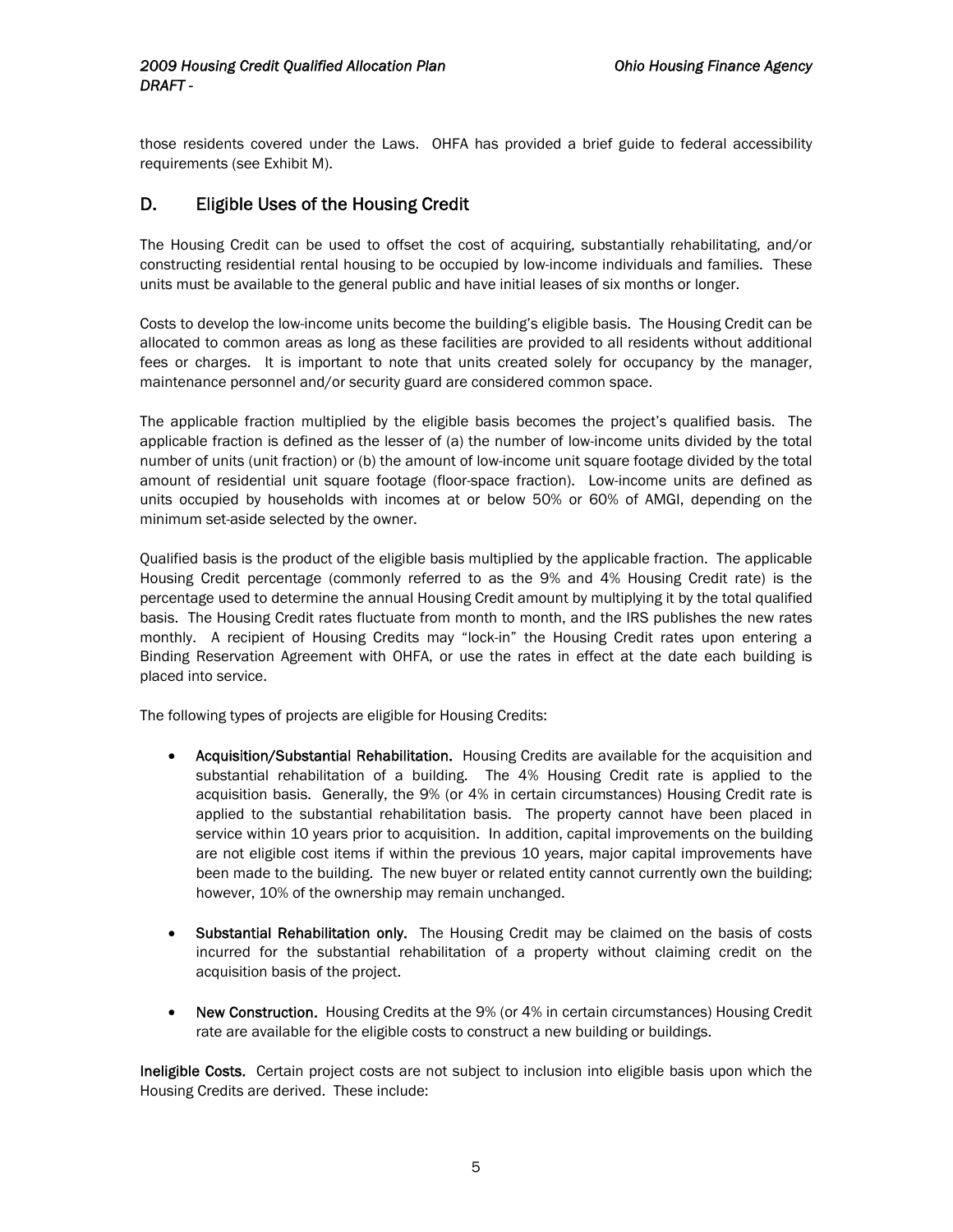- <span id="page-5-0"></span>1. Commercial Building Costs.
- 2. Land.
- 3. Permanent Financing Fees.
- 4. Reserves.
- 5. Off-Site Improvements.
- 6. Syndication Expenses (including legal, accounting, and bridge loan interest).
- 7. Any expense that cannot be depreciated with the building.
- 8. OHFA Application, Reservation, & Compliance Fees.
- 9. In-kind contributions to a project.

This list is not inclusive of all costs that may be ineligible for Housing Credits. Please refer to Section 42 of the IRC for more information.

The Housing Credit is not available for any of the following facilities: hospitals, nursing homes, sanitariums, lifecare facilities, retirement homes (if providing significant services other than housing are mandatory for residents), employer housing, mobile homes and student housing. Factory-made housing that is permanently fixed to real property may qualify for the Housing Credit. Congregate care facilities may be eligible if the "additional supportive services" are provided to the resident as a voluntary option and the resident is not charged mandatory fees for those services. Please refer to Section 42 of the IRC for more information.

The costs of constructing or rehabilitating a community service facility (such as a daycare building) located in a qualified census tract may be included with the eligible basis of a Housing Credit project. These additional costs cannot exceed 25% of the eligible basis on the first \$15 million of a project, with 10% thereafter. All community service facilities that are part of the same qualified project shall be treated as one facility. A community service facility must be designed to serve primarily individuals, not necessarily residents of the project, whose incomes are 60% or less of the AMGI. Please refer to IRS Revenue Ruling 2003-77 for more information.

### E. Policy Statements

OHFA will utilize the Housing Credit Program to create sustainable affordable housing (both financially and physically) by distributing resources through a transparent allocation process that addresses the mandates of the law, the needs of our primary customers and respects the interests of our stakeholders. Primary customers include low- and moderate-income residents, the development community, and owners of existing Housing Credit properties.

The following policy statements have been developed using input and feedback from OHFA Board members, program stakeholders, and primary customers, as well as the expertise of our staff regarding affordable housing needs in Ohio. These policy statements are the basis for the allocation process outlined in later sections of the Qualified Allocation Plan. The statements are not listed in any particular order; rather the priority of each policy is reflected in the allocation process.

Housing credits will be allocated to proposals that promote the policies and goals indicated in the QAP and are determined to be in the best interest of the citizens of the State of Ohio. OHFA reserves the right to award credits irrespective of competitive ranking if a proposal furthers the policies stated in the plan.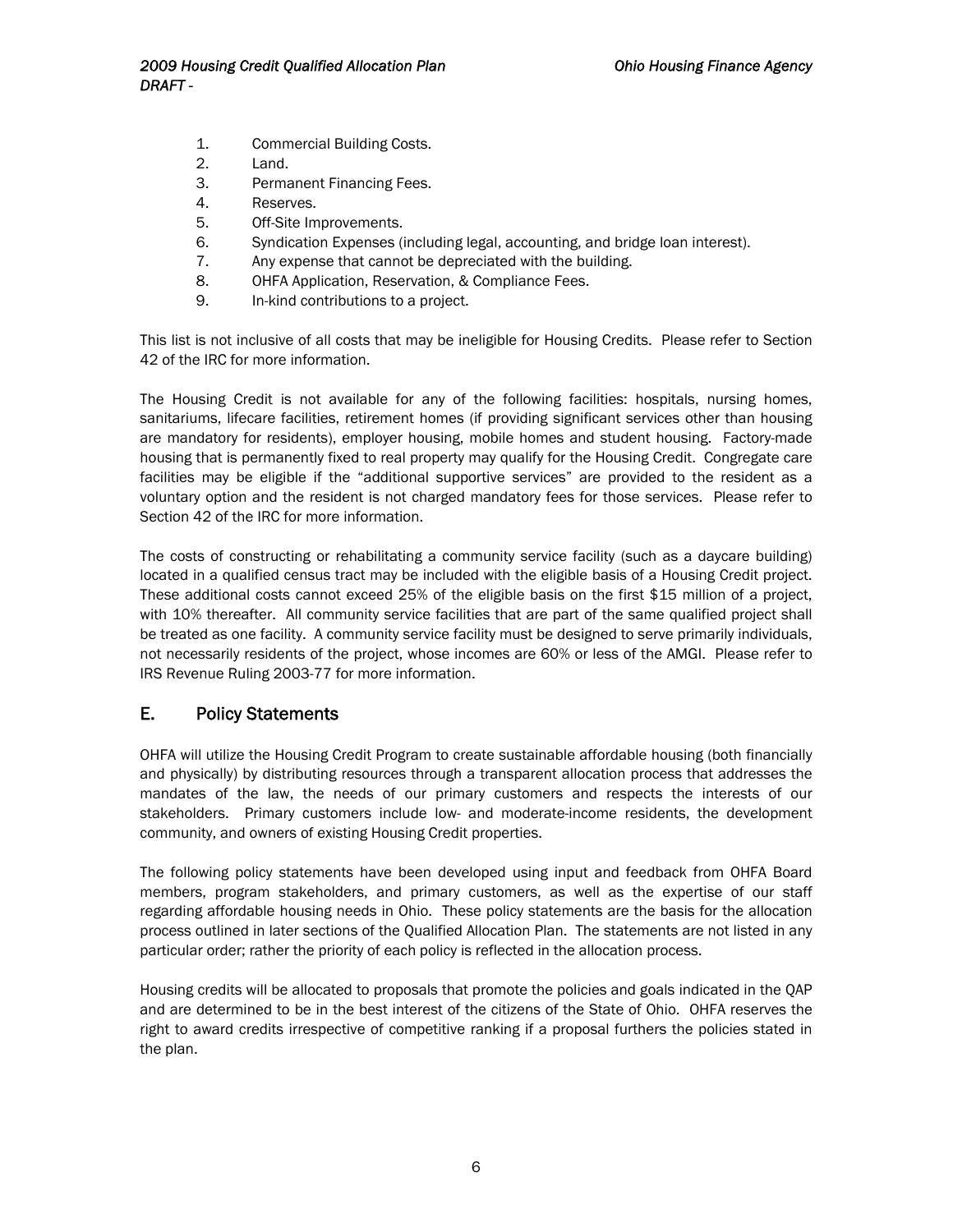- 1. Types and locations of housing
	- a. OHFA supports the development of three broad types of housing: Multifamily apartments; properties designed for senior populations; and single-family rental homes with a Lease-Purchase model.
	- b. While OHFA recognizes the constant need to create new housing units, this goal must be balanced by maintaining existing affordable units currently in service. Therefore, OHFA values the preservation of existing affordable housing that is in the greatest need of rehabilitation and has Section 8 or equivalent federal rental assistance contracts in danger of expiring.
	- c. As OHFA is committed to serve the affordable housing needs of all Ohio citizens, OHFA supports the development of Permanent Supportive Housing for the homeless and other populations with special needs.
	- d. Consideration will be given to distribute credits throughout various geographic regions of the state when possible and areas of greatest need when necessary.
	- e. As the challenges to development in Ohio increase, the need for strategic collaborative partnership and investment is critical. OHFA values construction in areas with neighborhood revitalization plans as well as areas currently experiencing significant investment.
	- f. As our national economy continues to struggle and the foreclosure crisis continues to have a devastating effect on Ohio communities, OHFA will follow the recommendations of the Ohio Foreclosure Prevention Task Force by valuing the development of vacant properties in areas of the state most impacted by this epidemic.
	- g. OHFA values the development of affordable housing in all areas of need including areas within a qualified census tract, Difficult Development Area, and areas of moderate, median and high income.
	- h. OHFA values projects that access either the Federal or State Historic Tax credit program.
- 2. Types of subsidy
	- a. As the need for affordable housing is constant and available resources to develop such housing become more scarce OHFA values assisting properties that leverage substantial federal development subsidies, such as the USDA Rural Development Section 515 program and the HUD HOPE VI program.
	- b. While the economic struggles within our state impact all Ohio citizens, those in extreme poverty are hit the hardest. OHFA values the development of projects that will serve very low-income populations and/or provide federal rental subsidy for the residents.
- 3. Project characteristics
	- a. As strong market demand is essential to successful housing development, OHFA will evaluate properties based on strength of the market area, including vacancy rates, penetration rates, the condition of other housing credit properties and the projected growth rate of the low-income population.
	- b. As Housing Credit projects need to remain competitive in the rental market for the life of the compliance period, OHFA will evaluate project and unit amenities during the selection process.
	- c. As Ohio's population is aging and the financial pressures of relocation are more burdensome on low-income households, OHFA values Universal Design in all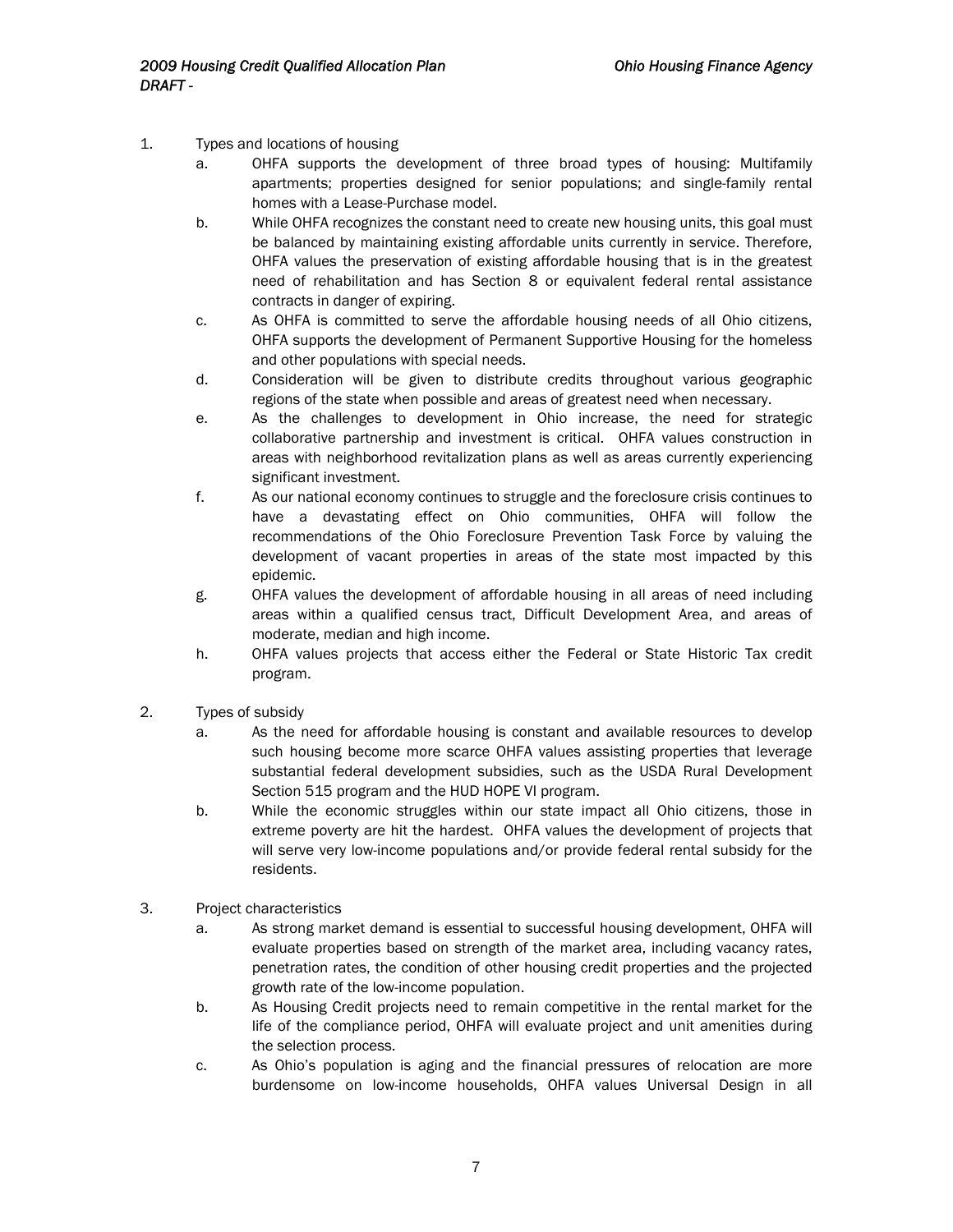properties receiving housing credits. "Visitability" guidelines shall be incorporated into all newly constructed properties.

- d. In order to create healthy and sustainable affordable housing in a cost-effective manner, OHFA supports development of properties that meet Green Communities standards.
- e. As innovation and creativity are critical to meeting the changing demands of the consumer, OHFA will evaluate other unique characteristics with tangible benefit for the residents and/or housing in the selection process.
- 4. Development team characteristics
	- a. OHFA values development team members with successful experience in the location and type of housing being proposed.
	- b. OHFA supports the endeavors of community-based non-profit housing organizations to develop housing in their service area.
	- c. OHFA values development teams with a strong financial base.
	- d. OHFA values development teams with the ability to meet key responsibilities in a timely and efficient manner, Development team members include the general partners, developers, contractors and property manager.
	- e. Development teams will also be evaluated on any prior and/or outstanding financial obligations with OHFA. The staff will evaluate the repayment histories of all loans extended to previous projects as well as payments of all other fees and monies due to OHFA.
- 5. Financial considerations
	- a. OHFA will require the development of properties that meet OHFA financial underwriting requirements and are forecast to have sufficient long-term operating income to secure sustainability.
	- b. OHFA will consider construction costs of a reasonable level when comparing proposals for similar types of projects.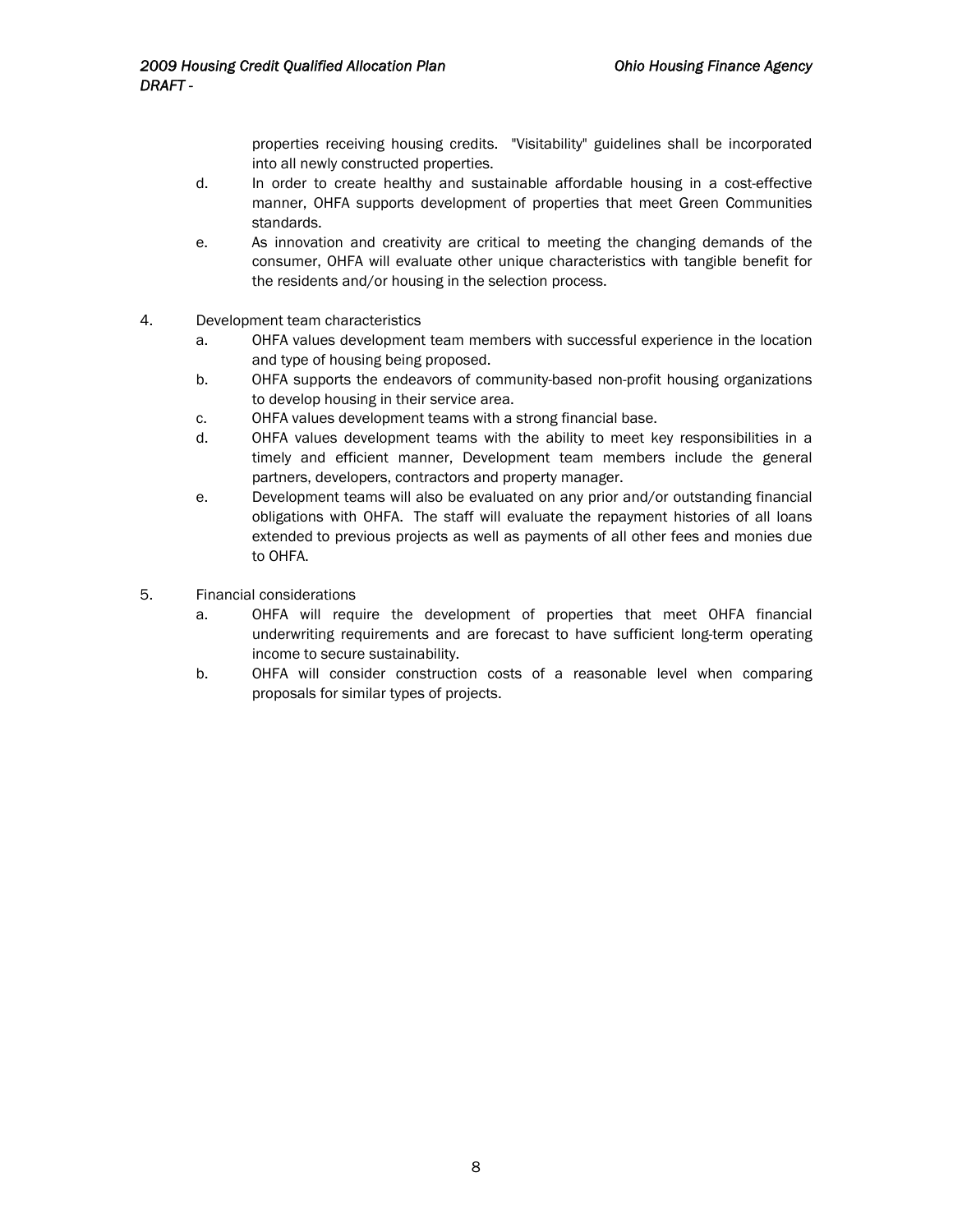# II. ALLOCATION PROCESS

# <span id="page-8-0"></span>A. Instructions

All applications for 2008 Housing Credits at each stage of the allocation process must be submitted to the Office of Planning, Preservation & Development; OHFA; 57 East Main Street; Columbus, Ohio 43215. Applications must be received no later than 5:00 p.m. by the dates listed in the program calendar, unless the project is financed with tax-exempt bonds (see Page 51). Applicants must use the 2009 Affordable Housing Funding Application (AHFA) available on OHFA web site at www.ohiohome.org.

The application review process will consist of two stages. The first stage is a review of the experience and capacity of all organizations that wish to participate as general partners or developers during the program year. This review will result in a maximum number of credits for which each organization will be eligible. The second and final stage occurs after the submission of full applications. This is a review and evaluation of proposed project sites, including market criteria, project design and amenities, site location and quality, and the scope of work for rehabilitation projects. This stage will also address all other selection criteria. This complete review will result in a final competitive ranking for these proposals. OHFA will assure that any changes to or withdrawal of applications at any stage of the review process will affect all applicants in a fair and equitable manner.

Interpretation of Policies. The QAP is intended to provide sufficient information to prospective Housing Credit applicants. However, due to the complexity of the program and the housing development process in general, not every potential circumstance is covered in the QAP. OHFA will interpret the policies and guidelines contained in the QAP upon review of an application for Housing Credits, and may accept or reject an application based on its interpretation. Applicants are strongly encouraged to seek guidance from OHFA regarding any situation not explicitly addressed in the QAP prior to submitting their application. If an applicant fails to request such guidance, OHFA will consider this failure to disclose information in its decision making process.

Special Allocation. An applicant that has returned a Housing Credit allocation from a previous year due to the inability to proceed resulting from local government action that has been determined through the judicial system to be inappropriate may seek an allocation of credits in the current year. In order to qualify to apply for this relief, the project must meet the following requirements:

- 1. The project must have received an allocation of competitive Housing Credits from OHFA in a previous year.
- 2. The applicant must have returned the Housing Credits to OHFA prior to the required placed-inservice date.
- 3. The underlying reason for the return of the credit allocation must relate to action or inaction of the local government approval process to allow for plan approval or building permit issuance.
- 4. The applicant must obtain either a final judicial determination that the local action or inaction is inappropriate, or a settlement or consent of all parties to an appealable judicial action that no appeal will be taken from a judicial decree or that determines the local activity is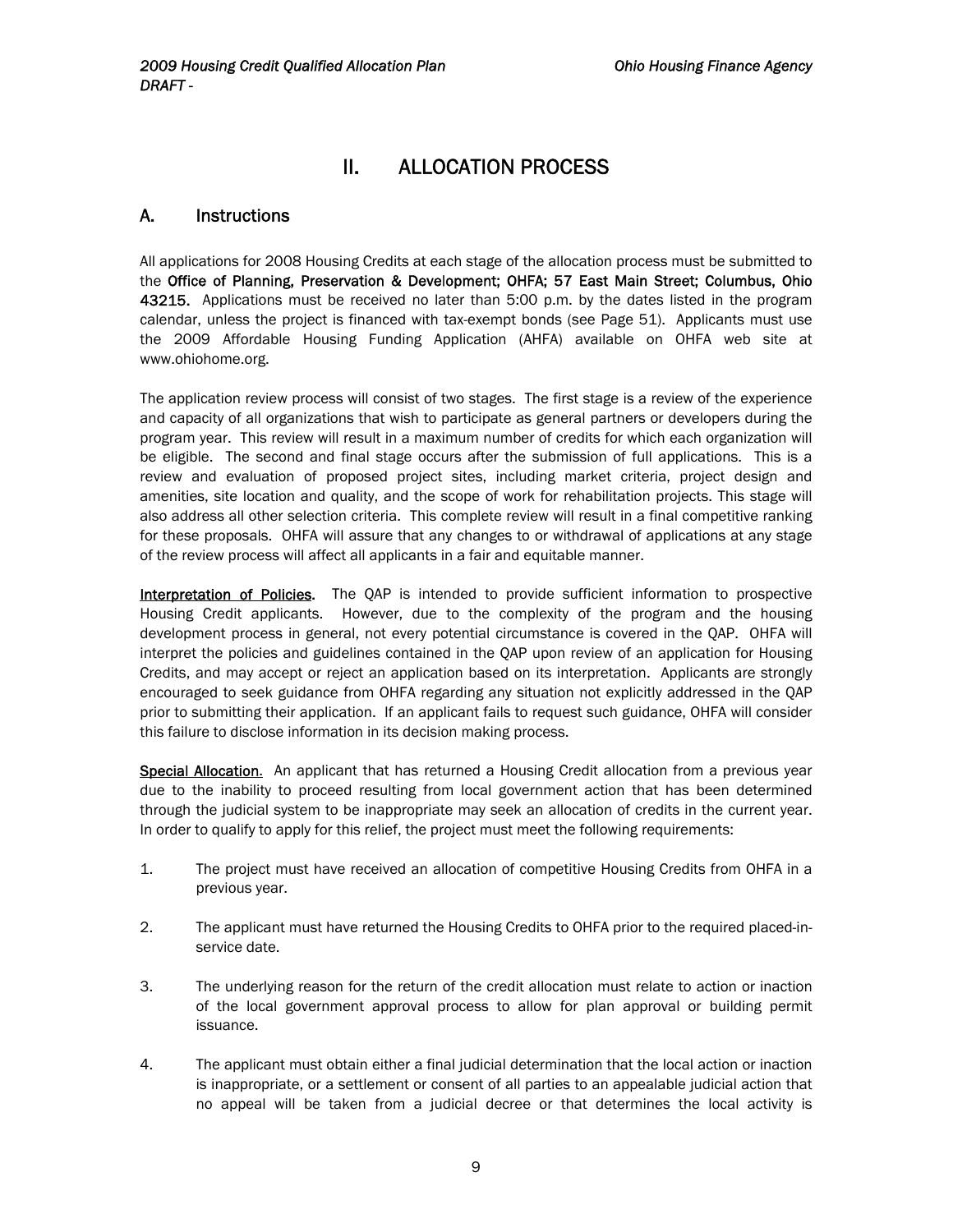inappropriate. As a result of this judicial decree or settlement, the applicant must demonstrate that the project can now proceed. OHFA legal counsel and/or the Ohio Attorney General's office will make the determination of these requirements.

5. The applicant must complete a current year application and request OHFA Board consideration to obtain a Housing Credit reservation. OHFA staff will evaluate the project based on current selection criteria. It is expected that any monetary damages received which are related to the project, less direct costs of litigation apportioned between damages that are related and unrelated to the project, will be pledged to the project.

Qualifying requests will be summarized and presented to the OHFA Multifamily Committee and Board for consideration and approval. OHFA has no affirmative obligation to grant approval to any project seeking relief.

OHFA may also grant relief to projects that are unable to meet their placed-in-service deadline due to circumstances that are outside the control of the owner and could not be reasonably anticipated before the initial application date. The following requirements must be met:

- 1. The applicant must submit a formal request outlining reasons that the placed-in-service deadline cannot be met. A request may be submitted after September 1 and no later than November 30 of the year of the placed-in-service deadline.
- 2. The applicant must agree to return their Housing Credit allocation to OHFA prior to the placedin-service deadline.
- 3. Significant progress toward completion of the construction and/or rehabilitation of the project must be demonstrated at the time the request is submitted.
- 4. If the request is approved, then a new allocation of credits will be granted in the following calendar year, and the placed-in-service deadline will be extended up to one year. OHFA has no obligation to grant approval to any project seeking relief.
- 5. OHFA reserves the right to levy a reservation fee for the new credit award.

**Previous Allocation.** Owners of projects that received a prior allocation of Housing Credits may apply for additional credit if necessary for the continued financial feasibility of the project. The ownership structure, development team members, rent elections, applicable fraction, developer's fee, special needs population served (if any), and physical structure of the project may not be changed unless approved in advance by OHFA. All requests for changes must be received no later than 30 days prior to the application deadline for the Site & Market Evaluation.

Applications for additional credit must include documentation dated within one year prior to application for Housing Credits. Owners must meet all requirements contained in the 2009 QAP.

Duplicate Applications. Each application must consist of a legitimate stand-alone development proposal. OHFA does not consider projects that are artificially divided or duplicate projects on adjacent or nearby sites to be legitimate development proposals, because such applications may manipulate the selection process and circumvent allocation priorities. Therefore, OHFA will reserve the right to combine or reject applications for projects located in close proximity and sharing similar attributes, such as project type, population served, construction style, and/or development team members.

If OHFA elects to combine applications, then the developer will be required to demonstrate that the combined project will be financially feasible. The conclusions in the market study must be updated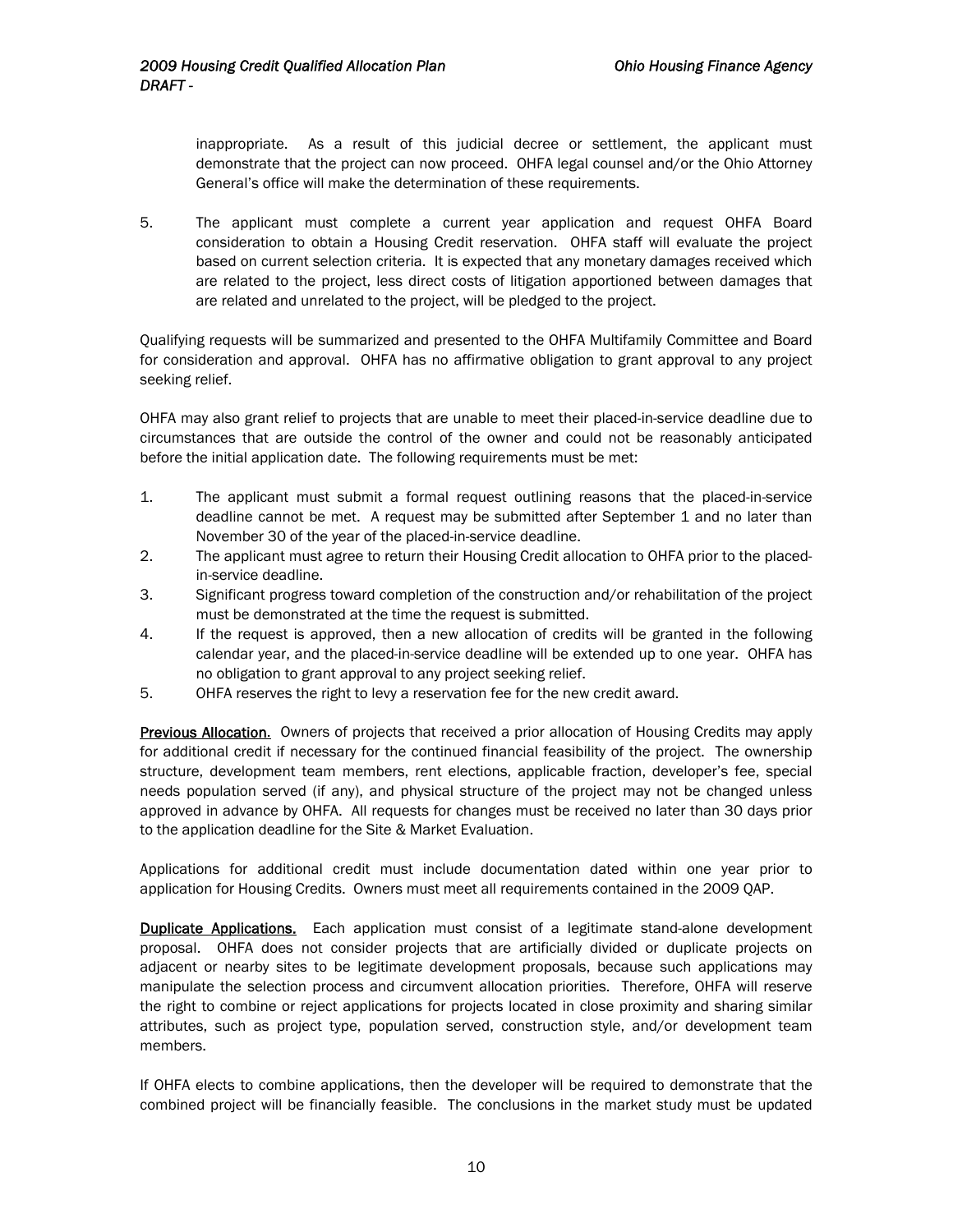based on the total number of units, and items such as zoning documents, public notification letters and consolidated plan certification may also need to be updated. If OHFA determines that it is appropriate to combine applications in this manner, then the applicant(s) must either submit the updated documents described above or elect to withdraw one or more of the duplicate applications. An election to withdraw an application must be in writing and signed by all parties who signed the original application.

In addition to combining applications, OHFA will prohibit applications that receive a reservation of housing credits from later adding land or sites from other projects proposed in the same year. OHFA will permit a parcel of land or an existing building to be included in only one application during a funding round.

Identification of Costs. The hard construction cost line items in the proforma section of the application must only include costs for those items that are depreciable with the building. All soft cost items that are usual and customary for the construction or rehabilitation of a Housing Credit property, including professional fees and project reserves, must be included and properly identified as soft cost items. All costs relating to building acquisition must be accounted for in an appropriate manner.

OHFA reserves the right to review the proforma of any applicant and request a breakdown of the hard construction cost line items, which must be consistent with the scope of work for the project. An applicant with a fixed price contract in which all construction costs are designated as hard costs must estimate soft cost allocations from that contract and include those estimates as soft costs in the application. The initial breakdown between hard construction costs and soft costs may not vary beyond a reasonable amount from the actual costs indicated in the final cost certification.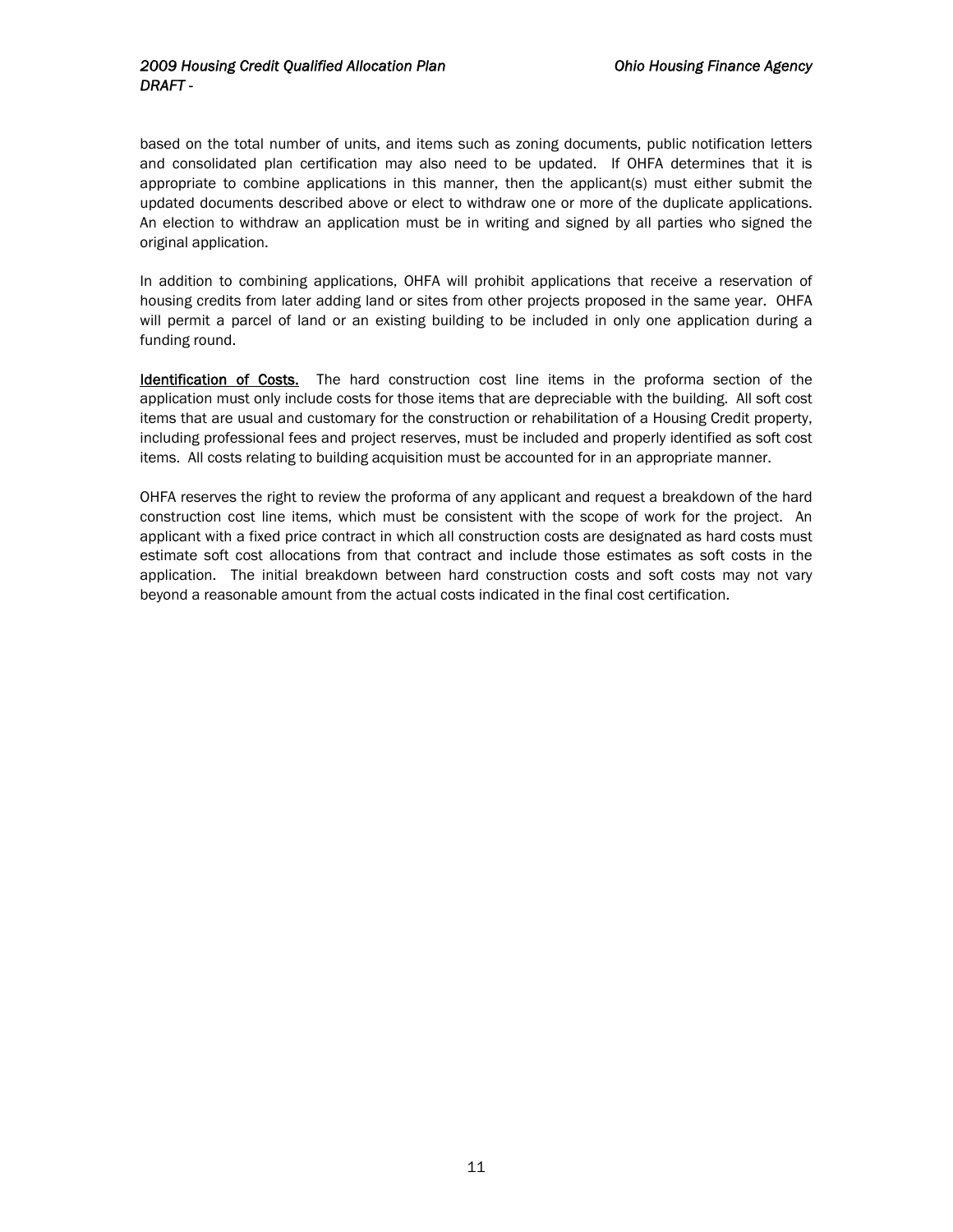# <span id="page-11-0"></span>B. Program Calendar *(Subject to Change)*

#### November 2008

13 Applications for Experience & Capacity Review Submitted

#### December 2007

- 1 2009 Housing Funding Training
- 8 2009 Housing Funding Training
- 18 Experience & Capacity Determinations Issued
- 18 2009 AHFA Ready for Distribution

#### **March**

19 Submission Deadline for Housing Credit Applications

#### July

- 2 Housing Credit Awards Announced for All Allocation Pools including Maximizing Outcomes
- 6 Binding Reservation Agreements Issued

#### July (cont.)

21 Next Steps Meeting for Successful Applicants

#### **August**

- 3 Submission Deadline for Binding Reservation Agreements
- 25 Submission Deadline for Phase I Environmental Site Assessments

#### November

19 Submission Deadline for Carryover Allocation Requests

#### December

31 Carryover Allocation Agreements Issued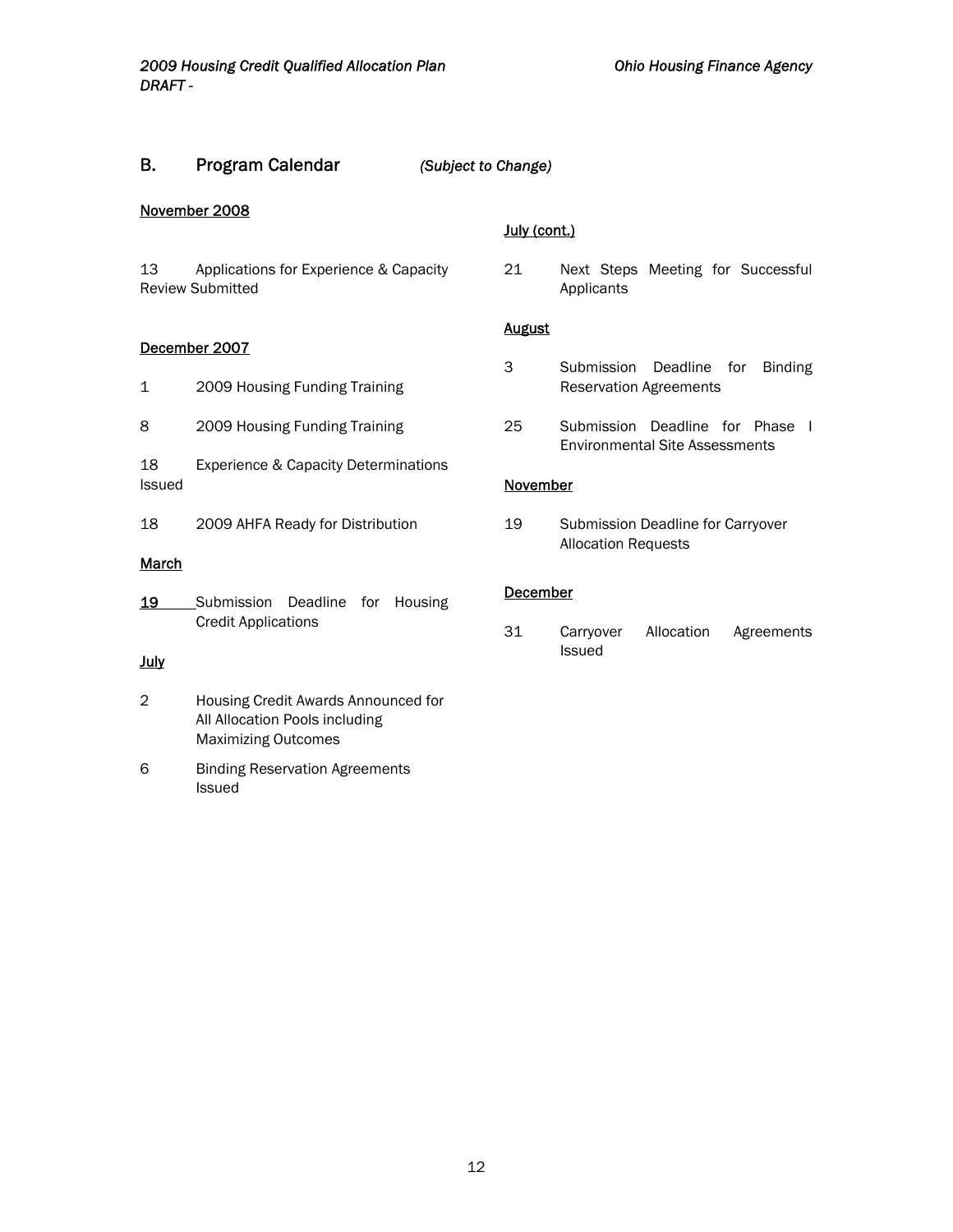# <span id="page-12-0"></span>C. Experience & Capacity Review

OHFA will conduct a review of the experience and capacity of potential general partners and developers prior to submission of Housing Credit applications for individual properties. The result of this review will determine whether an organization may participate in the upcoming program year, and the maximum number of applications that may be submitted and maximum credit amount that such organization may be awarded as a general partner and developer. The level of participation may be extended to other roles on the development team at the discretion of OHFA.

The following items must be submitted for OHFA to conduct the experience & capacity review:

- 1. A brief narrative describing the experience of the organization with regard to development of subsidized affordable housing, including the number of projects and units that have been completed and placed into service.
- 2. A spreadsheet summary of all projects under construction in any state, including their present status and expected completion date.
- 3. Full organizational chart, staff roster, and resumes of key development staff within the organization, focusing on their affordable housing development experience.
- 4. An expanded financial review system will be implemented. This review will require a higher level of external substantiation based on the tier level requested by the applicant. These requirements may range from audited financial statements to recent internally prepared financial reports.
- 5. The number of Housing Credit applications proposed for submission in 2009; the allocation pools in which the applications will compete; the roles that the organization will play in the projects; development and ownership partners that the organization may be working with on the projects; and a request to be placed in one of the tiers described below.

The following criteria will be considered when making a determination:

- 1. Past experience developing affordable housing using OHFA programs. Properties presently in service and those under construction will be considered, and the quality and success of previous developments will be taken into account. OHFA will also utilize data gathered during all past Project Cost Analysis Matrix ("P-CAM") reviews in order to determine project sponsors' effective use of past housing credit allocations, development loans, and HDAP (and HDGF) in conjunction with staff's expressed opinions of project finishes. OHFA will also consider location and experience in the geographic areas to be served, experience with the type of housing product proposed, and the past working relationships of the proposed development and ownership partners.
- 2. Other affordable housing development experience using government funded programs, including existing properties and those under construction.
- 3. The development capacity of the organization to complete construction of all current projects on time and within program requirements and application commitments.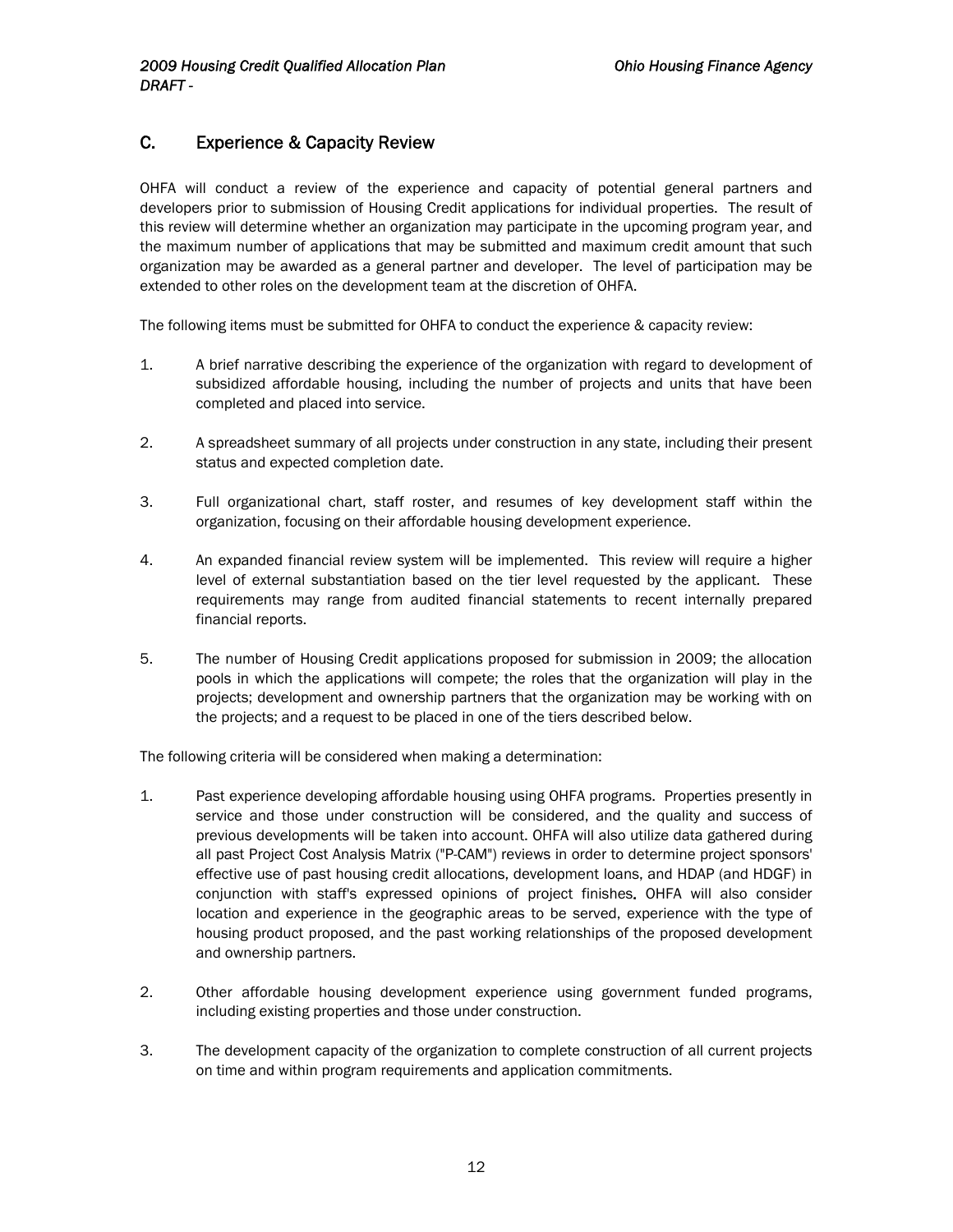- 4. The financial capacity of the organization to ensure that construction will be completed on time and that work will be guaranteed for quality.
- 5. The organization must remain in good standing with all OHFA programs in order to participate in the upcoming program year.

An organization will be placed into one of the following tiers as a result of the review:

- 1. Tier One: Eligible to submit a maximum of ten (10) competitive applications and receive no more than \$3,000,000 of annual housing credits.
- 2. Tier Two: Eligible to submit a maximum of six (6) competitive applications and receive no more than \$2,000,000 of annual housing credits.
- 3. Tier Three: Eligible to submit a maximum of two (2) competitive applications and receive a maximum of one (1) housing credit award.
- 4. Tier Four: Ineligible for a housing credit award during the current program year.

Placement in one of these tiers does not constitute a guarantee of any level of funding. OHFA will use information submitted by the organization and other reasonable sources available to make these determinations, including reports and opinions of other public funding sources. OHFA reserves the right to place additional restrictions on applicants, further limit the number of awards, maximum applications allowed or amount of credits to an organization in any tier, and limit credit allocations due to identities of interest between organizations applying for Housing Credits.

Response period: OHFA will announce experience and capacity review results on December 18, 2008. In order to ensure the highest possible standard of accuracy, thoroughness and service, applicants will have until January 1, 2009 in order to provide a written response to any factual discrepancies in the review. OHFA will then review the response, make any adjustments deemed necessary and appropriate and provide a final experience and capacity evaluation on January 8, 2009.

#### Maximum Credit Cap Requirements

a. All users are restricted to a maximum of \$3,000,000 in annual Housing Credits based on the determination made by OHFA in the Experience & Capacity Review.

"Users" to which the credit cap applies are actual general partners, and parent organizations of general partner entities or affiliates of the general partner or managing members of entities to which Housing Credits have been awarded. "Affiliate" is any entity that directly or indirectly controls another entity or has a controlling interest in the entity. "Controlling Interest" is defined as the possession, directly or indirectly, of the power to direct or cause the direction of the management and policies of an entity, whether through the means of ownership, position, contract, or otherwise. In addition, "controlling" means the possession, directly or indirectly, of the power to direct or cause the direction of the management and policies of an entity, whether through the means of ownership, position, contract, or otherwise.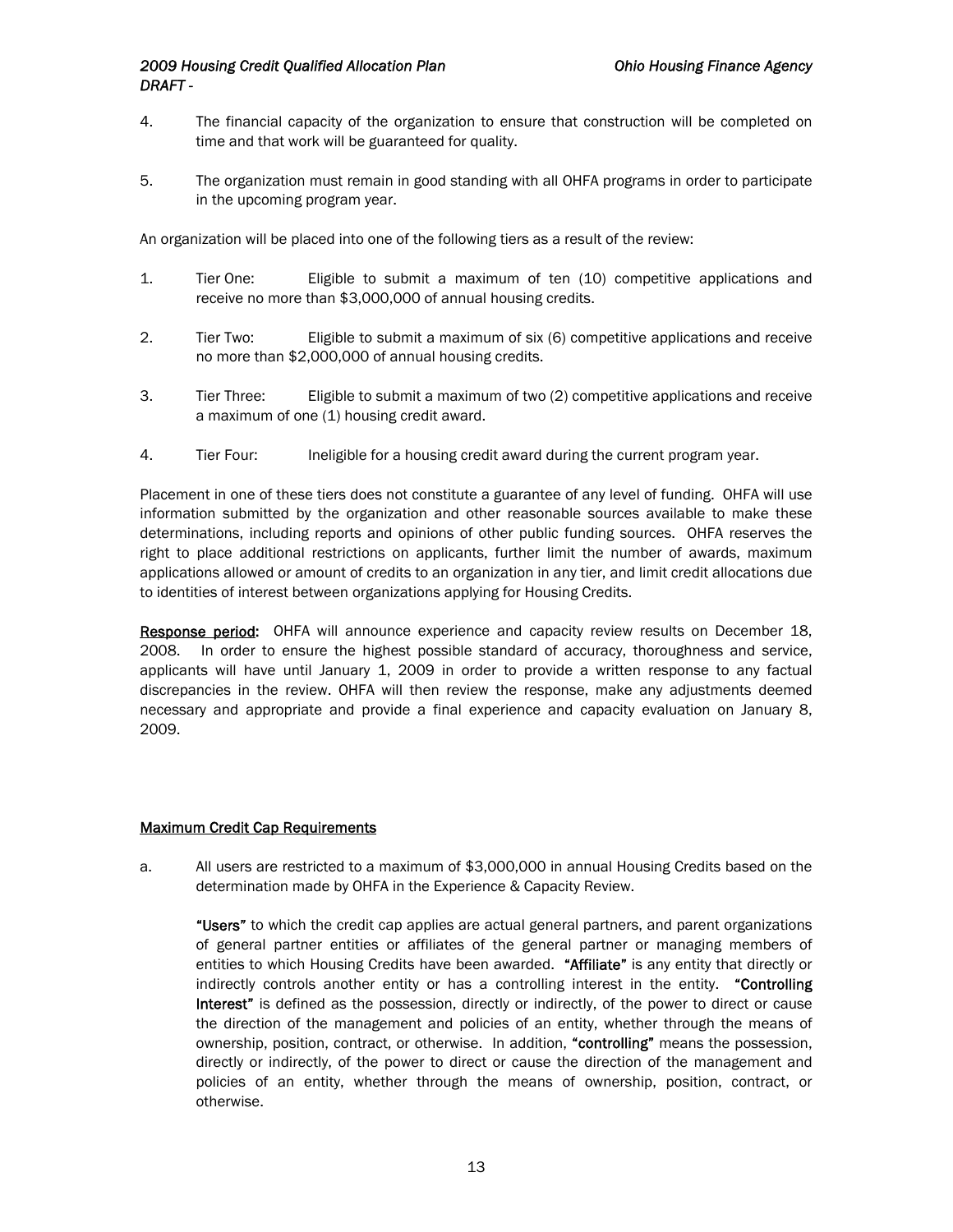b. Organizations acting as users, developers, and/or general contractors are limited to a maximum of \$3,000,000 in annual Housing Credits based on the determination made by OHFA in the Experience & Capacity Review.

An "organization" to which this cap applies is defined as the actual entity indicated in the application, and any parent organization or affiliate of such entity (see the preceding paragraph for definitions of affiliate and other applicable terms). This restriction includes any applications in which such organization is indicated as a general partner or as a consultant. If a developer or general contractor enters any additional projects after reservation agreements are issued, these will count against their cap for the following year. Full disclosure of identity of interest between all development team members must be included in the application. At the time of reservation and allocation, each general partner, developer and general contractor must execute a certification that their participation in Housing Credit projects is limited to the maximum credit cap amounts. If an entity does not fully disclose all participation, then such entity and all affiliated organizations will be banned from participating in the Housing Credit program for one year from the date of discovery by OHFA.

OHFA reserves the right to determine to which entities the maximum credit cap may apply. Any such determinations shall apply only to the applications received in 2008 and shall not be bound or limited by any determinations made by OHFA for any previous year. The annual credit amount for each project will be applied to each general partner, developer, or general contractor, regardless of ownership interest; thus, a 51% general partner will have the entire project credit amount applied toward its cap, rather than 51% of the credit amount.

#### Good Standing with OHFA and ODOD Housing Programs

Program participants will be considered to be not in good standing when one of the following applies to a project in which the entity or individual is involved in an executive capacity (i.e. anything other than as a passive investor or general contractor):

- 1. Outstanding uncorrected IRS Form 8823.
- 2. Default on any OHFA loan.
- 3. Failure to submit an annual owner certification or report.
- 4. Before the issuance of IRS Form 8609, the project has non-compliance issues that would be reported to the IRS if Form 8609 had been issued.
- 5. Failure to request Form 8609 in a timely manner.
- 6. Failure to abide by the regulations of the Housing Development Assistance Program (HDAP).
- 7. Violating the terms of a HDAP funding agreement.
- 8. Failure to pay applicable program fees.
- 9. Failure to maintain good standing with an Ohio Department of Development program.
- 10. Deviating from an approved project plan without OHFA approval.
- 11. Providing false, misleading, or incomplete information on an application or other document required by OHFA.
- 12. Failure to respond in a reasonable period to requests for information or documentation.
- 13. Changing a management company or other approved project participant without OHFA approval.
- 14. Other determinations made by OHFA based on a pattern of mismanagement or noncompliance as evidenced by monitoring reviews or other information. Determinations may be directly appealed to the OHFA Multifamily Committee as described below.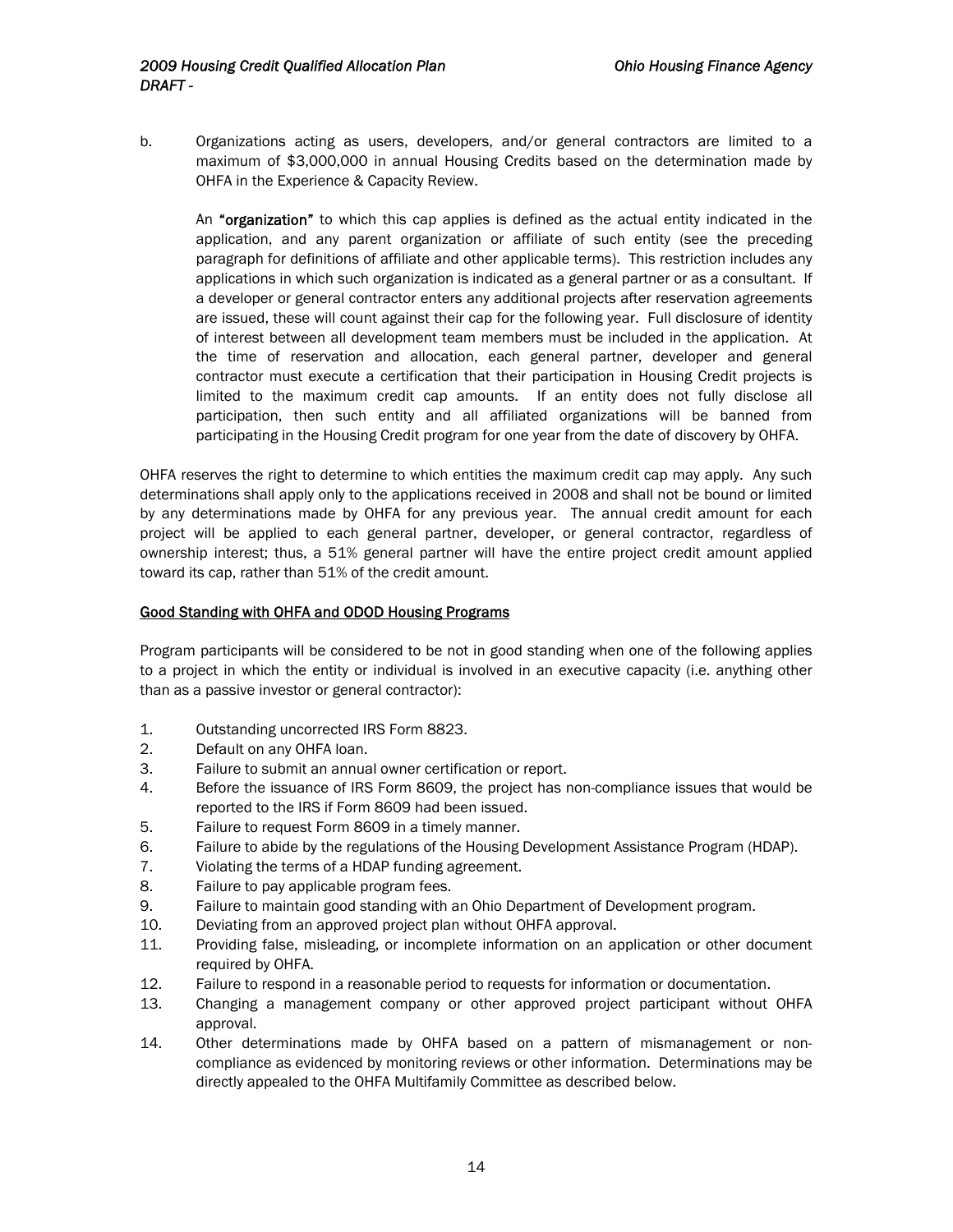#### *2009 Housing Credit Qualified Allocation Plan Ohio Housing Finance Agency DRAFT -*

A designation of not in good standing will result in the entity or individual so designated being unable to participate in any OHFA programs until the violations resulting in such designation are resolved. Parties deemed to be not in good standing under any of the above items may, upon submission of additional information, request that OHFA remove such designation. In the event OHFA denies a request, the applicant may appeal to the Multifamily Committee of the OHFA Board. Designations of not in good standing resulting from Item 14 above, may be appealed directly to the Multifamily Committee. The decision of the Multifamily Committee is final.

Projects may request that OHFA waive violations of the good standing policy as described in Items 1- 13 above. Examples of circumstances where a waiver may be issued include when a management company or owner "inherits" uncorrected Forms 8823, or in the event of a casualty loss.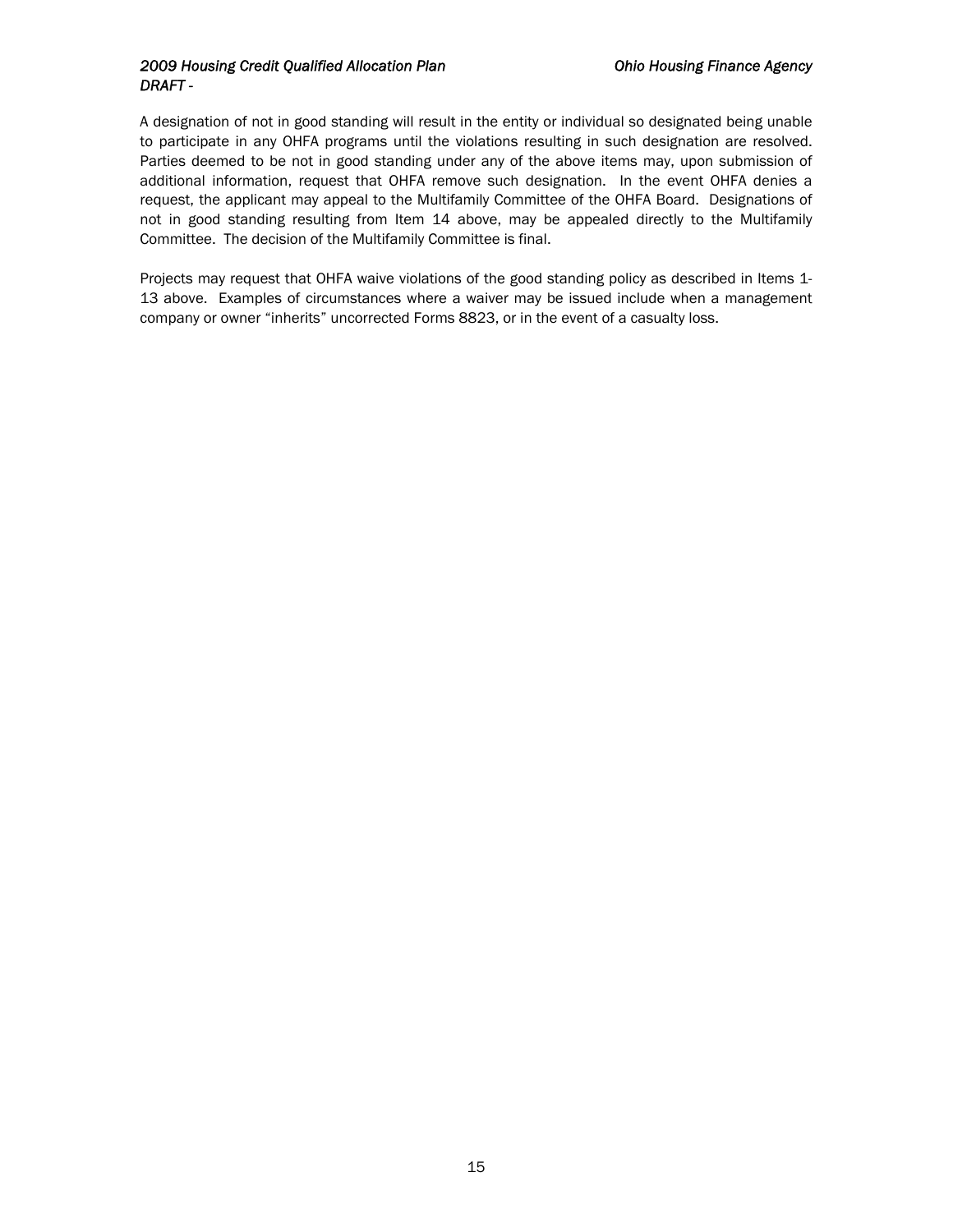# <span id="page-16-0"></span>D. Competitive Evaluation

OHFA will conduct an initial review and evaluation of proposed project sites. This review will encompass market criteria, project design and amenities, and site location and quality. The projects in each allocation pool will be compared and ranked in order of preference based on these criteria as a result of the evaluation. OHFA may also eliminate a project from further consideration following this evaluation or during the evaluation process. Properties that have an existing project-based rental assistance contract with HUD, RD, or a comparable federal source will receive first priority in the Preservation Pool.

The following items must be submitted for OHFA to conduct the site & market evaluation. Refer to the Program Calendar for application deadlines.

- 1. The 2009 Affordable Housing Funding Application (AHFA). In an effort to reduce OHFA's carbon emissions, reduce waste and increase data security and retention, OHFA hopes to make the 2009 funding cycle nearly paperless. The final version of the draft will detail in what form applications will need to be submitted.
- 2. Application processing fee in the amount of \$2,000. An application will be immediately rejected if a check is returned for insufficient funds.
- 3. A narrative describing how the project will meet or address the selection criteria in the Site & Market Evaluation.
- 4. A market study conducted by an approved market study professional that meets all OHFA requirements.
- 5. Evidence that the public notification process has been completed pursuant to the Ohio Revised Code and OHFA requirements. Copies of all public notification letters and receipts must be submitted.
- 6. Preliminary plans and specifications that provide a description of the proposed development, including the following:
	- a. Typical unit plan(s) that include the square footage of each unit.
	- b. Building elevations (photographs are acceptable for rehabilitation projects).
	- c. A site plan that shows how the development is to be built, including rehab or adaptive re-use projects. This plan must indicate the placement and orientation of buildings, parking areas, planned and existing public sidewalks, landscaping, amenities, easements, trash dumpsters, buffers, etc.
	- d. A schematic site plan that shows the site boundaries and includes the location of any streams, ravines, gullies, drainage problems or other construction deterrents. All utility locations such as water, sewer, gas, electric, and phone lines must be indicated. If utility services are not presently located at the site, then the plan must reflect the distances from the services.
	- e. The most recently available topography map of the site that clearly identifies the site contour lines at twenty (20) foot intervals or less.
	- f. A current aerial photograph with the location of the site clearly marked and the surrounding uses and access points to the site are clearly visible. For scattered site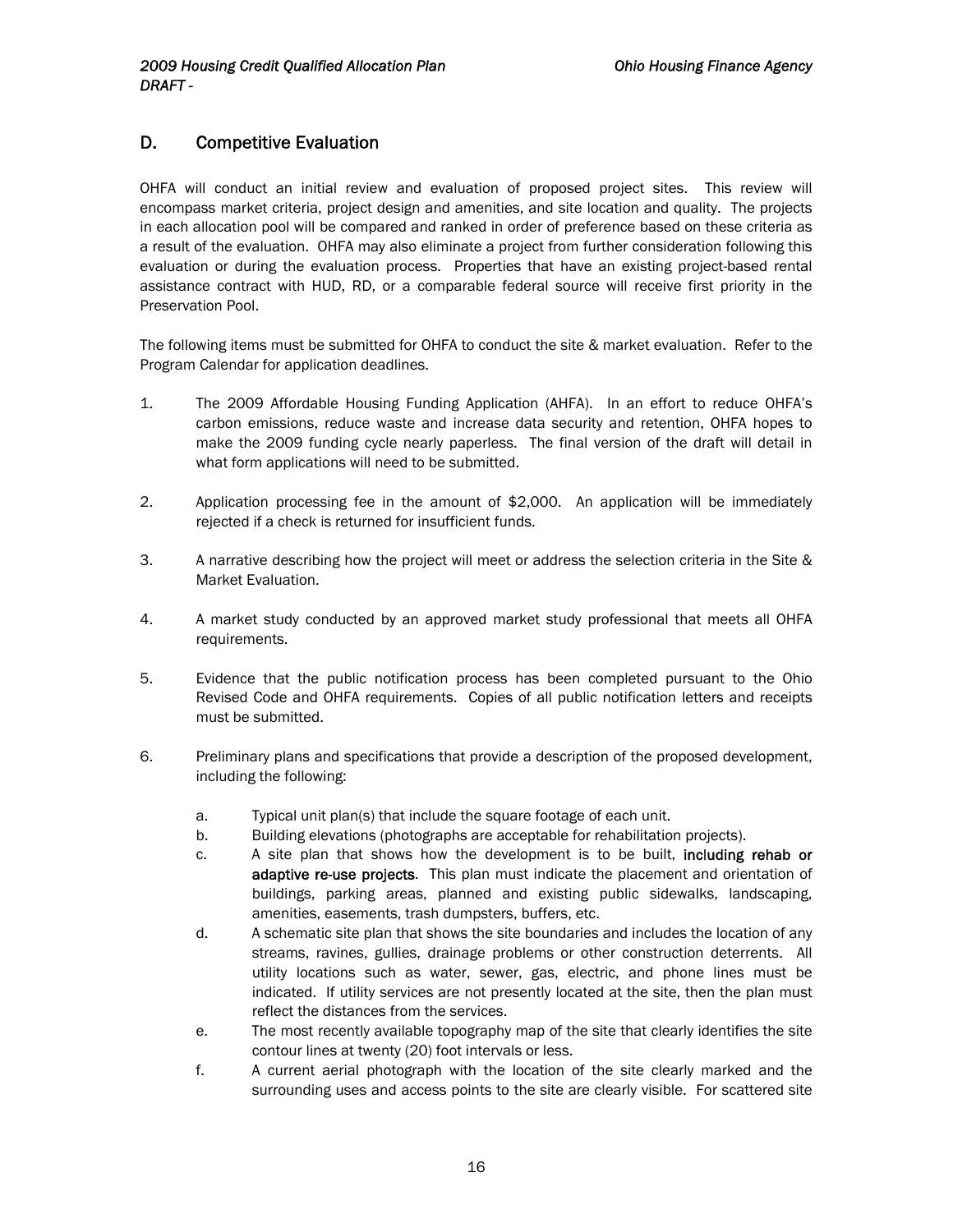projects, submit a map indicating the location of each site with reasonable specificity.

g. A detailed scope of work for rehabilitation and adaptive reuse projects that identifies all hard construction items and their cost.

For rehab/preservation projects, a detailed narrative of the past history of the project that includes the name of the property management company(s) during the past ten years, a list of capital expenditures over the past two years, obvious design flaws, and any significant events that have led to the projects current need for a rehab (i.e. fire, natural disaster).

Architectural plans must be on paper no larger than 11 inches by 17 inches and must fit completely into the application binder.

- 7. Completed and executed OHFA Form 001 (Contractor/Architect Certification) evidencing that all minimum project requirements will be met. Any requests to waive these requirements must also be submitted with the form.
- 8. Mini-Phase I Environmental Site Assessment (MP-1). The scope of work for the MP-1 may be found in Exhibit O. OHFA reserves the right to reject any sites indicated to have environmental problems or hazards.
- 9. Projects competing in the preservation pool must submit a capital needs assessment with their application that meets the standards outlined in Exhibit L.

Additional information from the local development departments or the local MHA may also be submitted for consideration by OHFA during the site & market evaluation.

#### **Selection Criteria**

- 1. Market Criteria: OHFA prefers projects that best meet the following guidelines. Data from the OHFA Statewide Rental Housing Analysis (SRHA) and annual operating surveys will be used to determine the vacancy and penetration rates for each county and submarket. All of the sites to be included in a project must be located within one Primary Market Area (PMA).
	- a. Housing Credit Vacancy Rate

Projects located in counties or submarkets that have an average vacancy rate for housing credit projects equal to or less than the statewide average will receive preference. Projects will be evaluated and grouped based on project type. The three project types that will be considered are single-family, multifamily, and senior (age 55 or older). Refer to Exhibit Q for more information.

The market analyst for the project may also present statistical evidence indicating a vacancy rate equal to or less than the statewide average in the Primary Market Area (PMA) to receive preference, or may present reasons that a high vacancy rate will not affect the viability of the proposed development. OHFA reserves the right to override the analyst's recommendation.

b. Market Vacancy Rate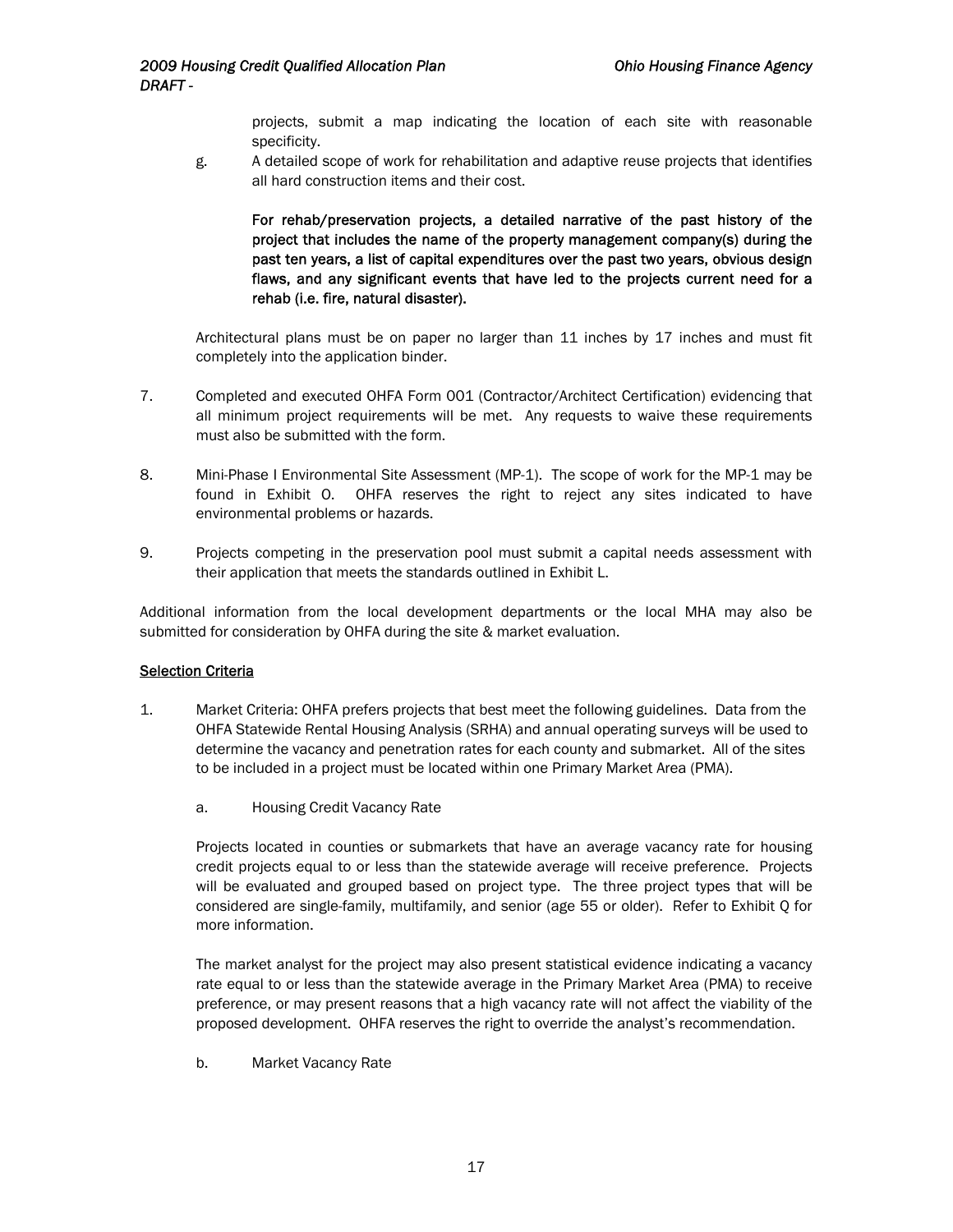Projects located in counties or submarkets that have an average vacancy rate for market rate projects equal to or less than the statewide average will receive preference. Refer to Exhibit R for more information.

The market analyst for the project may also present statistical evidence indicating a vacancy rate equal to or less than the statewide average in the Primary Market Area (PMA) to receive preference, or may present reasons that a high vacancy rate will not affect the viability of the proposed development. OHFA reserves the right to override the analyst's recommendation.

c. Penetration Rate

Projects located in counties or submarkets that have an average penetration rate (for households with incomes between 40% and 60% AMGI) equal to or less than the statewide average will receive preference. Projects will be evaluated and grouped based on target population. The target populations that will be considered are family/individuals and senior (age 55 or older). Refer to Exhibit S for more information.

The market analyst for the project may also present statistical evidence indicating a penetration rate equal to or less than the statewide average in the Primary Market Area (PMA) to receive preference, or may present reasons that a high penetration rate will not affect the viability of the proposed development. OHFA reserves the right to override the analyst's recommendation.

d. Growth Rate for Income-Qualified Households

Projects located in counties or submarkets that have a positive (increase of more than 25 households) growth rate of households with incomes between 0% and 60% AMGI between 2006 and 2011 will receive preference. OHFA will use 2007 HISTA data created by Ribbon Demographics to determine the counties or submarkets eligible for the points. Projects will be evaluated and grouped based on target population. The target populations that will be considered are family/individuals and senior (age 55 or older). Refer to Exhibit T for more information.

The market analyst for the project may also present statistical evidence indicating a positive growth rate for households with incomes between 0% and 60% AMGI in the Primary Market Area (PMA) to receive preference, or may present reasons that a negative growth rate will not affect the viability of the proposed development. OHFA reserves the right to override the analyst's recommendation.

Nominal Market Impact: Preference may also be given for this item if the number of proposed units is equal to or less than 2% of the 40% to 60% AMGI income qualified households in the county or submarket by project type as determined by OHFA. Refer to Exhibit U for a listing of maximum units by project type – family or senior (age 55 or older).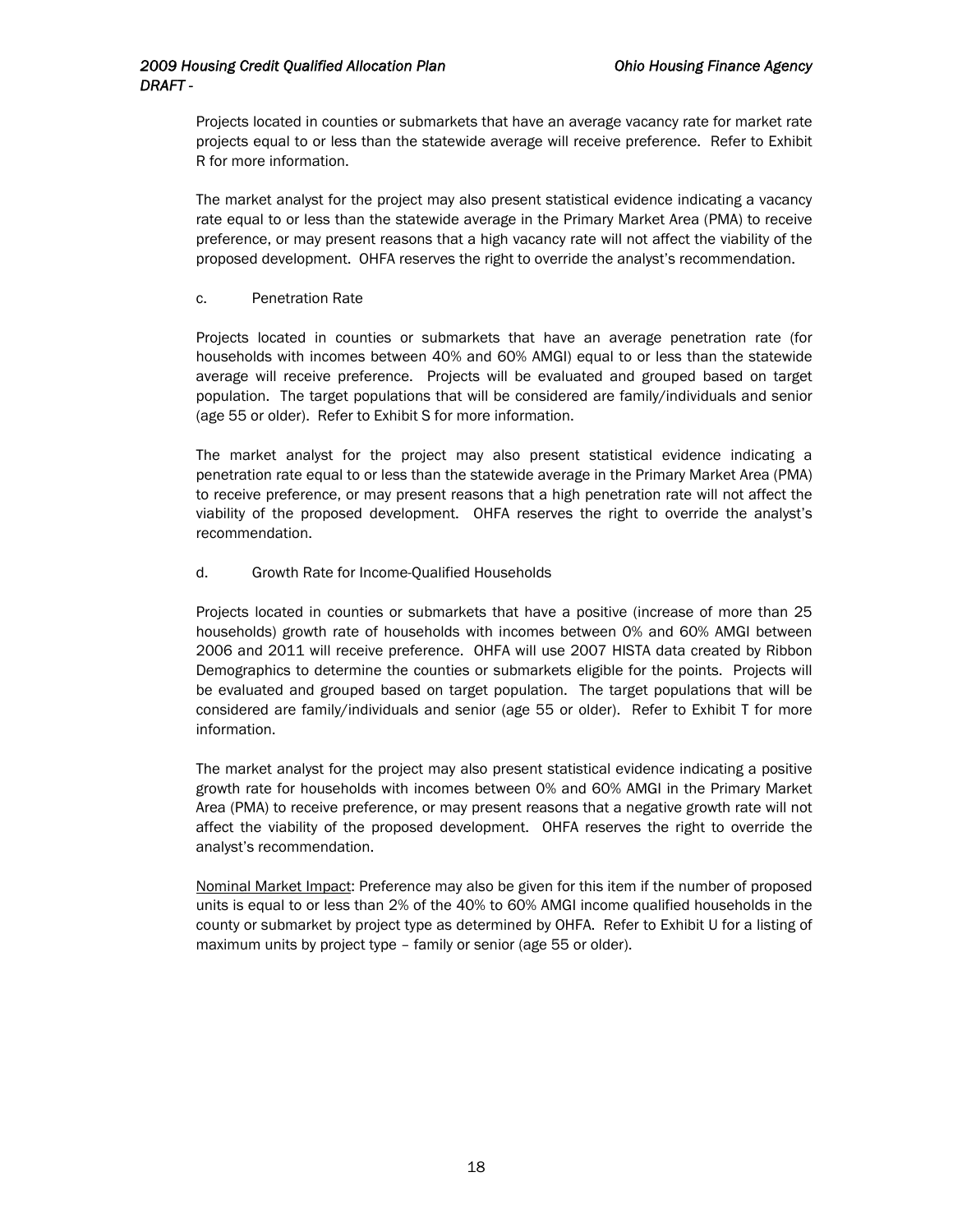- 2. Project Design & Amenities: OHFA values projects that best meet the following guidelines.
	- a. Design and layout of buildings, green spaces and pedestrian areas on the site that are appropriate for the area (i.e. urban, rural, or a particular place) and population (i.e. families, seniors, permanent supportive housing, etc.) to be served.
	- b. Structural amenities that are appropriate for the area and population to be served, including but not limited to safety features, laundry facilities, storage space and parking accommodations.
	- c. Scale, design and architecture that are aesthetically compatible with buildings located in the surrounding area. The design should incorporate the surrounding neighborhood and/or topographical features in order to take full advantage of scenic qualities.
	- d. Provision for community and recreational spaces that are appropriate for the population to be served. Spaces should be located on-site where feasible, or within a reasonable distance considering the area and population to be served.
	- e. Adequacy of the scope of work for rehabilitation properties. The scope of work will be compared to the capital needs assessment in order to determine the feasibility of the rehab. All major structures, systems and components of the buildings must be accounted for and replaced or repaired as necessary. All completed design features and finishes should emulate projects that are appropriate for that market area.
- 3. Site Location & Quality: OHFA values projects that best meet the following guidelines:
	- a. Availability of and access to appropriate public services, including: public transportation; public safety (police/fire department); schools; day care/after school programs; library; community center. The area and population to be served will be considered in the evaluation of the site.
	- b. Availability of and access to appropriate community services, including: shopping (gas, grocery, banking, pharmacy, etc.); restaurants; parks; recreational facilities; hospital; health care facilities. The area and population to be served will be considered in the evaluation of the site.
	- c. Visibility of the site should be maximized in order to enhance its marketability. (While high traffic corridors may improve the visibility they may also prove as a deterrent.) Applicants are encouraged to create a balance between the visible aspects of the site with its accessibility.
	- d. Sites are to provide appropriate levels of accessibility for the future residents. Posted speed limits and the appropriate number of lanes on publicly maintained roadways should provide safe routes to traverse at all times. Applicants are encouraged to provide appropriate points of ingress/egress to promote public safety.
	- e. Potential development concerns located on, adjacent to or near the site, such as environmental hazards related to increased noise levels, above ground storage tanks, environmental justice (a.k.a., overly concentrated low-income housing or otherwise undesirable location), wetlands, topography concerns, and the presence of vicious breeds of dogs. The applicant must explain in their narrative whether such items will have an adverse effect on the development of the site.
	- f. Effect of incompatible uses located on, adjacent to or near the site that may adversely affect residents, including but not limited to: high power transmission lines, sub-stations and towers; railroad tracks; high traffic corridors; factories; industrial plants; salvage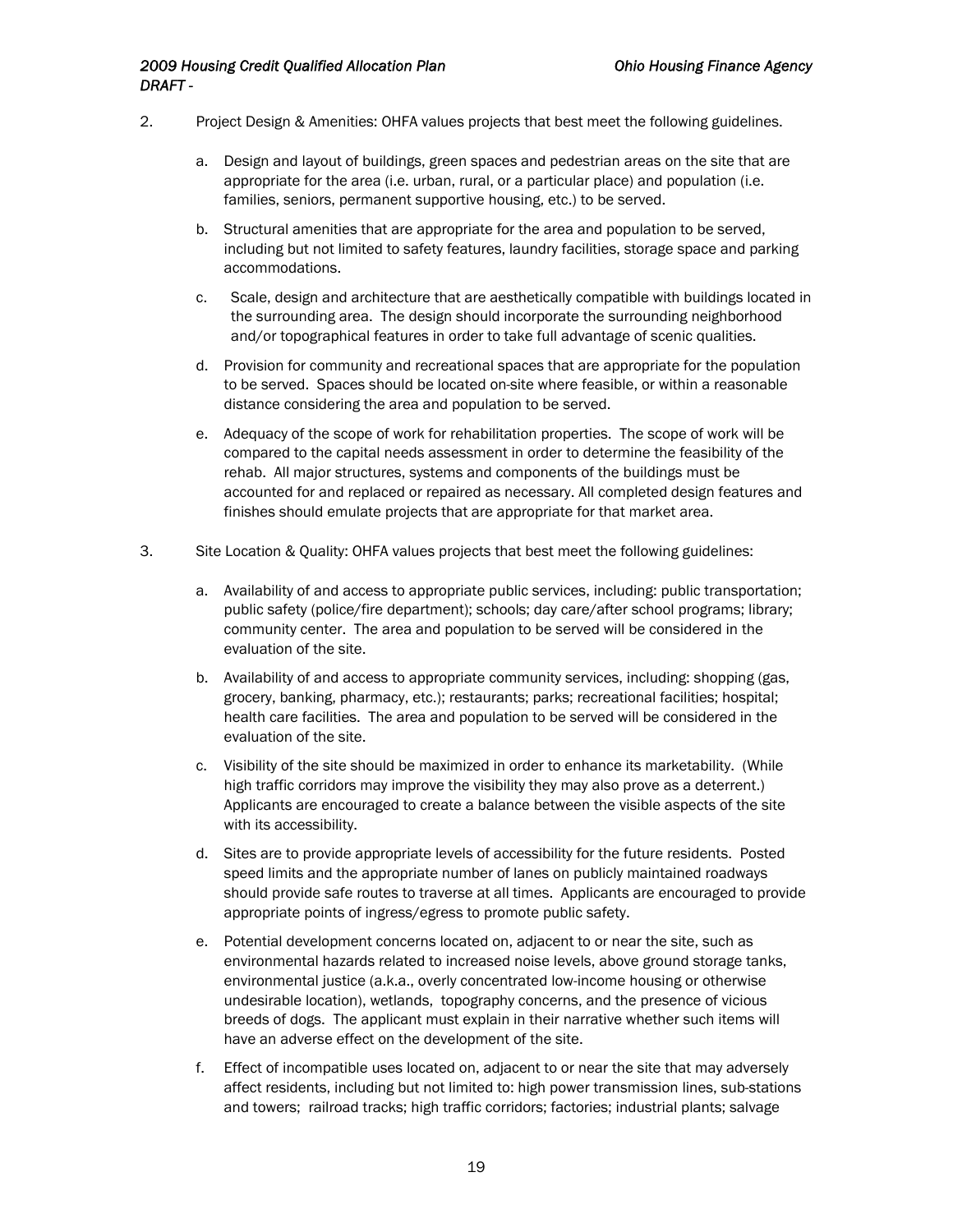yards; landfills; water treatment facilities; water towers; and cell phone towers. The applicant must explain in their narrative whether such uses will have an adverse effect on the residents of the property.

- g. Contributes to an existing community development plan or redevelopment initiative. Plans approved at the city, village, township or county level will receive consideration, and must be evidenced in a formal manner via correspondence from appropriate local officials that cite specific references in the plan, copies of applicable portions of the community development plan, and/or other written means. The type of housing to be developed (i.e. apartments, single-family homes, etc.), the location of housing within the jurisdiction, and the population to be served will be considered. OHFA will also consider areas experiencing significant development investment without a formal redevelopment plan.
- 3. Development Team: OHFA values projects that best meet the following guidelines:
	- a. OHFA values projects whose development team has a presence within the State of Ohio. An application may qualify if the general partners/managing members (other than the investor member), developers, and/or management company have their principal offices located in Ohio, or have successfully developed, have an ownership interest in and/or manage affordable housing properties in Ohio.
	- b. OHFA values projects in which one of the general partner entities is a local organization, defined as having a central office located in the same county in which the project will be developed. The central office must be the entity's main/corporate headquarters and must have been located in the project county for a minimum of one year prior to application.

An entity that serves multiple counties may also qualify if the central office is not located in the project county. The proposed project must be located in a Geographic Pool B or C area and must be located in a county that is directly adjacent to the county where the central office is located.

The following entities will also be considered to be local organizations if the project is located in their particular service area as defined in the organization's bylaws:

- An Area Agency on Aging or Community Action Agency located in Ohio.
- Other organizations created under the auspices or direction of an Area Agency on Aging or Community Action Agency as referenced above.
- c. OHFA values projects whose development team members have experience developing and/or managing the type of housing product proposed in the application. Product types may include senior housing, lease-purchase projects, permanent supportive housing, substantial and/or historic rehabilitation, or other relevant types of housing.
- d. OHFA values projects whose development team members have experience developing and/or managing affordable housing in the location or type of geographic area proposed in the application. This may include development in a particular city or county, or development in urban, suburban, rural or other types of geographic areas.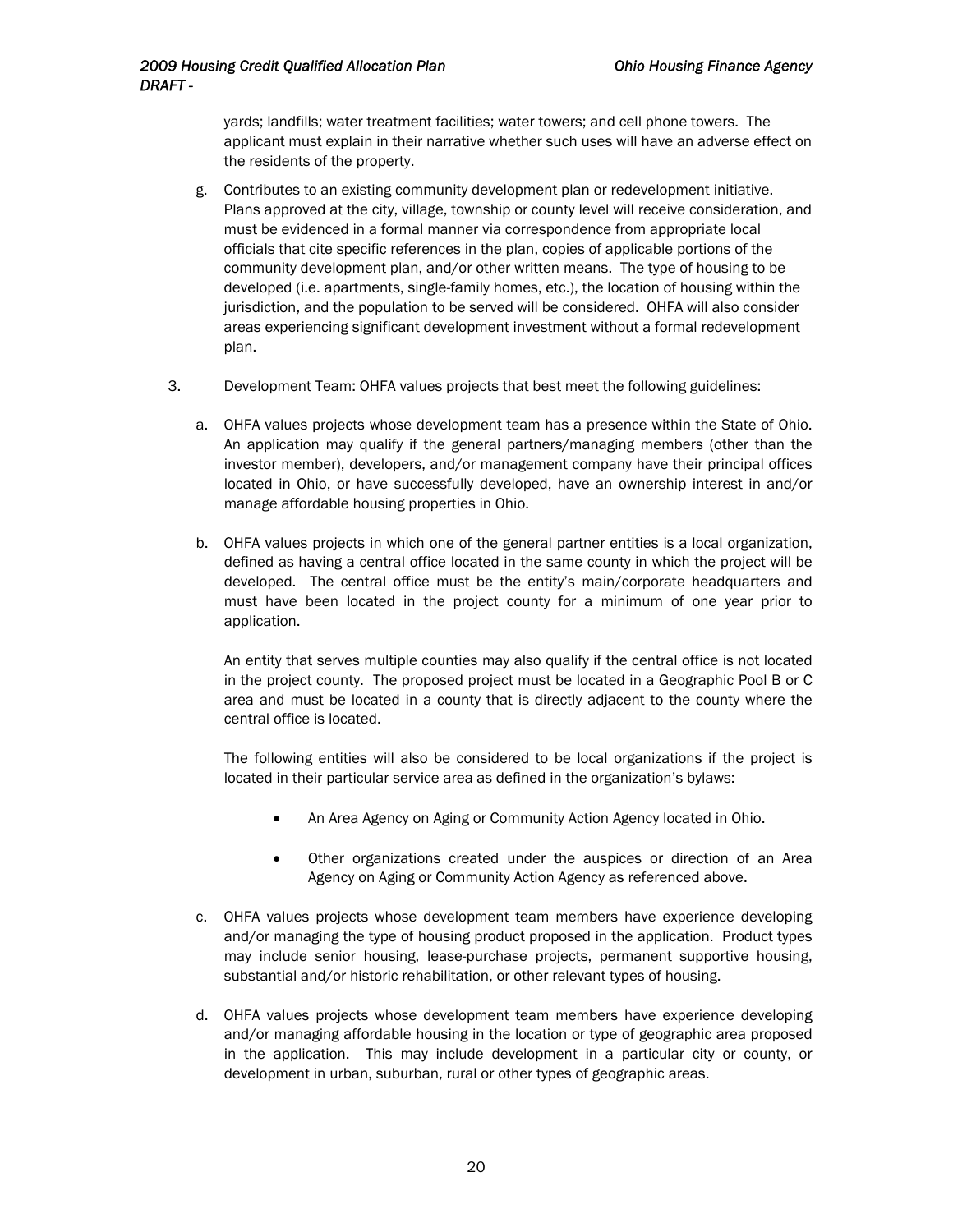#### *2009 Housing Credit Qualified Allocation Plan Ohio Housing Finance Agency DRAFT -*

- e. OHFA will evaluate the previous housing development and ownership experience of the general partners and developers for the proposed project. This includes Housing Credit properties developed in Ohio or other states, and other affordable housing properties developed with public funds in Ohio or other states. These properties must be constructed and placed into service to be considered in this category. The success, quality and time period in which projects were developed will also be taken into account.
- f. OHFA values projects with a vertically integrated development team (developer, property manager and one general partner), or whose development team members have previous experience working together to successfully develop affordable housing properties.
- g. OHFA values development teams with the financial capacity to effectively and efficiently complete all development requirements in a timely manner.

OHFA considers the term "appropriate" in a subjective manner within the above guidelines, meaning that the feature identified will likely make the project more successful (i.e. more likely to lease units, maintain cash flow and sustain long-term viability) for the population being served. Any single feature may or may not be preferred universally among all areas, populations and housing types.

OHFA may conduct a site visit in order to gather information that will be used to help rank the applications in each allocation pool. The applicant must clearly mark the physical location of the project site and provide a detailed map that depicts the roads leading to the site so that OHFA staff may easily conduct a site visit. Up to two representatives of the applicant who are familiar with the housing proposal are encouraged to accompany OHFA staff on the site visit in order to describe how the proposal meets the Site Location and Project Design criteria and to answer any questions that staff may have. The applicant may request in advance that additional representatives be present if necessary and acceptable to OHFA. Applicants for scattered site projects must be available to provide a tour of the sites and neighborhoods. All site visits will be scheduled at a time convenient to OHFA review staff.

In addition to ranking applications based on the above criteria, OHFA will compare applications of the same project type and located in the same county or market area, and may prioritize and rank such applications to determine which of these projects will receive credits following the entire application review process.

#### Restricted Areas

An application may not be eligible for a Housing Credit allocation if OHFA awarded an initial allocation of credits to another project between 2005 and 2007 located in the same Primary Market Area (PMA) and serving the same population. This applies only if the previous application consists of newly created affordable housing units located on single or closely grouped sites.

The number of income-eligible households in the PMA will be a factor to determine whether the application is eligible for funding. Other factors may include vacancy and penetration rates in the PMA, population to be served by the proposed project, condition and age of the existing housing stock, and whether the previous project is placed-in-service and fully leased. OHFA may also reject an application if an existing project presently in service in the PMA has occupancy difficulties due to market conditions. Applicants are encouraged to contact OHFA in advance of the application deadline with any questions regarding the status of a restricted area in which they plan to develop housing.

#### Market Study Requirements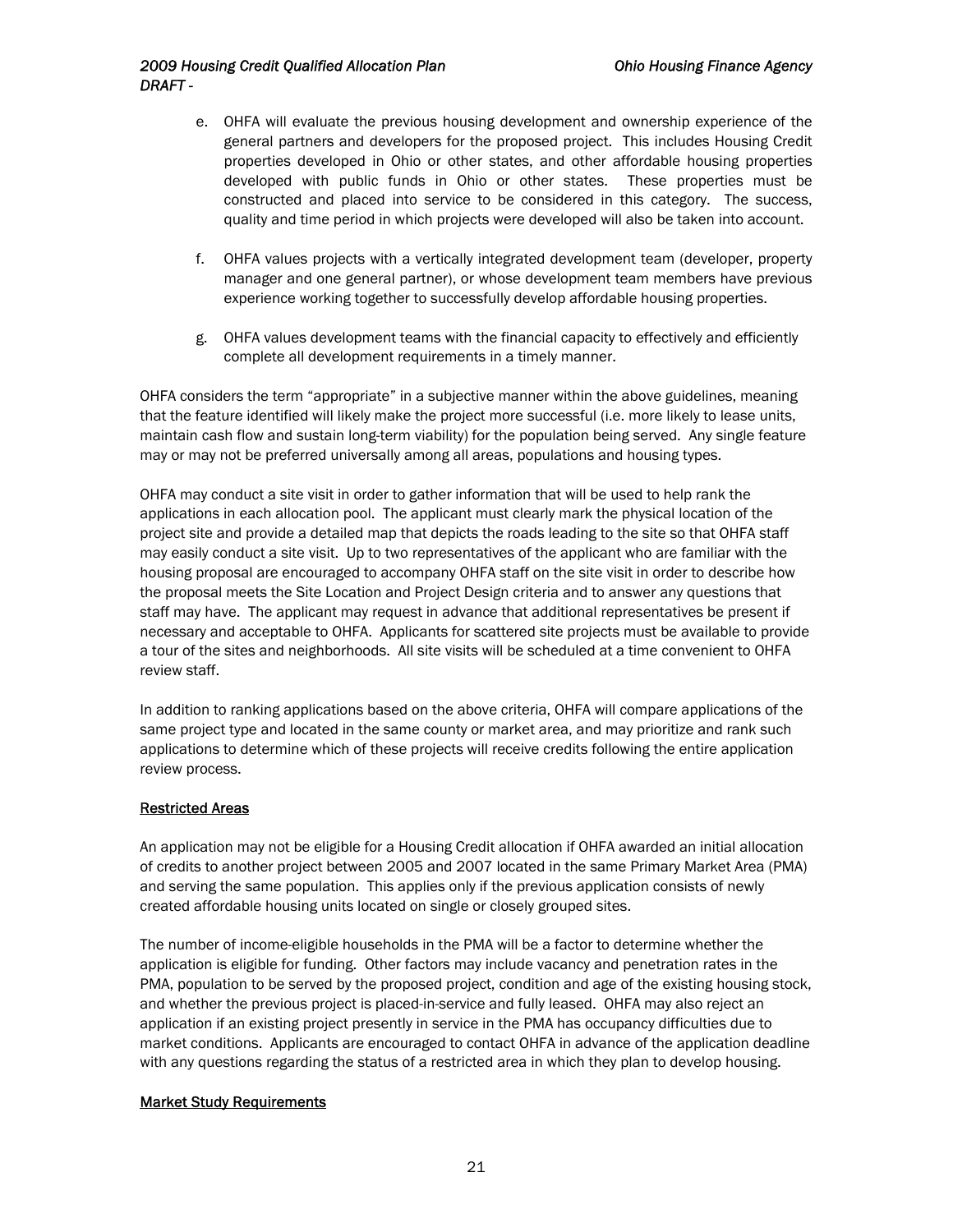A market study conducted by an OHFA-approved market study professional must be submitted with the application. A list of OHFA-approved professionals is available on the OHFA web site. In order to be placed on this list, market analysts must follow the application requirements available on the web site.

All information submitted in the market study will be compared with the OHFA Statewide Rental Housing Analysis. Any items that vary from the analysis may be challenged. Any market study professional submitting inaccurate information may be removed from the list of OHFA-approved market study providers. The market study professional must organize the study using the index found in Exhibit I and complete the market study checklist (OHFA Form 002).

A market study must include all of the following:

- a. Executive summary in bullet format that briefly reviews all of the market study requirements and indicates any recommendations or suggested modifications to the proposed project.
- b. Concise conclusion by the author that indicates a market exists for the proposed project. The conclusion must include the estimated stable year vacancy rate and the estimated time needed to fully lease-up the proposed project. If the estimated stable year vacancy rate exceeds 7% and/or the estimated lease-up time exceeds one year, provide a detailed explanation.
- c. Description of the proposed project including all of the following: the site and adjacent parcels; visibility and accessibility of the site; project design (walk-up, elevators, etc.); number of units; number of bedrooms (efficiency, SRO, 1, 2, 3, etc.) and baths; unit and project amenities; proposed rents and utility allowances; and population served. This information must be consistent with the AHFA. Include color photographs of the project site(s) and surrounding areas. For a scattered-site project, color photographs of at least four (4) sites or at least 10% of the total number of sites in the project must be included (whichever number is greater). The photographs submitted should reflect the various streets or neighborhoods in which the project sites are located. The author must review the site and floor plans and indicate whether the plans are appropriate or need certain modifications.
- d. Description and map of the Primary Market Area (PMA) for the proposed project, including the methodology used to determine the boundaries. Provide a detailed explanation if the PMA includes any areas outside of a five-mile radius from the proposed project. Include a discussion of the health of the overall rental housing market in the PMA. All of the sites to be included in a project must be located within one PMA.
- e. Comparison of the rents of the proposed project to the market rents for comparable units in the PMA. Include the methodology for the calculation of the market rents.
- f. Description of the number of income-eligible renter households in the PMA. An incomeeligible household is defined as spending up to 35% of income on rent for families or up to 40% of income on rent for seniors. Indicate the percentage of these households that are required to fully lease-up the project ("capture rate"). If this percentage exceeds 10%, provide a detailed explanation for the higher rate.
- g. Description and evaluation of the public services (including transportation, police, fire department, schools, day care, library and community center), infrastructure (including roads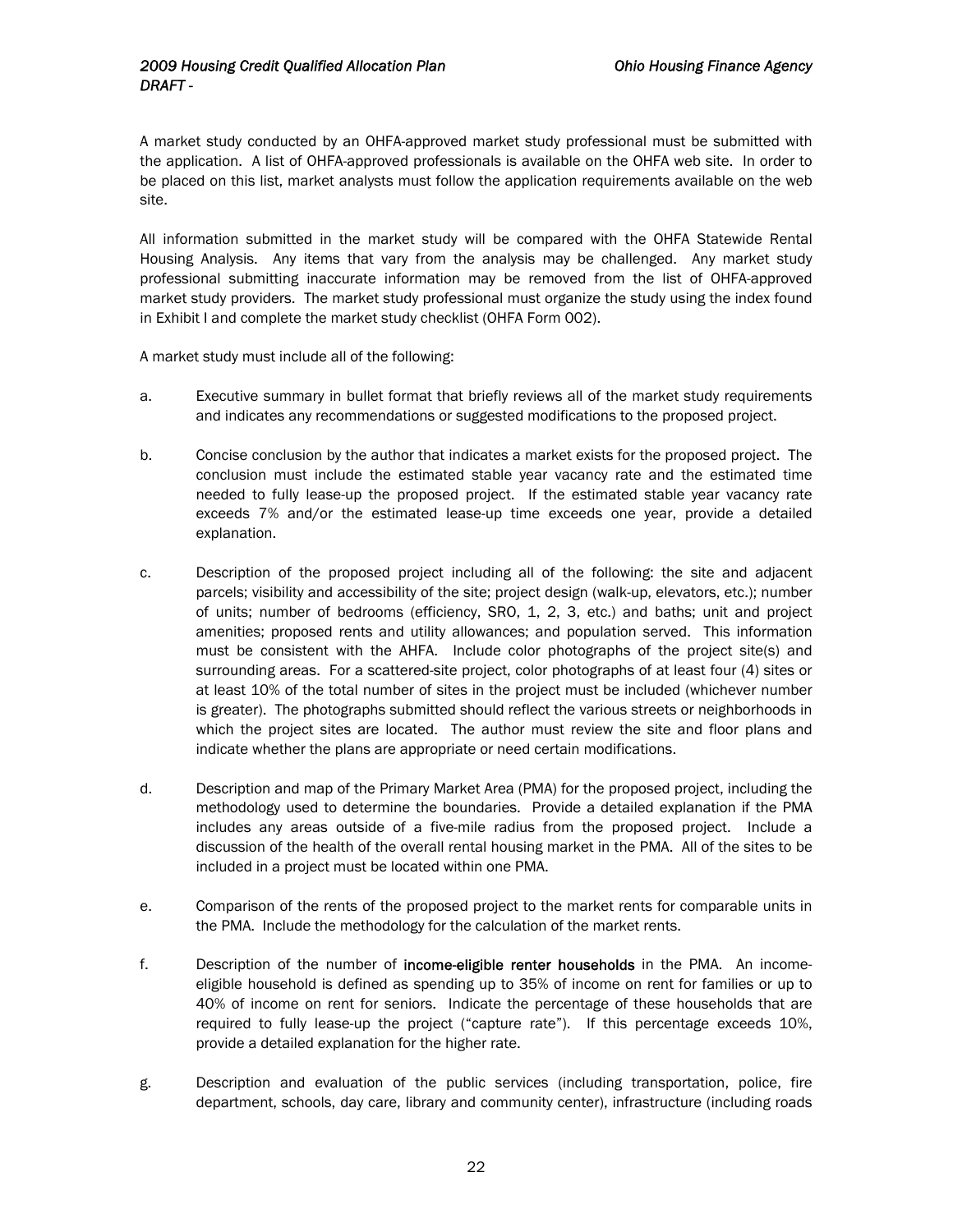and traffic), community services (including shopping, restaurants, parks, recreational facilities, hospital, health care facilities, and services for special needs if applicable), and employers in the PMA. List the approximate distances to all the services. Include a map that clearly identifies the location of the project and all public and community services.

- h. If the project will be serving a special needs population, identification of the number of special needs households residing in the PMA. Indicate the percentage of these households that are required to meet the project's special needs set-aside. Special needs populations are permanent supportive housing for the homeless, senior housing, housing for persons with a developmental disability, and housing for persons with severe and persistent mental illness. Information regarding the number of special needs households may be obtained from the local Continuum of Care study, local CHIS or Consolidated Plan, local Mental Health or MR/DD Board, homeless shelters, or other community social services agencies. Please document the source of your information.
- i. Description of the federally subsidized developments and Housing Credit projects (both operating and not yet placed-in-service) located in the PMA. Housing Credit projects not yet placed in service must be included in the analysis. Provide the current vacancy rate for each project and include the person(s) contacted for each competing project and the method of contact. Compare the rents, amenities, unit sizes, bedroom sizes, and populations served of the competing projects to the proposed project. The following information must also be included: name, location, population served, type of design, age and condition, number of units by bedroom type, rent levels, number of bedrooms and baths for each unit type, size in square footage of units, type of utilities and whether paid by tenant or owner, unit and site amenities. Comparisons to the subject rents should be based on comparable amenities, utilities, location, parking, and any rental concessions. Identify specific reasons why comparables are faring poorly in the market (if applicable). Projects that receive a reservation may be required to amend their market study to incorporate those other projects receiving an allocation in the same round and are located in the same primary market area. A listing of Housing Credit projects in service and in development is located on the OHFA web site. Calculate the ratio of subsidized and Housing Credit units to income eligible renter households.
- j. Estimate of the vacancy rates of the Housing Credit projects (only those currently operating) located in the PMA during the first stabilized year of the proposed project. If the estimated vacancy rate exceeds 10% for any Housing Credit project, provide a detailed explanation for the higher rates.
- k. Description of comparable market rate developments located in the PMA. Provide the current vacancy rate for each project and include the person(s) contacted for each competing project and the method of contact. Compare the rents, amenities, unit sizes, bedroom sizes, and populations served of the competing projects to the proposed project. The following information must also be included: name, location, population served, type of design, age and condition, number of units by bedroom type, rent levels, number of bedrooms and baths for each unit type, size in square footage of units, type of utilities and whether paid by tenant or owner, unit and site amenities. Comparisons to the subject rents should be based on comparable amenities, utilities, location, parking, and any rental concessions.
- l. Evaluation of any concerns or issues raised by the most local Public Housing Authority (PHA). The applicant or market study author must send a letter via certified mail to the local PHA. The letter must contain a brief description of the project and target population, instructions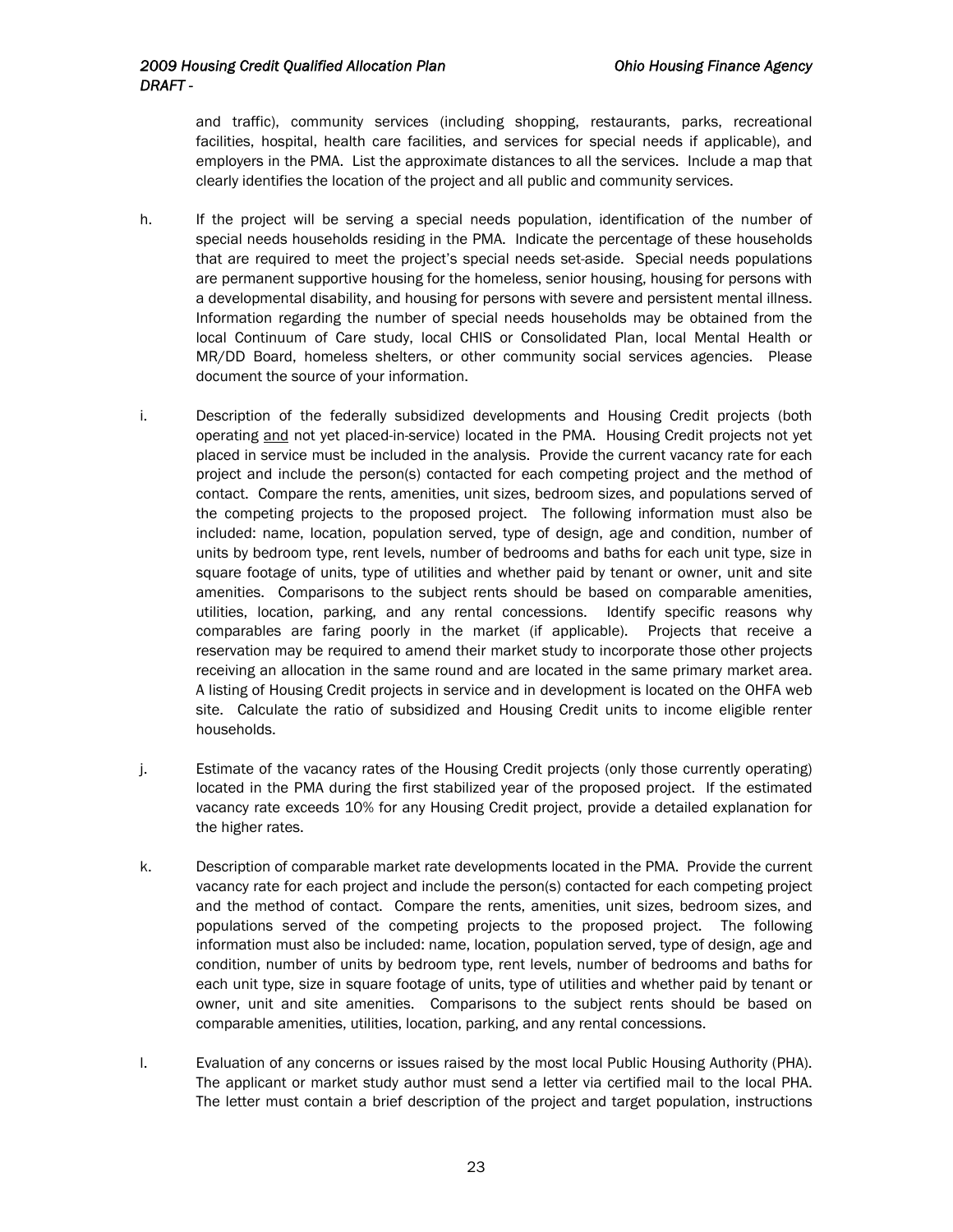for the PHA to forward all comments to the market study author, and a statement that all comments must be submitted within 30 days from receipt of the letter. If the PHA does not respond to the letter or comments are submitted after the 30-day comment period, the market study author does not need to analyze the issues or concerns of the PHA. Include in the market study a copy of the letter, certified mail receipt, and a copy of any letters from the PHA.

- m. An executed original OHFA Form 003 Market Study Certification. The market analyst shall have no financial interest in the proposed project. Financial interest is deemed to be any remuneration other than the fee for preparing the market study. Furthermore, the fee assessed for the study shall not be contingent upon the proposed project being approved by OHFA.
- n. A list of all data sources used in the study.

The study must have been completed or updated by the author within one year prior to the application deadline for Housing Credits.

The characteristics listed above are the minimum required to meet OHFA threshold requirements. OHFA reserves the right to independently determine if a market exists for the proposed project and to require additional information and/or another market study. OHFA may also contact the market analyst during the review process if any required information cannot be found in the study.

#### Public Notification Requirements

The applicant must notify, in writing, certain officials from:

- a. The political jurisdictions in which the project will be located; and
- b. Any political jurisdiction whose boundaries are located within one-half mile of the project's location.

The applicant must use the letter template provided in Exhibit F of the QAP and include all information requested in such template.The notification must state the applicant's intent to develop a project using OHFA funding. The notification must be in writing and sent via certified mail, return receipt requested. Submit a copy of the stamped post office receipt (return receipt not required) for certified mail and copies of notification letters with your application.

The officials to be notified include:

- a. The chief executive officer and the clerk of the legislative body for any city or village (i.e. mayor and clerk of council);
- b. The clerk of the board of trustees for any township;
- c. The clerk of the board of commissioners for any county;
- d. State Representative(s);
- e. State Senator(s).

Scattered-site projects must complete the public notification process for sites under control at application and then again for remaining sites prior to the Carryover deadline. The notification must be evidenced at Carryover.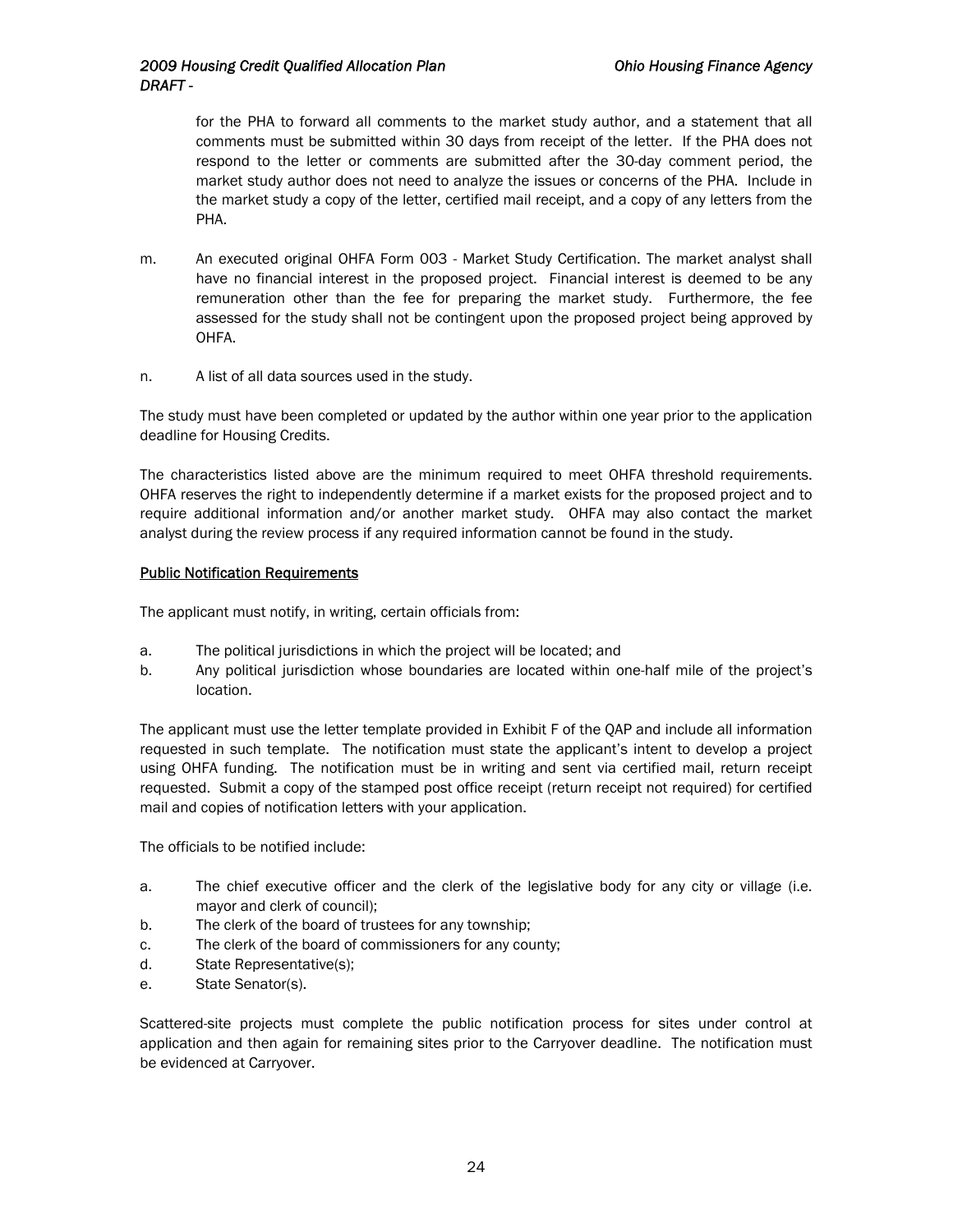Applicants are encouraged to contact appropriate local government officials prior to submitting an application to inform them of the details of their housing proposal.

#### Minimum Project Standards

- a. In addition to meeting all new construction and rehabilitation standards required by Section 42 and local and state building codes, each unit must provide a refrigerator and stove in good working order. OHFA may permit an exception to this requirement on a case-by-case basis.
- b. Each bedroom in new construction or adaptive reuse units must be at least seven feet in each direction, at least 100 square feet total, and contain a closet in addition to the minimum square footage. Existing housing units are exempt from this criterion.
- c. The minimum hard construction costs for rehabilitation must be equal to or greater than \$10,000 per unit or 40% of the total project costs (minus the cost of land and any soft subordinate debt restructured by HUD under the Mark-to-Market program), whichever is greater. Applicable hard construction costs include residential hard construction costs, onsite improvements, construction contingency, furnishings and appliances. An exception to this requirement are projects with tax-exempt bond financing, in which the minimum hard construction cost for rehabilitation projects must be equal to or greater than \$6,000 per unit.
- d. All new construction units will incorporate the following Universal Design elements which constitute "visitability":

(1) No step entrance: Provide at least one no step entrance into the unit. The required no step entrance shall be accessed via an accessible route (driveway, sidewalk, garage floor, etc.). Ramps that extend out into the front or back yards are usually not the appropriate solution. OHFA can provide technical assistance or referral to appropriate resources at your request.

(2) Doors/Openings: All doors and openings shall have a minimum net clear width of 32 inches.

(3) Bathroom/Half Bath: Provide a bathroom or half bath on the main floor with clear floor space of 30 inches by 48 inches.

If you feel that some or all of your proposed buildings will be unable to meet the visitability requirements due to topography or other site/design limitations, complete Form 001A - Reconsideration of Visitability Requirements. An OHFA-appointed architect will contact you to work out solutions or will make a determination of whether to waive one or more of the visitability requirements.

- e. A single-site multifamily project must provide a parking lot with concrete curbs and at least one parking space for each unit in the project. Exceptions to this requirement may be permitted on a case-by-case basis for projects located in dense urban areas, or for projects serving the elderly or permanent supportive housing populations.
- f. All units must be provided with energy efficient central air conditioning systems. Exceptions to this requirement may be permitted for preservation pool eligible projects that, due to design issues, can only provide window units or other cooling systems for each room.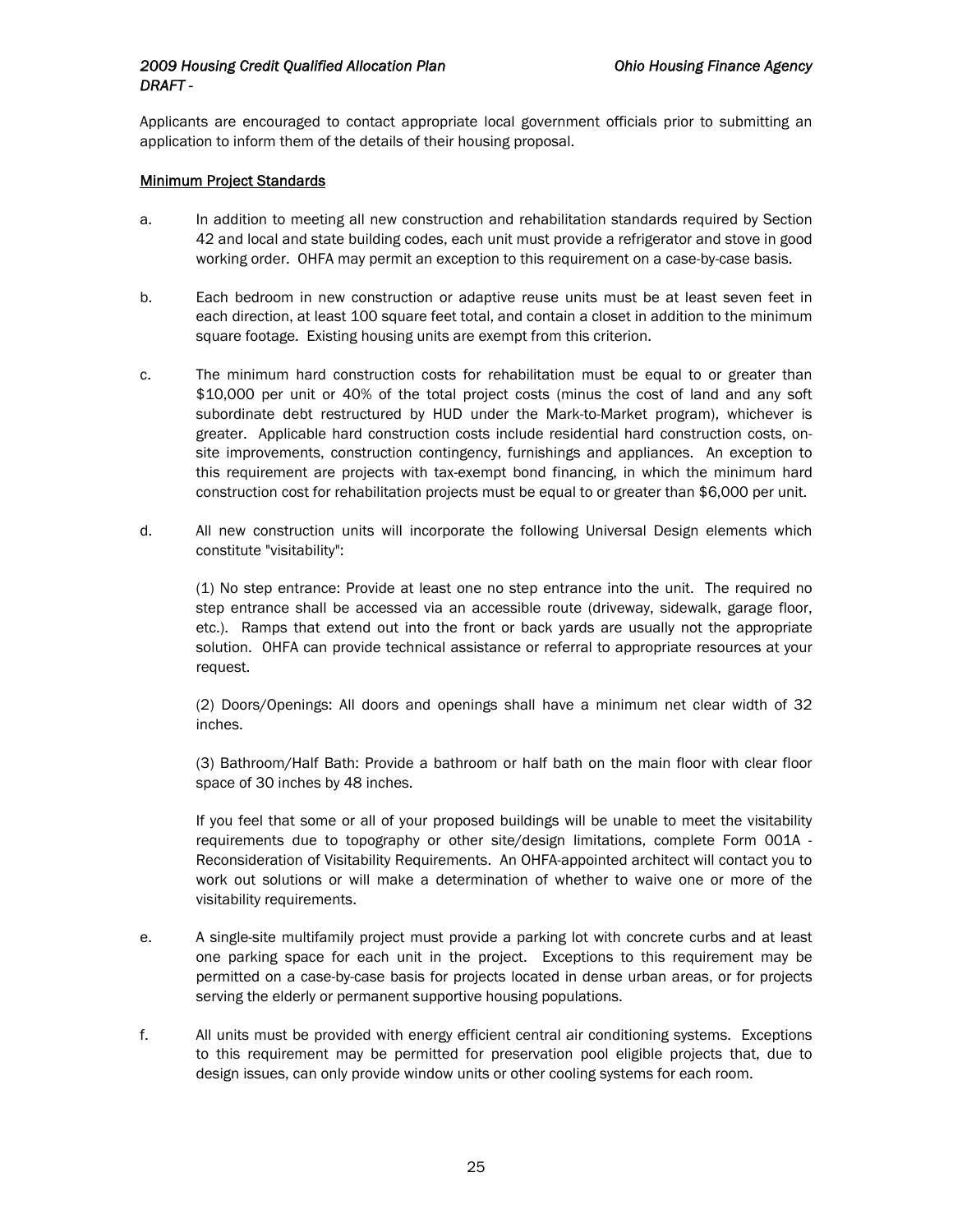- g. Three-bedroom units must contain at least one and a half bathrooms and units with four or more bedrooms must contain at least two full bathrooms. Exceptions to this requirement may be permitted for existing housing projects that, due to design issues, cannot provide the required number of bathrooms without incurring excessive costs.
- h. Except for single-family homes and scattered-site developments, the owner must provide fulltime (at least 20 hours per week) on-site management staff based on the following scale:
	- Up to 75 units = at least one full-time staff;
	- 76 to 150 units = at least two full-time staff;
	- Over 150 units = at least three full-time staff.

OHFA may permit an exception to this requirement on a case-by-case basis.

- i. The owner must provide reasonable security features, such as security staff, cameras, alarm systems, secure common hallways, block watch plans, etc. for all residents. The applicant must describe such features in a narrative that cannot exceed one page in length.
- j. Minimum unit size (residential living space) for new construction and adaptive reuse projects are as follows:
	- SRO Units: Exceed 250 S.F.
	- Efficiency Units: Exceed 450 S.F.
	- 1-Bedroom Units: Exceed 650 S.F.
	- 2-Bedroom Units: Exceed 850 S.F.
	- 3-Bedroom Units: Exceed 1000 S.F.
	- 4-Bedroom Units: Exceed 1150 S.F.
- k. Single-family homes must:
	- Contain three or more bedrooms;
	- Provide a two-car garage, or provide a one-car garage and a full basement;
	- Include washer/dryer hook-ups.

A full basement must contain at least 200 square feet with ceilings at least seven feet high and may not be used as bedrooms.

All requests for exceptions to items a., e., f., g., h., and k. above must be submitted to OHFA no later than one month prior to the application deadline. In addition, OHFA may waive any of the minimum project standards for rehabilitation projects with tax-exempt bond financing if the applicant can reasonably demonstrate that the standards are not appropriate or cost effective. OHFA will evaluate each project on a case-by-case basis and staff decisions will be final. OHFA Form 001 must be submitted to certify all structural requirements previously listed.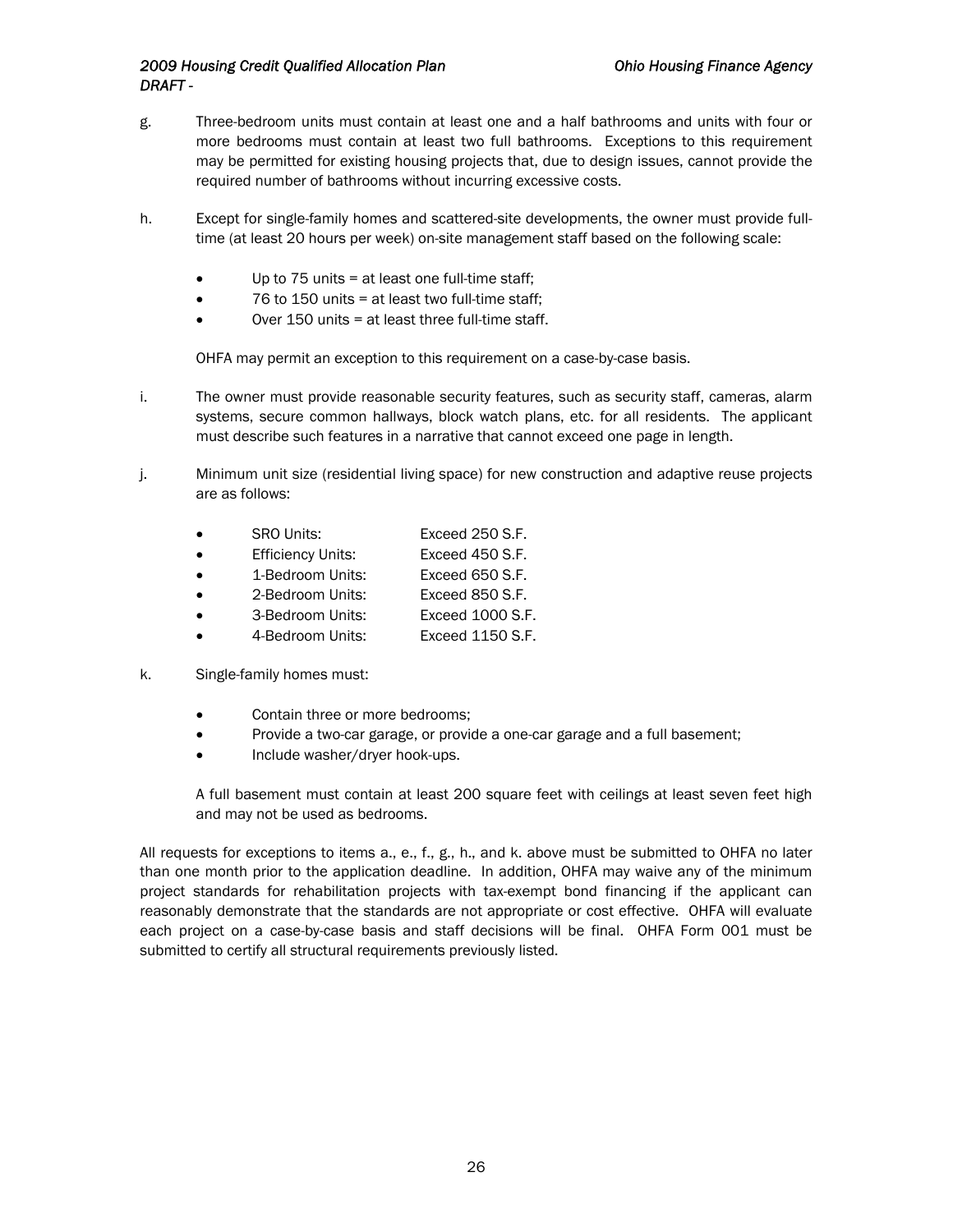# <span id="page-27-0"></span>E. Allocation Pools

OHFA has divided the state's annual per capita credit allocation into three target pools, three geographic pools, and the maximizing outcomes pool. Each application will compete in only one of the target or geographic pools. Applications will be assigned to a target pool at the discretion of OHFA based on the qualifications for each target pool. The amount reserved to each pool is the maximum amount that will be awarded in that pool. Credits that are not awarded in any pool will be distributed in the maximizing outcomes pool. OHFA may, at its discretion, approach applicants during the review process regarding adjustments to their requested credit amount in order to maximize the number of projects funded per pool.

Target Pools (not to exceed \$10,500,000 of the annual credit allocation)

#### 1. Rural Development Funding (not to exceed \$1,000,000)

- a. Includes new construction projects with a Section 515 loan, and new construction or rehabilitation projects with a Section 538 loan guarantee with interest subsidy.
- b. All buildings must be financed with a Section 515 loan or Section 538 loan guarantee. Evidence that the financing has been or will be obtained must be submitted with the application.
- c. The amount of a Section 538 loan guarantee must be equal to at least 10% of total project costs. The applicant must submit correspondence from RD that verifies the eligibility of their project for the upcoming loan guarantee program. A complete application for the guarantee must then be submitted to the appropriate RD office by September 1, 2009 or the credit reservation may be recaptured. The RD office will determine the completeness of such application.

Projects that receive a Section 538 Loan Guarantee are ineligible for points in the Single-Family Lease-Purchase category. Applicants who receive an RD Section 538 Loan Guarantee for a lease-purchase development must submit by the Carryover deadline a legal opinion indicating that the units may be sold to residents after the 15 year compliance period.

- d. If a project qualifies for the Preservation Pool it is ineligible for the Rural Development Pool.
- e. Projects competing in the Rural Development Pool will be limited to an annual allocation of \$600,000. The amount of credits requested must be sufficient for the financial feasibility of the project.

#### 2. Permanent Supportive Housing (PSH) (not to exceed \$3,000,000)

a. Projects in this pool should be designed for persons/households that are homeless (primary residence is a publicly or privately operated shelter designed to provide temporary living accommodations, or a public or private place not designed for, or ordinarily used as, a regular sleeping accommodation for human beings) and/or have one or more of the following characteristics: physical, mental or developmental disabilities; alcohol and/or substance abuse problems; HIV/AIDS and related diseases; or other persons/households that qualify under the HUD Shelter Plus Care Program.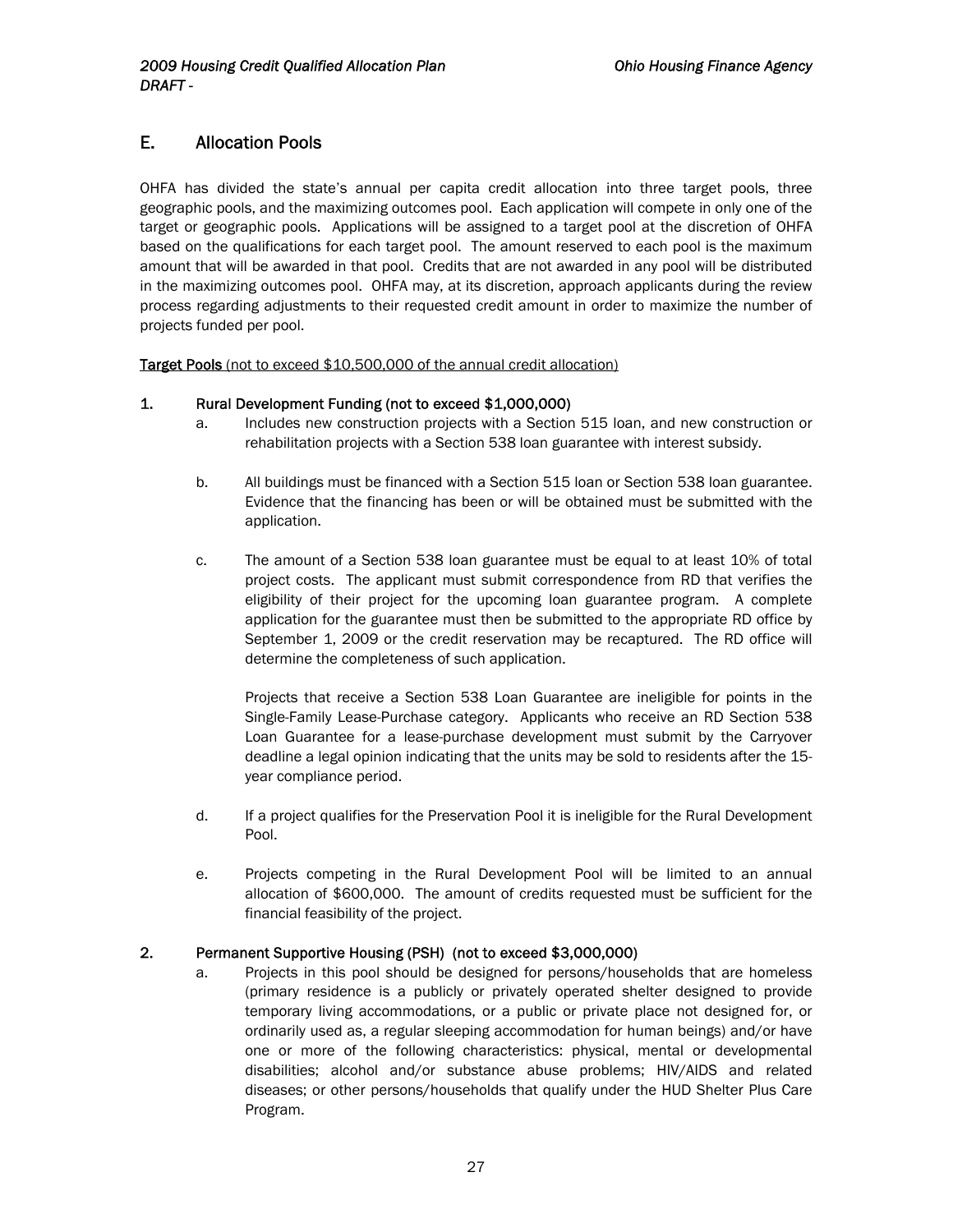- b. At least 50% of the units within the housing development must be reserved for occupancy by the targeted population.
- c. A comprehensive service plan that is satisfactory to OHFA and meets all the requirements listed in Exhibit J must be submitted with the application that identifies (i) the services to be provided; (ii) the anticipated sources of funding for such services; (iii) the physical space that will be used to provide such services; and (iv) the applicant or the contracted (or equivalent relationship) supportive services provider and their experience in providing services to the targeted population.
- d. OHFA values projects that provide a commitment for rental subsidy for at least 50% of the units that is specifically committed to the project. Sources may include projectbased vouchers or other assistance from the local PHA, McKinney-Vento Homelessness grant, or other federal, state or local government source. The organization providing the subsidy must continue to hold the project in good standing while their funding is in place.
- e. The project will not be considered for single-family lease purchase and senior housing points.
- f. Preference will be given first to projects located in a Geographic Pool A city or in a county with a Geographic Pool A city.
- g. All proposals for permanent supportive housing must compete in the PSH Pool.
- h. In the Site & Market Evaluation, criteria for Housing Credit Vacancy Rate, Market Vacancy Rate, Penetration Rate, and Growth Rate of Income-Qualified Households will not be used in the PSH Pool.
- i. General partners must be non-profit organizations with experience in developing, owning, or managing supportive housing for the homeless or special needs individuals/families.

#### 3. Preservation (not to exceed \$6,500,000)

Includes the following projects:

a. Projects receiving project-based rental subsidy through a Section 8 Housing Assistance Payment Program (HAP) contract. Documentation from HUD or the applicable Contract Administrator that evidences the assistance and length of the contract must be submitted if applicable.

A new owner must accept the project-based rental subsidy if it is offered by HUD. If a compelling reason exists for the new owner not to accept the subsidy, the applicant must submit a narrative that explains this decision and include letters supporting this decision from the resident council (if one exists), local government official(s), and a local or statewide low-income housing advocacy group that receives OTAG funding from HUD.

b. Troubled projects that have received assistance through the USDA Rural Development (RD) office. Applicants must provide a letter from the RD office that details the current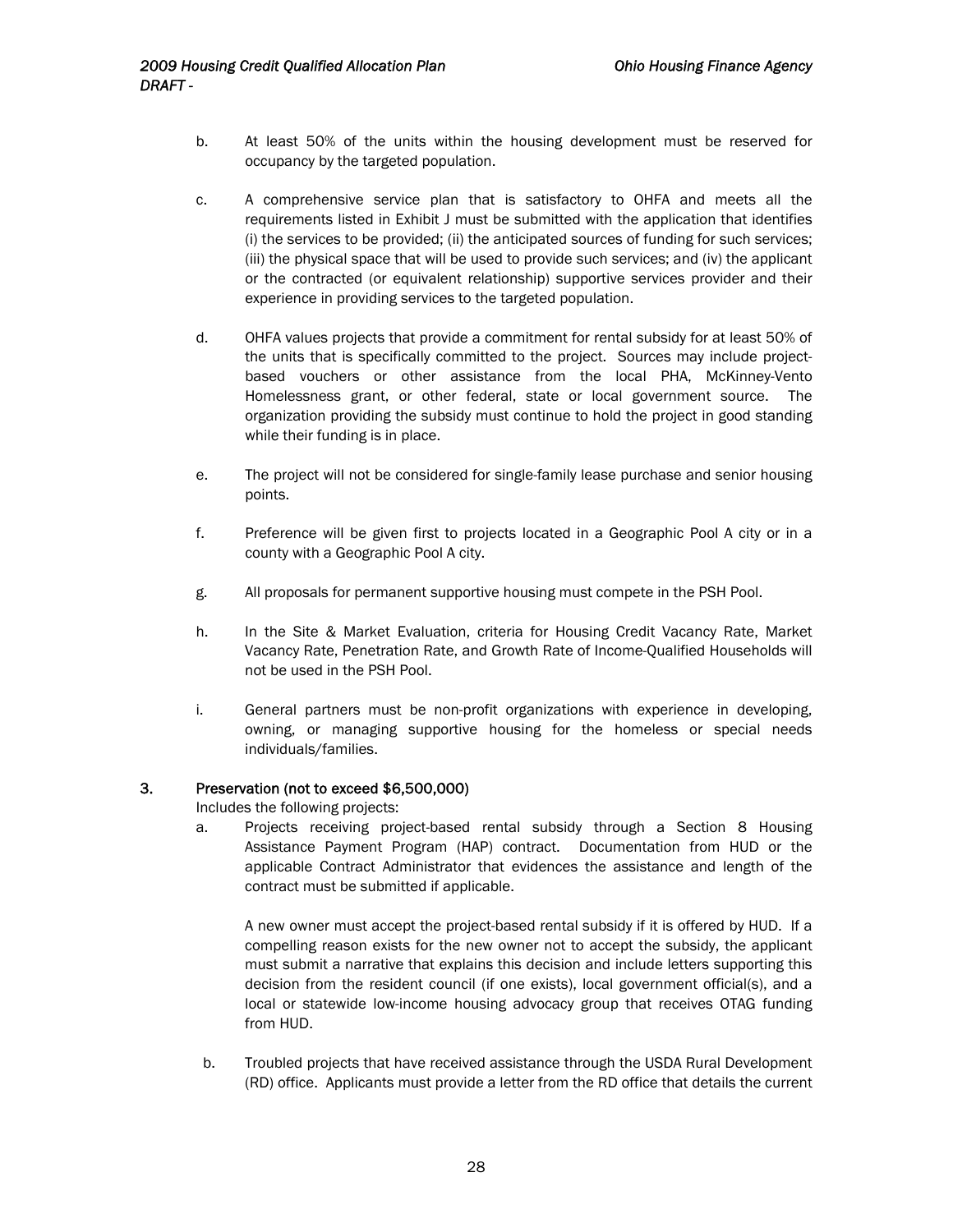situation for the project, explains the need for housing credits, and approves of the current or proposed owner(s) and management company.

- c. Projects participating in the HUD Portfolio Reengineering Program. Applicants must provide a letter of eligibility from HUD and be assigned to a Participating Administrative Entity (PAE). Projects that have closed their financing under this program and have not yet placed-in-service are eligible for the pool.
- d. Existing HUD Section 202 or 811 projects.
- e. Existing HUD Section 236 projects. The Interest Reduction Payment (IRP) must be decoupled from the Section 236 agreement if housing credits are awarded (exceptions may be permitted on a case-by-case basis). The affordability requirements indicated in the Section 236 agreement must also be maintained for the property.
- f. Projects that received a previous allocation of Housing Credits between 1987 and 1994 and were later completed and placed in service.
- g. Other properties judged by OHFA to encompass the preservation of existing affordable housing.

The first priority of the Preservation Pool will be properties that have an existing project-based rental assistance contract with HUD, RD, or a comparable federal source. This preference will be reflected in the Site & Market Evaluation. All of the units in a project must be located in buildings meeting the definition of preservation. Additional community rooms and common space may be added to the project. Projects competing in the preservation pool must submit a capital needs assessment with their application that meets the standards outlined in Exhibit L. OHFA will use this assessment to determine whether the costs indicated in the application are appropriate considering the rehabilitation needs of the project.

Preservation projects with HUD assistance must submit a copy of the most recent REAC score for the property. If this score is less than 60, then the existing general partners and management company may not participate on the development team for the project, unless such entities demonstrate that they are in good standing with HUD and that their continuing participation will result in improvement of the condition of the property.

The preservation pool will be divided into two pools based on the geographic pool definitions. An amount not to exceed four million dollars (\$4,500,000) of the state's annual per capita credit allocation will be designated to preservation projects, meeting one of the definitions above, located in Geographic Pools A or B. An amount not to exceed one million dollars (\$2,000,000) of the state's annual per capita credit allocation will be designated to preservation projects, meeting one of the definitions above, located in Geographic Pool C. Geographic Pool C projects will be limited to an annual allocation of \$600,000. The amount of credits requested must be sufficient for the financial feasibility of the project.

In the Site & Market Evaluation, criteria for Housing Credit Vacancy Rate, Market Vacancy Rate, Penetration Rate, and Growth Rate of Income-Qualified Households will not be used in the Preservation Pool.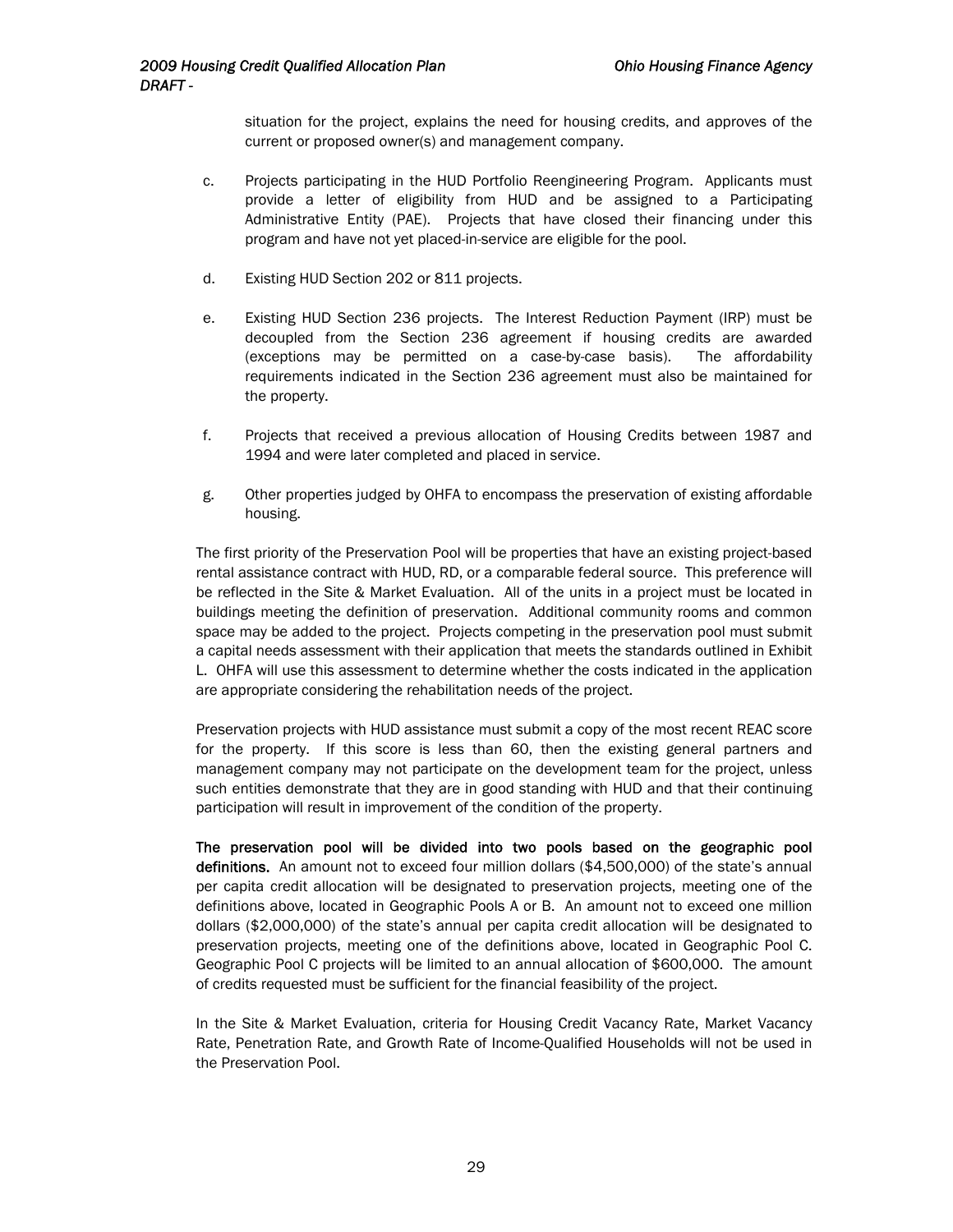#### Geographic Pools (not to exceed \$9,500,000 of the annual credit allocation)

All buildings in a project must be located in one pool area. Projects located in multiple pools will not be permitted. For a definition of the pools refer to Exhibit G.

- 4. Geographic Pool C (rural areas): Not to exceed \$2,000,000.
- 5. Geographic Pool B (suburban areas & mid-sized counties): Not to exceed \$3,000,000.
- 6. Geographic Pool A (urban areas): Not to exceed \$4,500,000.

#### Maximizing Outcomes Pool

The remainder of the annual credit allocation (approximately \$3,000,000) will be awarded from the Maximizing Outcomes Pool at the discretion of OHFA. Applicants who do not receive credits in the target and geographic pools are eligible for this pool. Projects will be selected based on the criteria indicated below and other factors at the discretion of OHFA in order to meet program policies and goals that were not achieved in the other pools.

- 1. Consideration will be given to projects located in counties or submarkets that received the fewest number of credit awards in the target and geographic pools. The population and housing need in these areas will be considered.
- 2. Consideration will be given to projects in the target and geographic pools in which the total amount of credits awarded is significantly less than the maximum amount available in such pools.
- 3. CHDO Ownership: Consideration will be given if the majority owner/managing member is a state-certified Community Housing Development Organization (CHDO) and the proposed project is located in the established service area of the CHDO. This criterion is intended to meet the non-profit set-aside mandated in the Internal Revenue Code, and the CHDO setaside for the HOME program.
- 4. Housing Authorities: Consideration will be given to projects under development by the local Public Housing Authority (PHA) using HOPE VI funds, Replacement Housing Factor (RHF) funds, or a loan secured by the assets and/or capital funds of the PHA as the primary source of financing. This criterion is intended so that up to two such projects may be funded from the annual per capita credit allocation.
- 5. Geographic Regions: Consideration will be given based on project location if the awards in the target and geographic pools have not achieved the following levels. The percentages are based on the number of income-eligible households in each region. (*See Exhibit H on Page 81 for a list of Geographic Regions.*)
	- a. Northeast: minimum of 18% of the total allocation.
	- b. Northwest: minimum of 6% of the total allocation.
	- c. Central: minimum of 10% of the total allocation.
	- d. Southeast: minimum of 4% of the total allocation.
	- e. Southwest: minimum of 14% of the total allocation.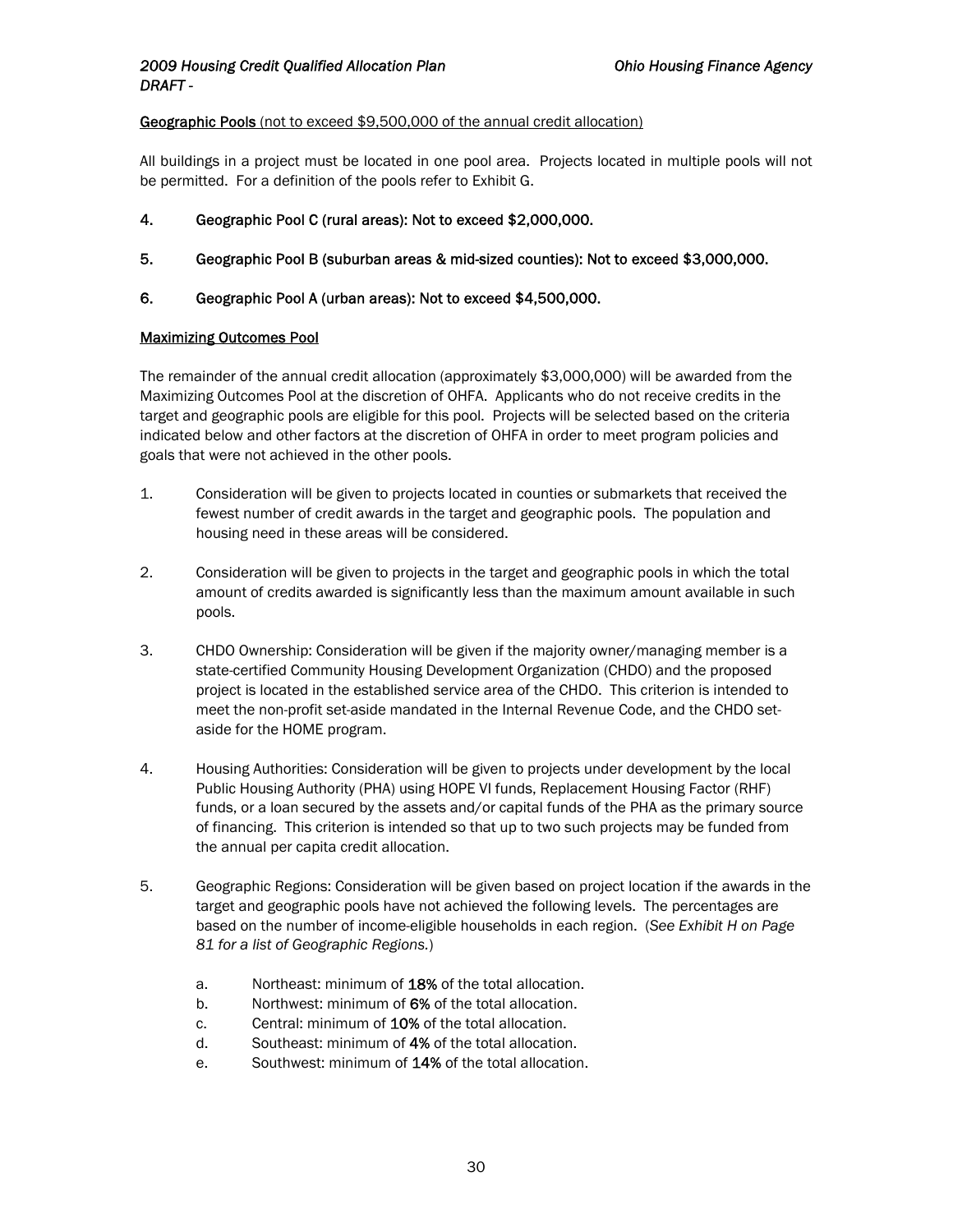- 6. Housing Types: Consideration will be given based on project type if the awards in the target and geographic pools have not achieved the following levels:
	- a. Senior Housing: minimum of 20% of the total allocation.
	- b. Lease-Purchase Homes: minimum of 20% of the total allocation, with consideration for vacant housing properties as recommended by the Ohio Foreclosure Prevention Task Force.
	- c. Family Apartments: minimum of 20% of the total allocation.
- 7. Consideration will be given to a Tier One or Tier Two organization (see Experience & Capacity Review) that did not receive credits in the target or geographic pools.
- 8. Consideration will be given to projects in either the RD or Preservation C pools that require credit amounts above the \$600,000 limit based on financial need.
- 9. Consideration will be given to projects that receive either the federal or state Historic tax Credit.
- 10. Consideration will be given to proposals where a previous phase of the same multifamily development has been successfully constructed and placed into service and is operating at a high occupancy rate.
- 11. Consideration will be given to projects developed in a Qualified Census Tract, or Difficult Development Area.
- 12. OHFA reserves the right to deviate from the ordinary guidelines to make awards to projects in the maximizing outcomes pool. The criteria for these awards may be based on changing market conditions, geographic need or other factors OHFA deems significant.

Awards from this pool will be determined following the announcement of all other pool results. Refer to the Program Calendar for the announcement date.

The additional credit allocation available under the Housing & Economic Recovery Act of 2008 may also be awarded in this pool, or may be awarded to projects initially funded in 2007 or 2008 based on the status of the investor market for Housing Credits. OHFA will determine the use of this additional allocation when Housing Credit awards are announced.

Waiting List: Projects that do not receive a reservation will be placed on a waiting list for Housing Credits that become available via returns or the national pool later in the year.

If a project returns Housing Credits that were reserved during the current year in a target or geographic pool, then applications from that pool will receive first consideration for any award of credits. Any other available credits will be distributed according to the criteria of the maximizing outcomes pool. Please note that if a project returns credits that were awarded during the current year, then any HDAP or HDLP awarded must also be returned. Projects that receive credits from the waiting lists may then be considered for HDAP or HDLP funding, although that funding cannot be assured.

OHFA will contact representatives of the waiting list projects when Housing Credits become available. OHFA will set a deadline for the applicant to respond to any offer.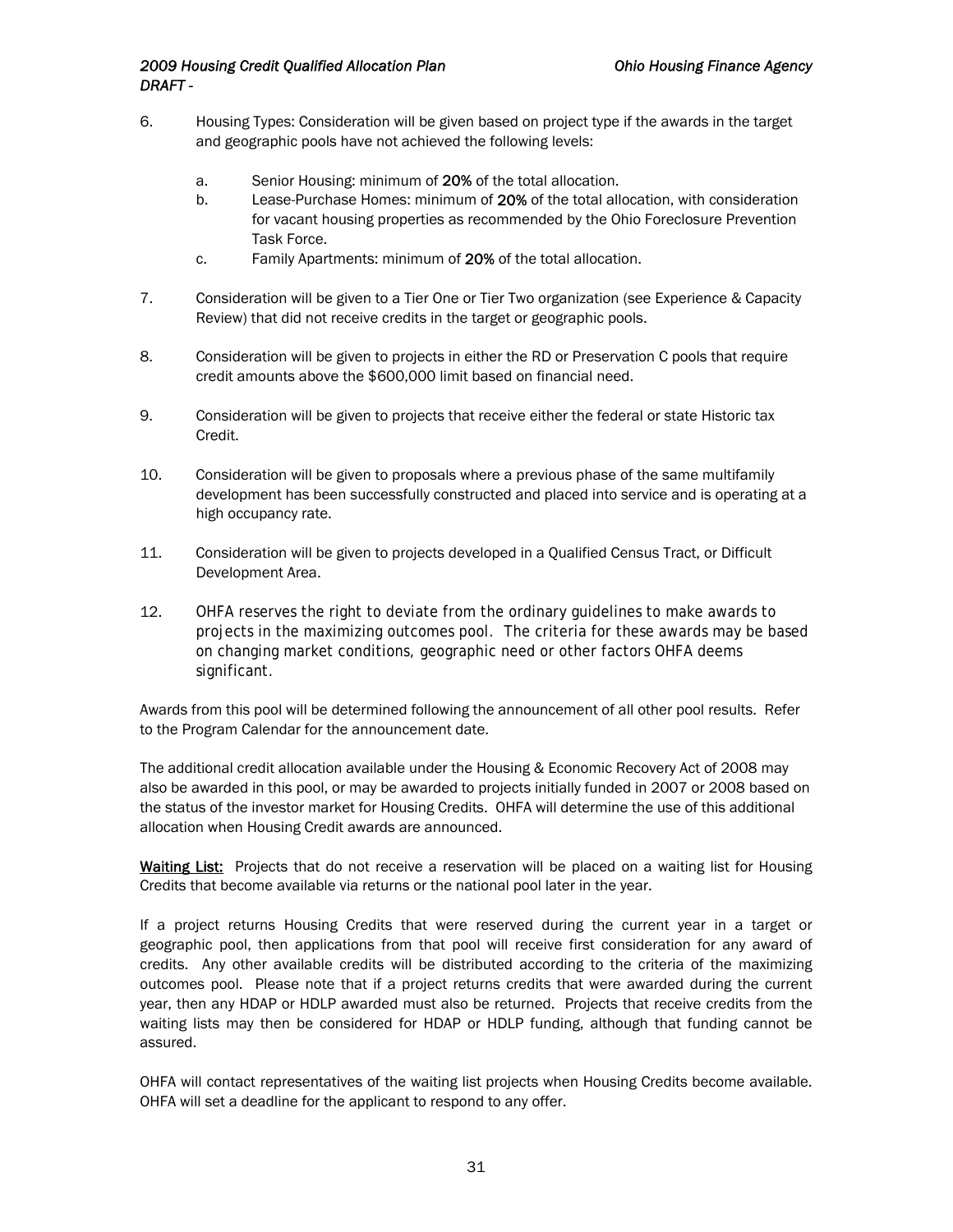# <span id="page-32-0"></span>F. Threshold Review

Threshold review is a review of the full application to determine if it is complete; all necessary forms, supporting evidence, and fees are included; and the project meets minimum program requirements. Many requirements formerly evaluated as part of the point-based competitive review section are now included as threshold items. Unless noted otherwise, projects with tax-exempt bond financing must also meet all threshold requirements to receive Housing Credits.

OHFA will complete threshold reviews of applications and offer the applicants the opportunity to correct deficiencies in their applications.

The criteria are as follows:

#### 1. Meets Section 42 Requirements

The project must meet all the requirements set forth in Section 42 of the Internal Revenue Code (IRC) of 1986, as amended, and all relevant U.S. Department of the Treasury regulations, notices, and rulings.

#### 2. Complete, Organized Application

Applications must be submitted in a three-ring binder, utilizing the index provided with the application and an index tab for each numbered or lettered section, including sub-tabs. Applications must be complete and consistent with all supporting documentation. An original signature of a representative of each general partner/managing member is required in the program certification section of the application. Any applications that are incomplete, inconsistent, and/or illegible will be rejected. An electronic copy of the AHFA must be submitted on a computer disk.

Projects with threshold deficiencies will be charged a resubmission fee. The resubmission fee will equal \$50 per corrected threshold review criterion up to a maximum of \$500. This fee will apply to all applicants, including tax-exempt bond projects seeking an award of Housing Credits. Any items that will not be supplied with the initial application for a tax-exempt bond project must be agreed upon in advance in order to avoid the resubmission fee. If a resubmission fee check is returned for insufficient funds, the application will be rejected.

#### 3. Extended Use

All projects must commit to an extended use term of a minimum of 30 years of affordability. Projects with tax-exempt bond financing must commit to an extended use term of the greater of 30 years or the outstanding term of the bonds. If an allocation of Housing Credits is received, the owner must file a Restrictive Covenant (provided by OHFA) to waive the right to petition OHFA to terminate the extended use term as described in Section 42 of the IRC.

#### 4. Evidence of Site Control

The applicant must submit copies of the executed and recorded deed(s) of the current owner if the property is owned by a general partner or limited partner in the project.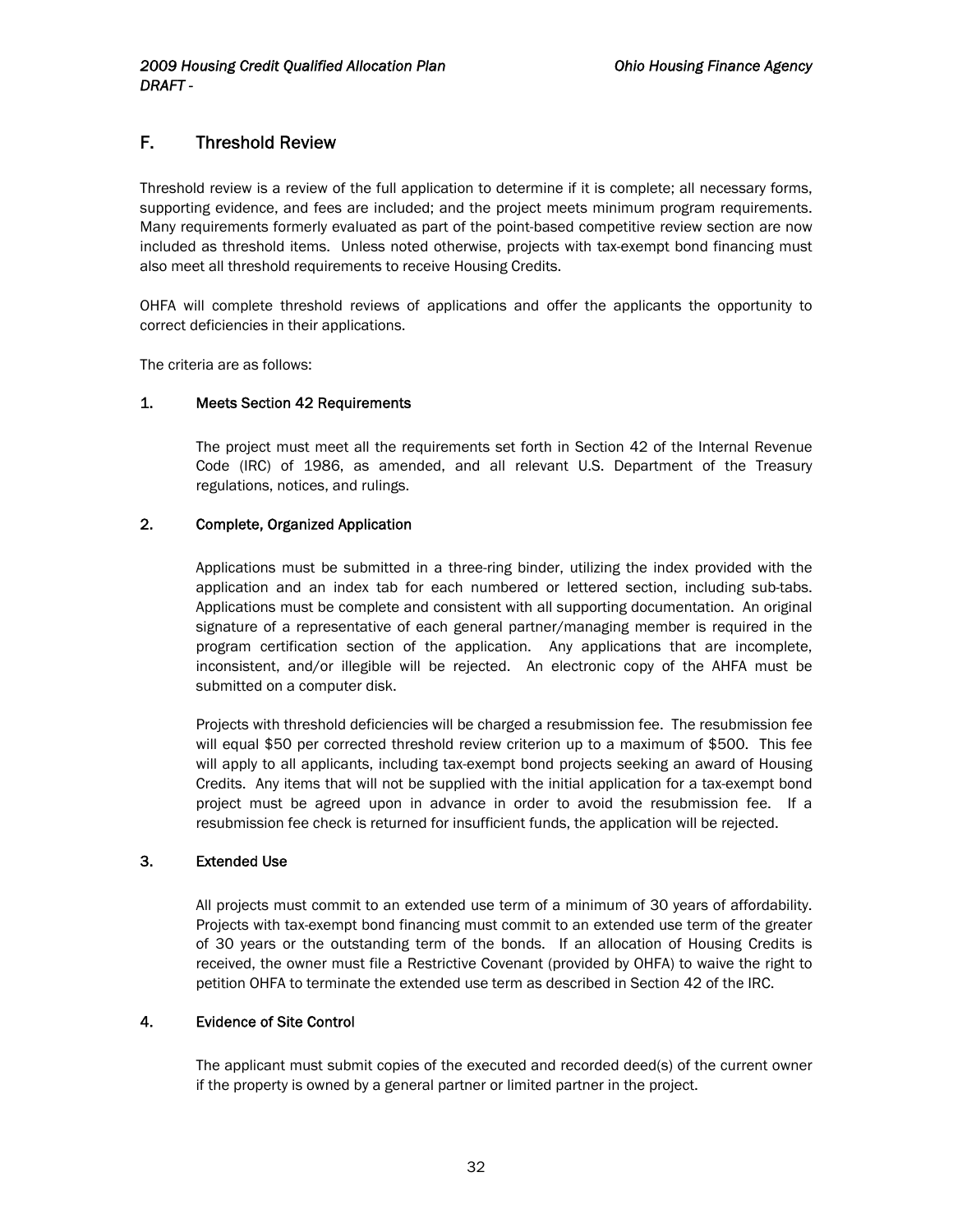<span id="page-33-0"></span>If the current owner is not a general partner or limited partner in the project, then one of the following must be submitted to properly evidence site control:

- a. Executed purchase option with date certain performance;
- b. Executed purchase contract;
- c. Executed land contract;
- d. Executed long-term (35 or more years) lease agreement with an executed and recorded memorandum of lease; or
- e. Executed option to enter a long-term lease agreement.

If parcels will be purchased from a City land bank, then a copy of the final City Council Resolution approving the transfer of all applicable lots may be submitted with the deeds of the current owner as evidence of site control.

Each of the site options or contracts may not expire until a reasonable period of time following the scheduled announcement date for Housing Credit awards. All option agreements relating to the transfer of a site must be included in the application.

The items listed above are the minimum required to meet threshold requirements. OHFA reserves the right to require, as needed, additional documentation that evidences proper site control.

A scattered-site project is required to have at least 35% of the sites under control. A project qualifies as scattered-site if there are 10 or more sites AND no more than 50% of the sites are contiguous. Contiguous sites are defined as two or more sites that share common boundaries, and cannot be separated by vacant or developed land, roadways, railroad tracks, rivers, creeks, etc. A site is defined as a parcel with an assigned permanent parcel number as it exists at application. OHFA reserves the right to reduce basis at Carryover if the minimum site control percentage at application is not maintained at Carryover.

#### 5. Zoning

The applicant must demonstrate that the zoning for each site on which the project will be located allows for the use(s) proposed by the applicant. Thus, at a minimum, the zoning designation for each site must allow residential use. Applicants must submit a letter from the local jurisdiction to confirm the zoning that must include the following:

- a. The actual zoning designation and a description of this designation;
- b. Density and/or lot coverage requirements (if any);
- c. If a conditionally permitted use, an explanation of the conditions to be met for the project to be considered a permitted use; and
- d. A description of any overlay or planned development district regulations that would further condition the development of the project.

For jurisdictions with no zoning regulations in effect, a letter from the jurisdiction so stating is required.

OHFA recognizes that the zoning process is neither simple nor easy. OHFA reserves the right to grant waivers for zoning at the time of application if asked for in advance and the applicant can effectively demonstrate a good faith effort to secure proper zoning. Zoning must be secured by the time of award or the project will be considered ineligible.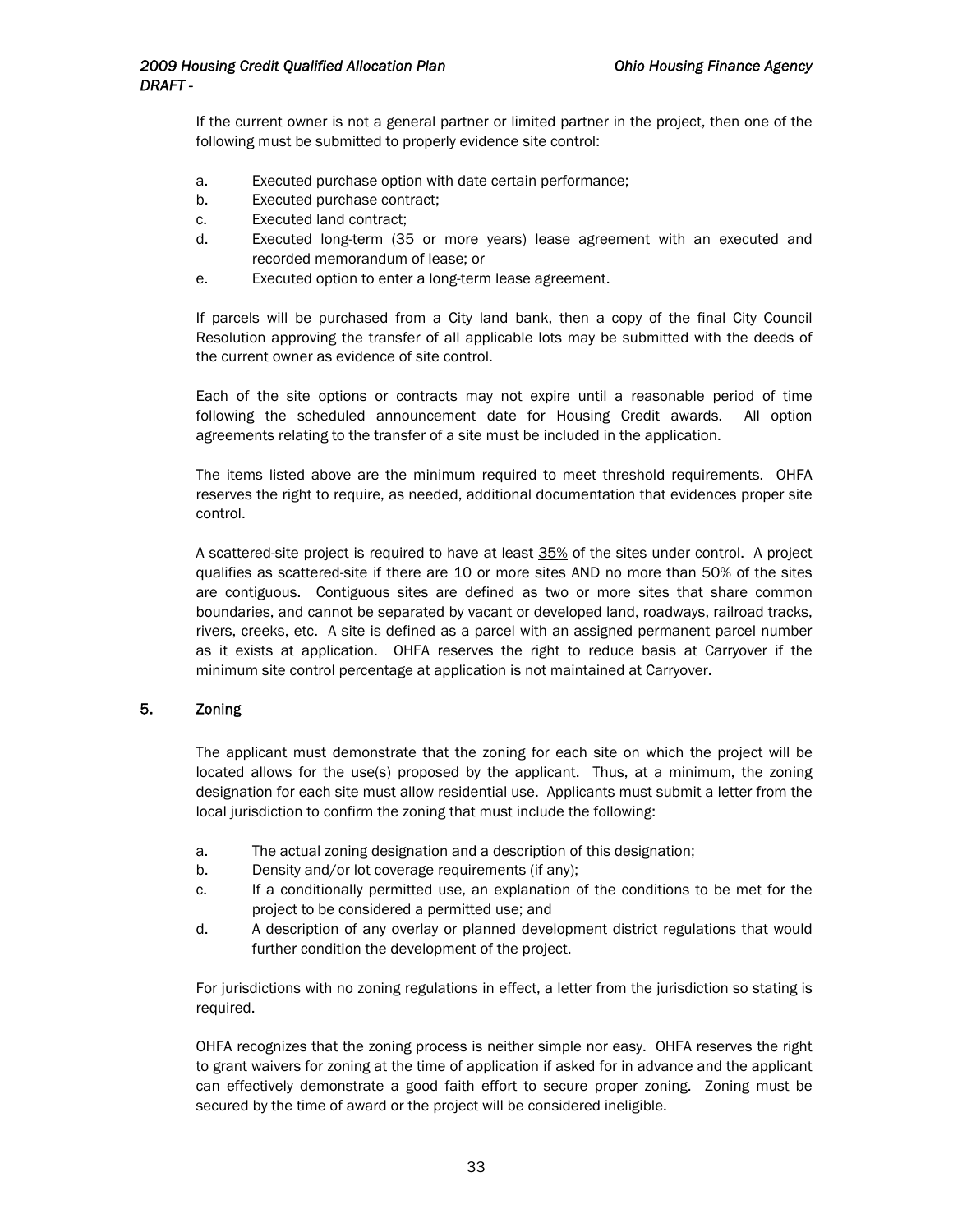#### <span id="page-34-0"></span>6. Affirmative Marketing Plan

An Affirmative Fair Housing Marketing plan is required for all properties. Applicants that currently have a property with project based Section 8, 236 or USDA contracts will be able to utilize their current Affirmative Fair Housing Marketing plan provided it is current. OHFA, HUD and the USDA require that the plan be updated every five years therefore, if the plans current approval date is within six months of expiration, submit the current plan along with supporting documentation that demonstrates that an updated plan has been submitted to HUD or USDA for renewal.

 The applicant must complete an Affirmative Fair Housing Marketing Plan (Form AFHM-98) if no other plan is in place. All items on the form must be completed correctly including all attachments. The instructions for the completion of the plan and reference materials are located on the OHFA website.

The applicant must include on the form a description of the outreach, marketing, and advertising methods used in order to affirmatively market the project. A separate plan is required for each census tract in which the project is located.

If you need assistance or have questions regarding the plan, contact TJ Burgess, Office of Program Compliance at (614) 995-0306 or tjburgess@ohiohome.org.

#### 7. Conditional Financial Commitments

All non-OHFA construction and permanent financing, grants, equity sources and deferred fees or expenses shall be conditionally committed at the time of application. An executed conditional commitment letter from each source must be included with the application. A conditional financing commitment must contain, at a minimum, (a) the amount of financing; (b) the interest rate of the loan; (c) the term of the loan; (d) the amortization period or other repayment terms for the loan; and (e) the contact person's name and telephone number. A letter or explanation for all sources must be submitted.

Those applicants seeking funding from a local government, Federal Home Loan Bank, or other public or quasi-public funding source that does not issue a funding decision prior to the Housing Credit application deadline must substitute a letter of application or letter of intent from the funding source. The letter of application or intent must be signed by the funding source and shall include the name of the project, the number of units, the amount of funding sought, the terms and rates for the funding sought, the anticipated date of funding decision, and a statement that the project is, or will be, considered for funding.

A conditional equity commitment must contain, at a minimum, (a) the amount of Housing Credit equity (net and gross); (b) the pay-in schedule for the equity; (c) the cents per Housing Credit dollar factor used; and (d) the amount of historic equity (if any). The conditional commitment letters must be consistent with the information provided on the Housing Credit application and must be signed and dated no more than six months prior to the application deadline.

OHFA reserves the right to verify any financial commitment(s) and to require a legal opinion indicating whether the project's sources should or should not affect the project's eligible basis and/or Housing Credit percentage.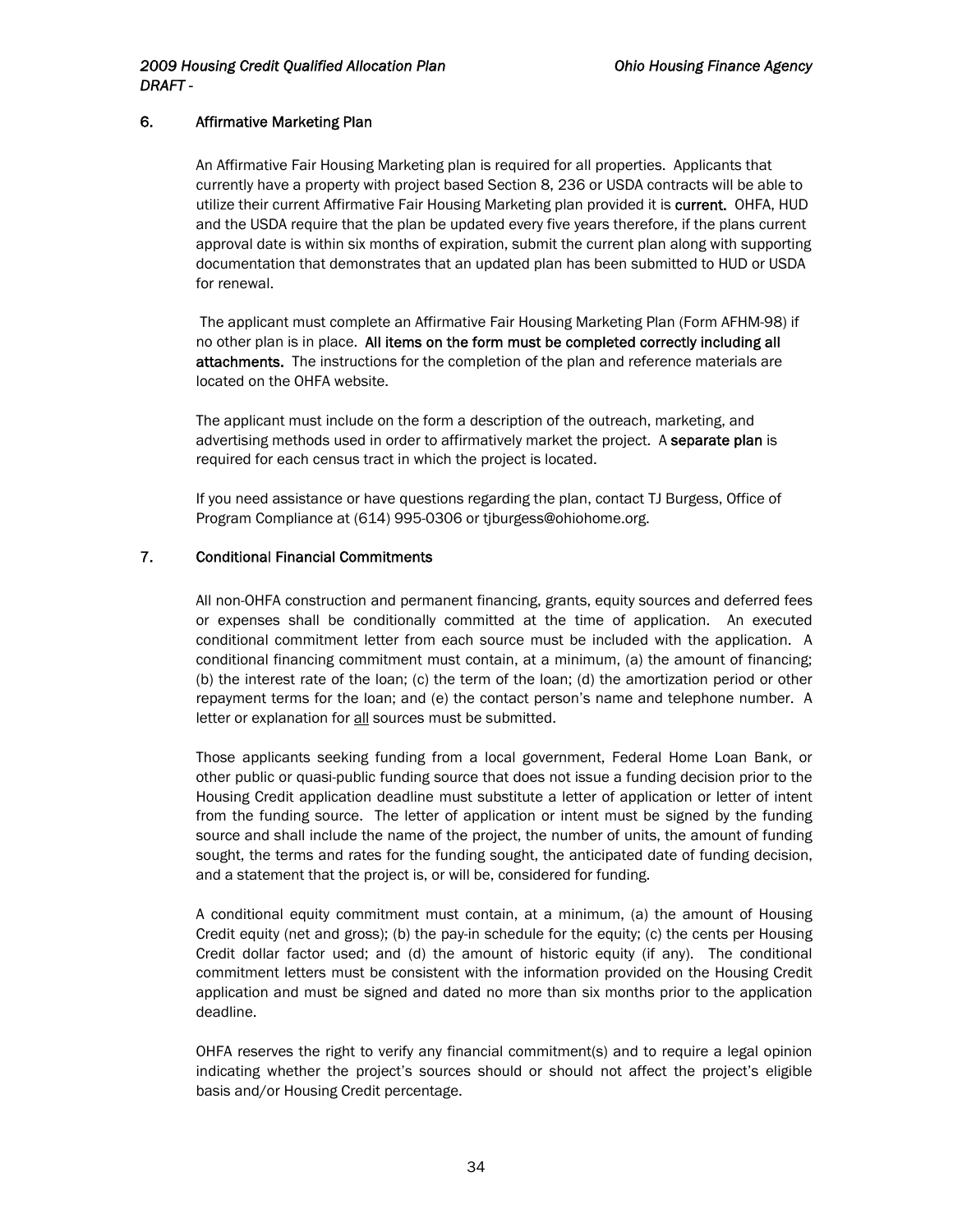<span id="page-35-0"></span>Projects participating in the HUD portfolio re-engineering program (Mark-to-Market) must provide a copy of the most recent underwriting model, if available, or other acceptable evidence to substantiate the anticipated amount of any HUD second mortgage.

Applicants who have been denied other OHFA financing for their project may be required to submit conditional financial commitments that will replace funding sought from OHFA. Failure to provide these conditional commitments may result in rejection of the application or revocation of the project's Housing Credit reservation.

#### 8. Maximum Credit Per Project (*not applicable for bond financed projects*)

A project may receive no more than \$1,000,000 in annual Housing Credits.

#### 9. Unit Cost Cap

The total development cost (total project cost minus cost of land, commercial hard construction, bridge loan interest, operating reserves, OHFA compliance monitoring fee and replacement reserves) per unit must not exceed the  $2008$  HUD 221 (d)(3) mortgage limits by bedroom size (see Exhibit B).

Projects receiving historic rehabilitation tax credits will be allowed to deduct the residential portion of the historic tax credit from the project cost to allow for stricter rehabilitation standards. OHFA may, on a case-by-case basis, allow a project receiving historic rehabilitation tax credits or participating in the HUD portfolio re-engineering program to exceed the unit cost cap. A request to waive this requirement must be submitted with the application. However, total adjusted eligible basis (before qualified census tract adjustment) will be limited to the HUD 221(d)(3) mortgage limits in any case.

#### 10. Utility Allowance Information

Utility allowance information must be submitted that is consistent with Section 42 of the IRC and IRS Regulation 1.42-10.

#### 11. Adherence to Agency Underwriting Standards

Projects must meet certain underwriting standards to pass the threshold review. In addition, OHFA may require a legal opinion stating that any government sources utilized by the project will or will not affect the eligible basis and/or credit rate as a condition of the Housing Credit reservation. OHFA reserves the right to combine the costs for projects located in close proximity to each other and sharing similar attributes. OHFA will use the combined costs to evaluate the fee percentages for the projects. The project must comply with the following underwriting standards:

- a. Developer fees & overhead and any consultant fees may not exceed the sum of:
	- i. 15% of total rehabilitation and new construction eligible basis, and
	- ii. 5% of total acquisition eligible basis; however, a fee up to 10% of total acquisition eligible basis will be permitted for projects that require the approval of HUD for the transfer of the property.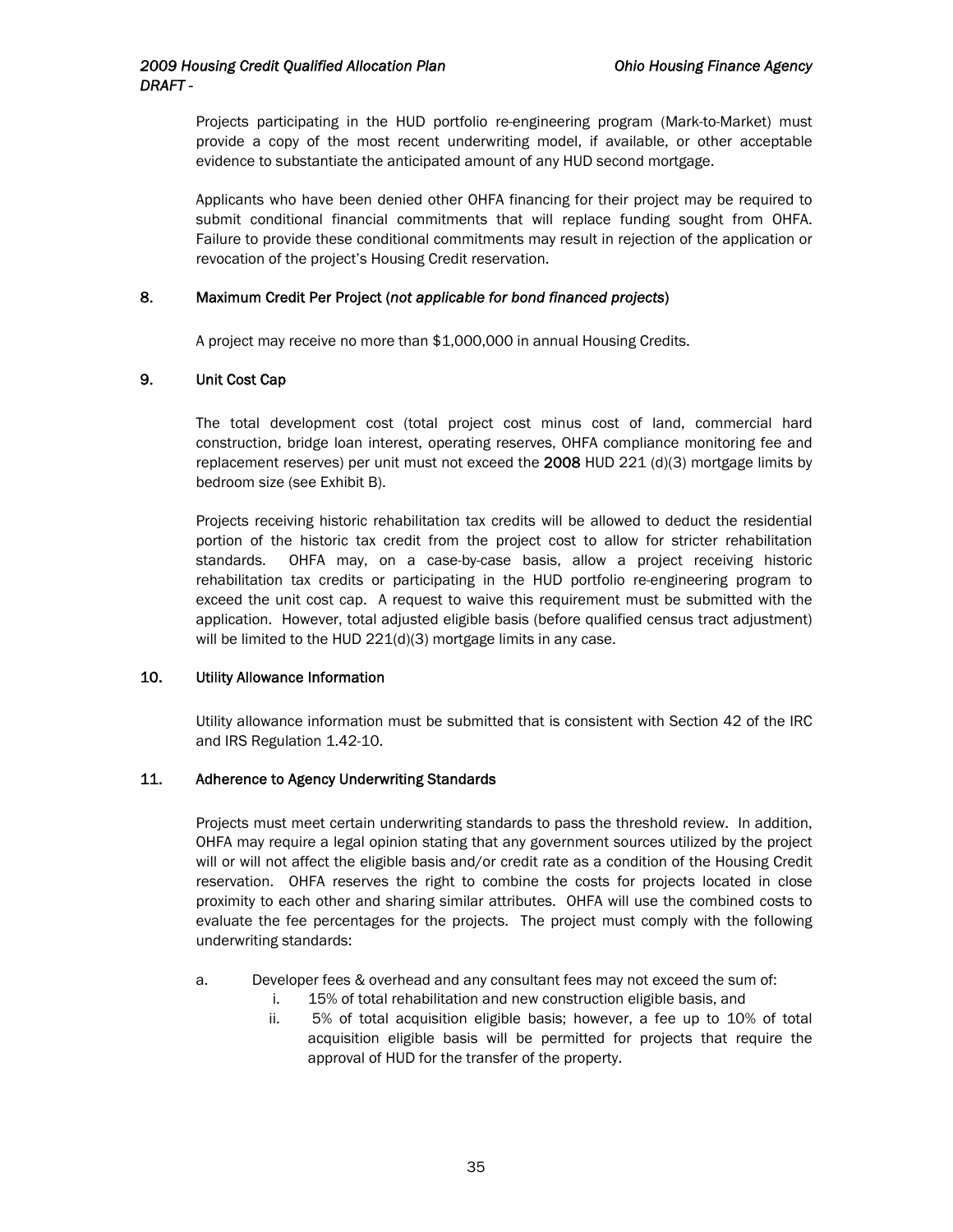- <span id="page-36-0"></span>b. Contractor's profit, overhead, and general requirements may not exceed 14% of total rehabilitation and new construction eligible basis.
- c. Total soft costs may not exceed 35% of total eligible basis. Total soft costs is the sum of general requirements, contractor overhead, contractor profit, architectural fees, survey costs, engineering fees, permanent loan fees, cost of tax-exempt bond issuance, taxes, appraisal, market study, environmental report, rent-up/marketing costs, title & recording fees, non-syndication legal fees, accounting fees, developer fees & overhead, consultant fees, organizational fees, and syndication expenses.
- d. The total permanent financing sources must equal the total project costs at the time of application. After the initial OHFA underwrite, any financial shortfalls cannot exceed 10% of total project costs.
- e. Proposals found to be either financially feasible without a credit allocation, or to be financially infeasible in any case, will be rejected.

#### 12*.* Consistency with HDAP Funding

Projects seeking funding through the Housing Development Assistance Program (HDAP) must initially meet the following requirements:

- a. A minimum of 40% of the units must be occupied by and affordable to households at or below 50% of AMGI for projects located in a Participating Jurisdiction (PJ). The HDAP/HOME-assisted units cannot exceed the HUD Low- and High-HOME rent for the county where the project will be located. If the project is located in a nonparticipating jurisdiction, a minimum of 35% of the units must be occupied by and affordable to households at or below 50% of AMGI, with rents for the HDAP/HOMEassisted units at the HUD Low- and High-HOME rent.
- b. Completion of the appropriate section of the AHFA.
- c. The applicant must comply with all requirements of the HDAP Guidelines.
- d. A project that receives HOME funds must comply with all HOME program rules, including environmental review and the requirement that residents may not be evicted other than for good cause.
- e. A sole for-profit applicant that receives Ohio Housing Trust funds must comply with State Prevailing Wage requirements.
- f. In order to receive HDAP funding the applicant must select one of the following elections:
	- i. 5% of the units occupied and affordable to households with incomes at or below 35% AMGI (projects located in non-Participating Jurisdictions); or
	- ii. 10% of the units occupied and affordable to households with incomes at or below 35% AMGI (projects located in Participating Jurisdictions).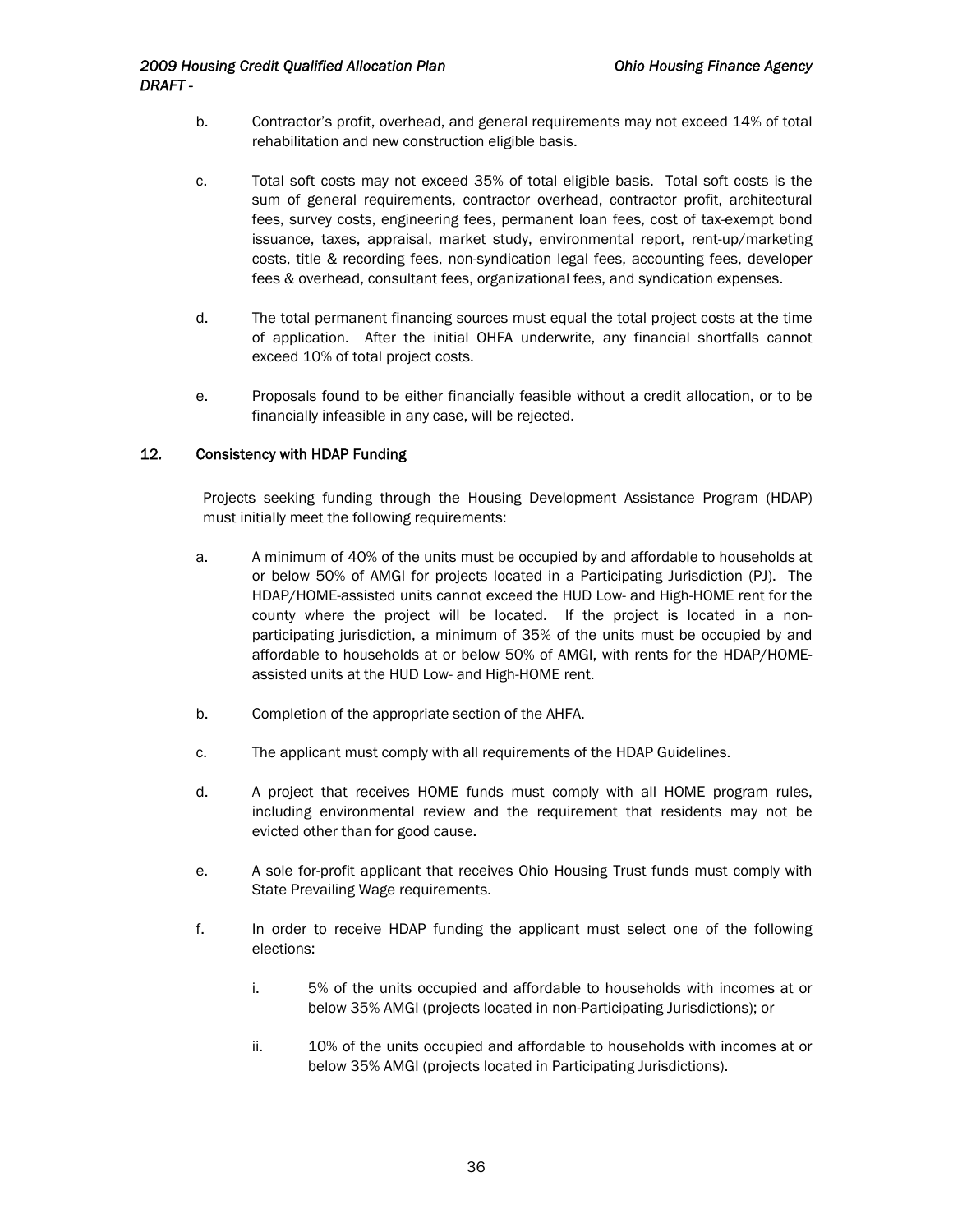These units may be included as part of the rent restricted units required in Criterion 16, Additional Rent Restrictions.

#### <span id="page-37-0"></span>13*.* Conformity with Local Consolidated Plan or CHIS

Applicants must evidence that their project meets community housing needs through the local Consolidated Plan or Comprehensive Housing Improvement Strategy (CHIS). Applicants will be required to secure approval from the local agency that administers the Consolidated Plan or CHIS. It is the responsibility of the applicant to determine which plan applies. Please see Exhibits D and E for a listing of cities and counties with a Consolidated Plan or CHIS. If no local Consolidated Plan or CHIS exists in the community in which the project is located, the project must conform to the state Consolidated Plan. A completed OHFA Form 004 signed by the appropriate official from the city, county, or state must be included with the application.

#### 14*.* Development Team Standards

- a. Management Company. The proposed management company must meet the following standards:
	- i. The company must currently be a member of at least one of the following organizations or associations:
		- National Assisted Housing Management Association (NAHMA)
		- Midwest Assisted Housing Management Association (MAHMA)
		- National Leased Housing Association (NLHA)
		- Council for Affordable Rural Housing (CARH)
		- Council for Rural Housing and Development of Ohio (CRHDO)
		- American Association for Homes and Services for the Aging (AAHSA)
		- Association for Ohio Philanthropic Homes and Housing for the Aging (AOPHA)
		- A special needs association with a focus on housing management training for that special needs population
		- American Association of Service Coordinators
		- National Apartment Association
		- Institute Of Real Estate Management (IREM)
		- National Association of Housing and Redevelopment Officials (NAHRO)
	- ii. A representative of the management company has earned one of the following certifications: Housing Credit Certified Professional (HCCP) sponsored by the National Association of Home Builders; Specialist in Housing Credit Management (SHCM) sponsored by NAHMA; or equivalent certification from a nationally recognized consultant or association, including but not limited to TheoPro Compliance & Consulting Inc., Quadel Consulting or Spectrum Seminars.
	- iii. The company must have managed at least five housing credit and/or federally subsidized developments (at least 10 units each) for at least one year each or have managed two housing credit projects (at least 10 units each) for at least three years each. All projects currently managed by the proposed company must not have any uncured Forms 8823. Exceptions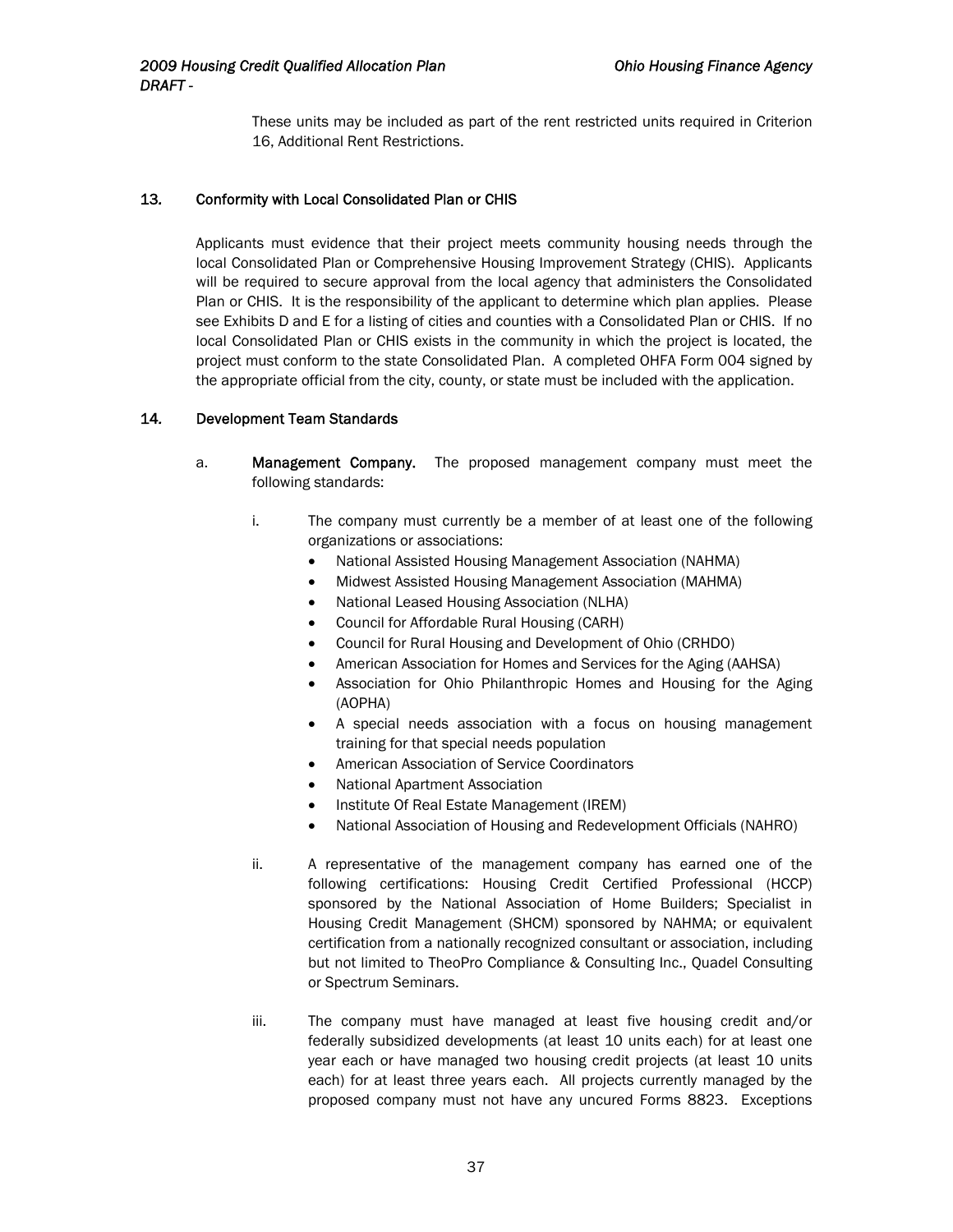may be granted on a case-by-case basis for 8823 events that are not the fault of the management company, such as a casualty loss, or if a management company inherits non-compliance issues from the prior manager. Also, exceptions to the experience requirement will be made for new companies that meet requirements (i.) and (ii.) above and whose principals can demonstrate previous management experience with no record of uncorrected noncompliance.

#### <span id="page-38-0"></span>15. Ohio Housing Locator

The owner and/or property manager of all Housing Credit properties funded in 2008 and in the future will be required to list their properties in the Ohio Housing Locator (www.OhioHousingLocator.org), the OHFA-sponsored statewide affordable housing database, as soon as the units are placed in service.

#### 16. Additional Rent Restrictions

Applicants must select one of the following elections based on the location of the proposed project:

- a. 60% of the units affordable to households with incomes at or below 50% AMGI (projects located in Geographic Pool A or B); or
- b. 40% of the units affordable to households with incomes at or below 50% AMGI (projects located Geographic Pool C, except for counties listed below); or
- c. 30% of the units affordable to households with incomes at or below 50% AMGI (projects located Belmont, Lawrence, or Washington Counties).
- d. 100% of the units affordable to households at or below 60% AMGI for all bond financed projects

#### 17. Senior Housing (*not applicable for bond financed projects*)

Applicants proposing housing which sets aside 100% of the units for households containing at least one person who is age 55 years or older will receive are required to provide an experienced service coordinator, evidence of service coordinator salary or an in-kind service agreement, additional market study requirements and supportive service plans containing specified services (see Exhibit J). With regard to the supportive service plans, applicants will be permitted to provide minimal updates to their plans during the threshold correction period. However, in order to meet threshold requirements, a reasonable quality plan must be included with the original application by the submission deadline.

Additional requirements are as follows:

- a. all buildings must contain only one story unless an elevator is provided;
- b. units may contain no more than two bedrooms;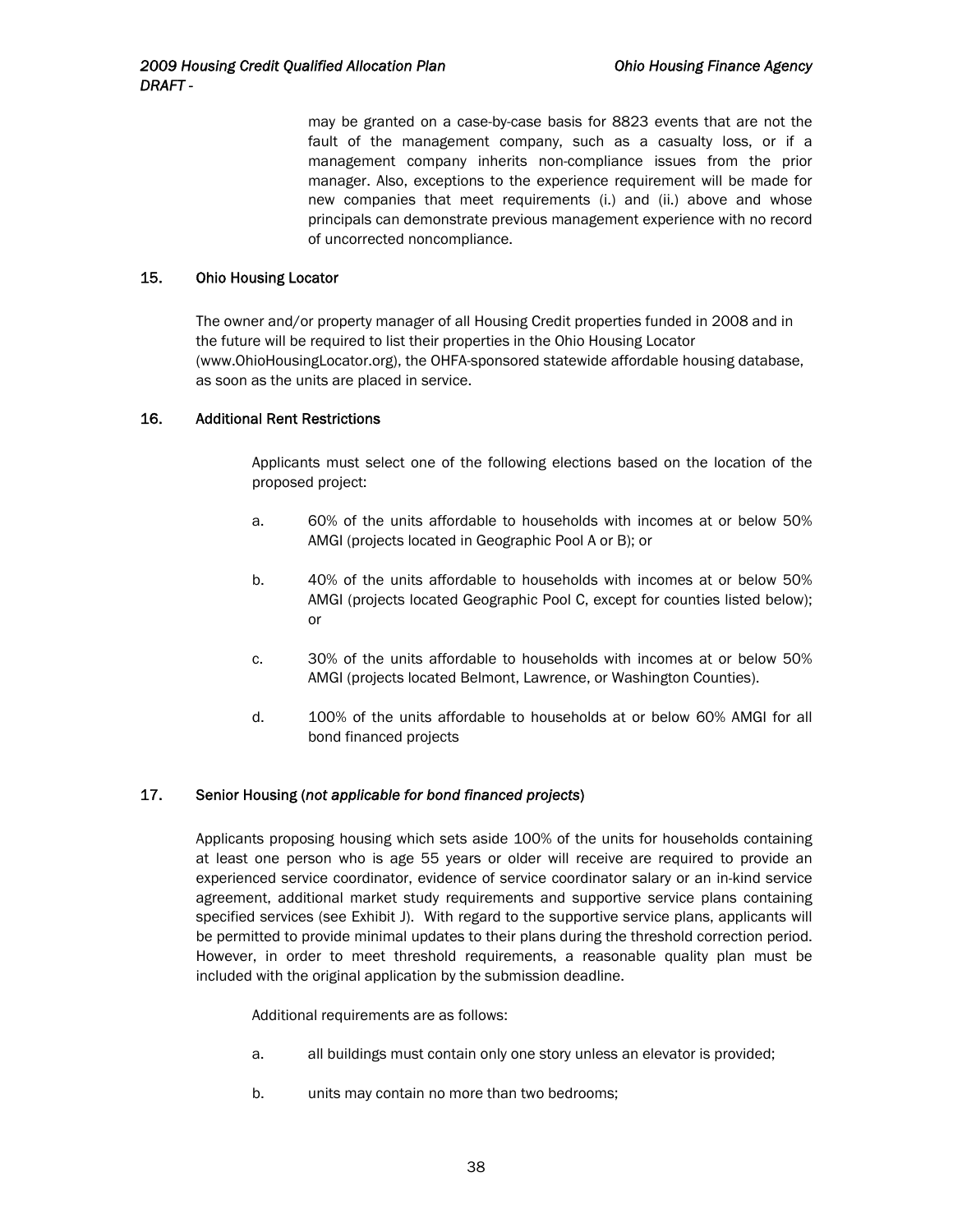- <span id="page-39-0"></span>c. the project must contain common space equal to the lesser of 5% of the total residential square footage for the entire project or 20 square feet per number of units in the entire project;
- d. the project must set-aside at least \$100 per unit annually for service coordination, evidenced as an operating expense in the AHFA; and

#### 18. Universal Design Features (*not applicable for bond financed projects*)

Projects are required to provide the general universal design requirements as well as the universal design features for both kitchens and bathrooms. Details of these requirements can be found in Exhibit N.

19. Single-Family Lease Purchase (*not applicable for bond financed projects*)

Proposals for single-family lease purchase homes must have a viable homeownership strategy for residents who inhabit the units during the compliance period. The strategy must incorporate an exit strategy, calculation of the estimated purchase price for the resident, homeownership counseling, and a minimum amount of funds set-aside by the owner to assist the resident in the purchase. Family supportive services must also be provided for the residents as outlined in Exhibit J.

All sites must be owned (long-term leases are unacceptable) and properly subdivided by the Carryover submission deadline. If the owner is unable to subdivide parcels before the Carryover deadline, then OHFA will add a condition to the Carryover Allocation Agreement that will require that the site(s) be subdivided and new updated legal descriptions be submitted to OHFA prior to the request for the 8609 Forms.

All units must be single-family detached structures with a lease-purchase option to meet threshold requirements. The detached structures in new construction projects must be at least four feet apart and neither joined nor touching in any manner.

#### 20. Family Supportive Services (*not applicable for bond financed projects*)

Both multifamily developments (non-senior) and single-family lease purchase proposals must provide the following services: providing referrals to local jobs programs; counseling residents as to available educational and training programs that can secure one's place in the workforce or enhance the likelihood of advancement; credit counseling and consultation; and referrals to day care, after school, and health care / wellness programs. The building design may be multifamily or single-family. Applicants will be required to submit a supportive service plan containing specific services and demonstrating linkages with local services agencies as outlined in Exhibit J.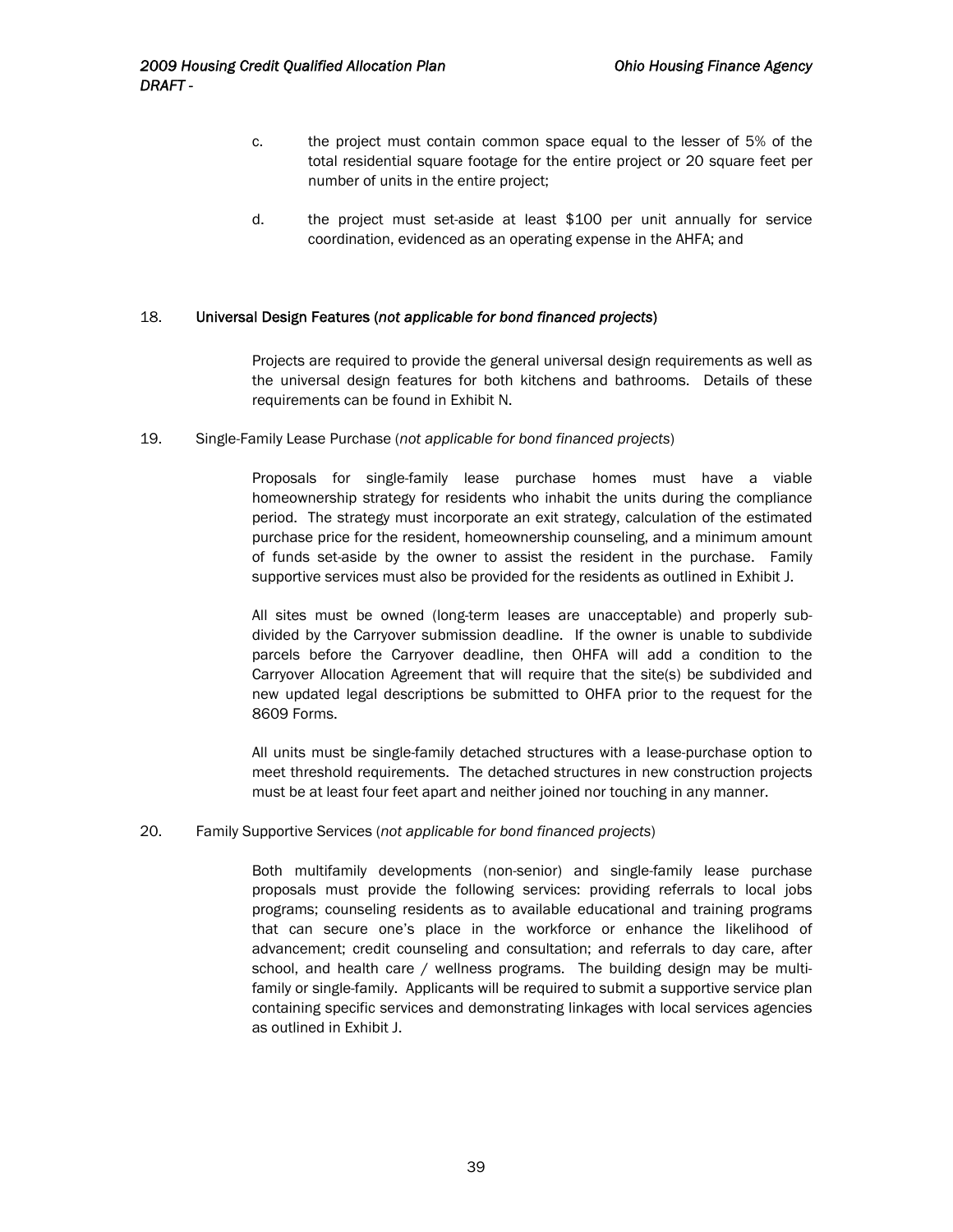Application Corrections: Applicants will have the opportunity to correct administrative errors or omissions found during the application review process.

During the review periods, OHFA will notify each applicant of any administrative deficiencies, and applicants will have one week to submit additional information to correct any administrative errors. OHFA will not accept any additional information after the one week correction period. All changes including but not limited to changes in ownership, development team, project physical structure, project costs, project financing, site(s), special needs population, and project location will not be permitted. Please be advised that certain items are date-sensitive and must have been completed on or before the application deadline.

Response period: OHFA will strive to complete site, design and market reviews within one (1) business week following the on-site review. Applicants will receive a digital draft copy of the review forms via e-mail upon completion of the review. In order to ensure the highest possible standard of accuracy, thoroughness and service, applicants will have one (1) business week from the date the review was sent in order to provide a written response to issues addressed in the review. OHFA will then review the response, make any adjustments deemed necessary and appropriate and provide a final digital copy of the review via e-mail within one (1) business week of receiving the response.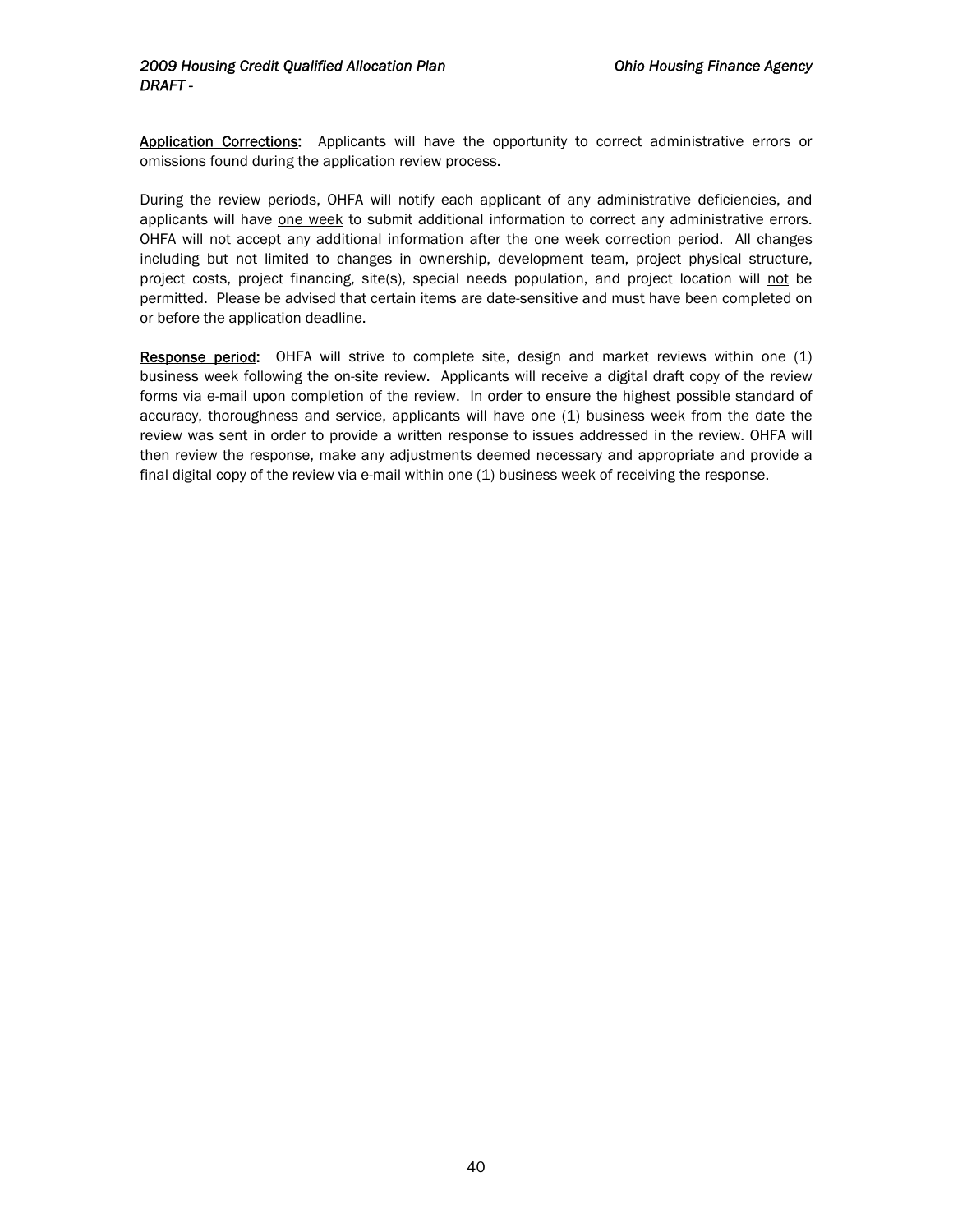# G. Financial Underwriting

If a project is selected to receive a reservation or allocation of Housing Credits, OHFA will underwrite said project to ensure that it receives the minimum amount of Housing Credits necessary to assure project feasibility and viability throughout the Housing Credit period. This includes tax-exempt bond financed projects that are excluded from the state's Housing Credit allocation ceiling. OHFA is required to perform the Housing Credit evaluation three times:

- 1) Prior to issuing a Binding Reservation Agreement or Letter of Eligibility.
- 2) Prior to issuing a Carryover Allocation Agreement (does not apply to tax-exempt bond projects).
- 3) At the time the project is placed-in-service and requests IRS Form(s) 8609.

After the first underwriting analysis, OHFA will issue a Binding Reservation Agreement. The reservation amount will not necessarily equal the amount of Housing Credits requested in the application. In addition, the Housing Credit amount may be reduced at any underwriting stage.

If the credit percentage has not been elected, then OHFA will use the current month's applicable Housing Credit Percentage at Binding Reservation and/or Carryover to calculate the value of the Housing Credits. The owner may elect to lock in the current month's applicable Housing Credit Percentage at reservation or at placed-in-service. However, the reservation Housing Credit amount is the maximum that a project may receive no matter what the housing credit percentage may be in the future.

An owner may appeal a reduction of credits resulting from the financial underwriting analysis. OHFA will only consider an appeal if the owner can demonstrate that the reason(s) the project cannot meet OHFA underwriting standards is outside the control of the owner and could not be reasonably anticipated before the initial application date. OHFA will review each appeal independently and will have discretion in its decisions. In order to appeal, the owner must submit a complete appeal in writing along with an appeal processing fee of \$250. These appeal requirements are retroactive to projects funded in prior years.

OHFA will review all projects receiving a Binding Reservation Agreement, Letter of Eligibility, Carryover Allocation Agreement or 8609 Forms using the following procedures:

1. The applicant's determination of adjusted eligible basis will be reviewed. All non-eligible costs will be deducted from the basis.

- a. OHFA will verify the applicable fraction for each project. The applicable fraction is defined as the lesser of (a) the number of low-income units divided by the total number of units or (b) the residential low-income unit square footage divided by the total residential square footage.
- b. Owners of projects with market rate units must demonstrate in the application that all amenities (i.e. garages, community buildings, parking spaces, etc.) are available to all units. If certain amenities are only available to the market rate units, the costs for these amenities must be deducted from the eligible basis. Also, if the market rate units are larger and of higher quality than the low-income units, the basis for the market rate units will be reduced to match the basis for the low-income units. OHFA reserves the right to request additional information to clarify any issues regarding the market rate units.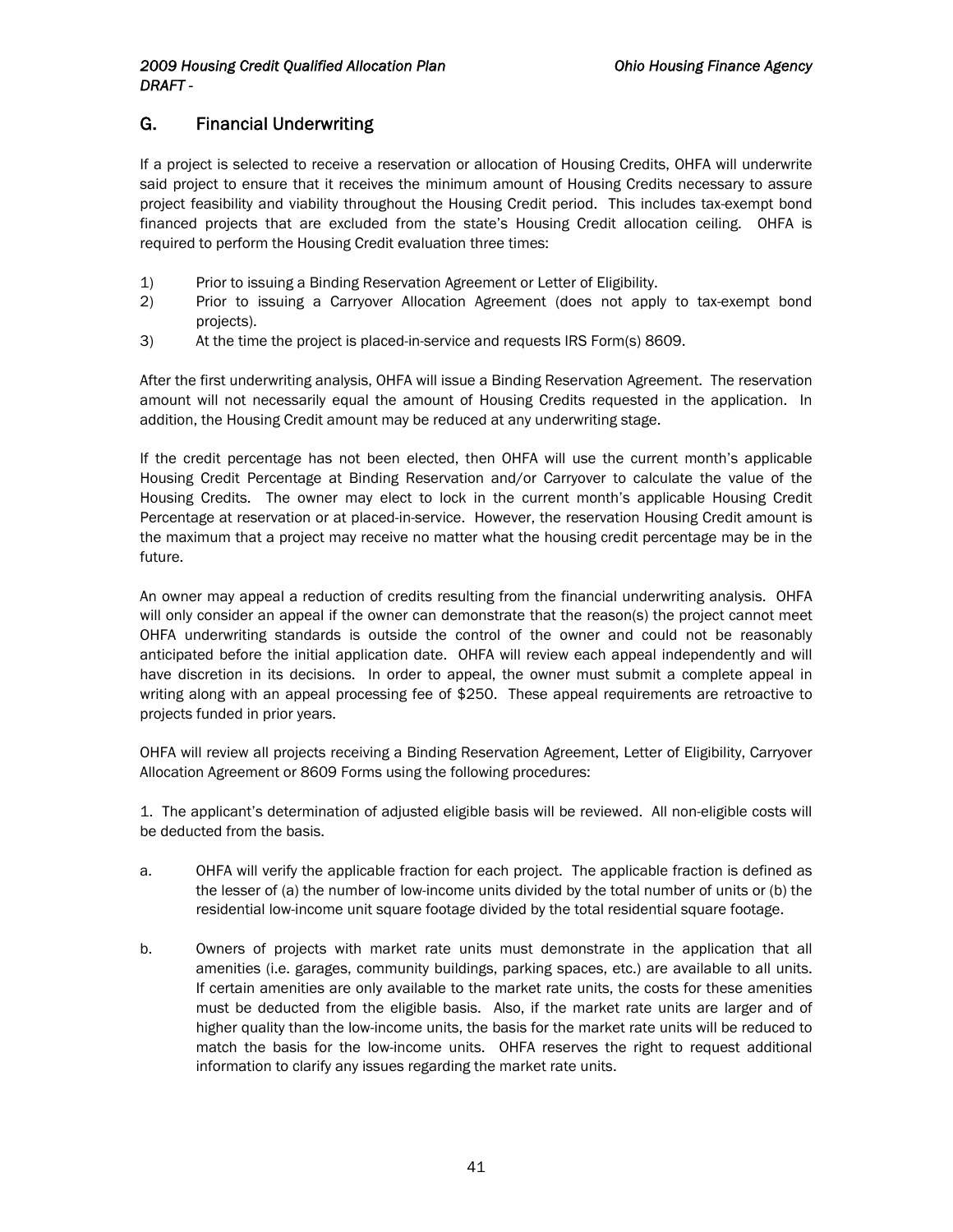#### *2009 Housing Credit Qualified Allocation Plan Ohio Housing Finance Agency DRAFT -*

- c. The acquisition eligible basis cannot exceed the value of the property at or before the date of acquisition (the date of acquisition equals the date the deed or lease is recorded) as determined by the appraisal of the property (see G. Carryover Allocation). The estimated value cannot include the value of the Housing Credits.
- d. For projects receiving "soft" loans (e.g. HOME, deferred fees, AHP, etc.), owners must adequately explain in their application and cost certification form the repayment schedule of these loans. Projects with deferred interest and principal exceeding the total project cost at the end of the 15th year must submit a legal opinion upon issuance of a reservation. The legal opinion must state whether the "soft" loans should be considered grants and be deducted from eligible basis.
- e. Applicants must include an operating reserve as part of the total project cost. The operating reserve must equal at least four months of operating expenses and hard debt payments. The maximum operating reserve allowable must be equal to or less than twelve months of operating expenses and hard debt payments. This reserve is not included as part of the project's eligible basis. Applicants who believe a reserve is unnecessary for their project may, upon clear demonstration to OHFA, request a waiver. The request and reasons for the waiver must be in writing and must accompany the application. OHFA reserves the right to approve or disapprove requests and to exclude reserves from its unit cost analysis on a case-by-case basis. For projects financed with tax-exempt bonds with credit enhancement, the minimum operating standard is reduced from four to two months of operating expenses (does not include replacement reserves) and hard debt payments.
- f. Projects may receive an allocation of credit based upon 130% of the qualified basis for new construction or substantial rehabilitation if the project is located in the following designated areas of the state:
	- i. Qualified census tracts, and difficult development areas. The U.S. Department of HUD publishes a list of qualified areas for 130% basis (refer to Exhibit C for a list of QCT).
	- ii. Areas of high land cost due to being located in high income or commercially desirable locations. Applicants will need to secure pre-approval from the Tax Credit Allocation Manager, prior to the application dealine in order to be eligible for this opportunity.
	- iii. Projects addressing the issues related to vacant properties and foreclosed homes.
	- iv. Projects located in the 29 Appalachian counties as defined by the Ohio Department of Development's Office of Strategic Research (listed in Exhibit XXXX)
- g. The evaluation of acquisition basis is determined separately from new construction and rehabilitation basis. Losses in one type of basis may not be offset by increases in another type without notification and the approval of OHFA.
- 2. All fees, costs, and assumptions will be checked to determine if they meet Agency standards.
- a. OHFA will require a minimum amount of investor equity per dollar of Housing Credits. The minimum amount will be determined and published two months prior to the application deadline based on equity market conditions at that time. Applicants for projects located in a qualified census tract that have difficulty achieving this standard may, upon clear demonstration to OHFA, request a waiver. The request and reasons for the waiver must be in writing and must accompany the application. OHFA reserves the right to approve or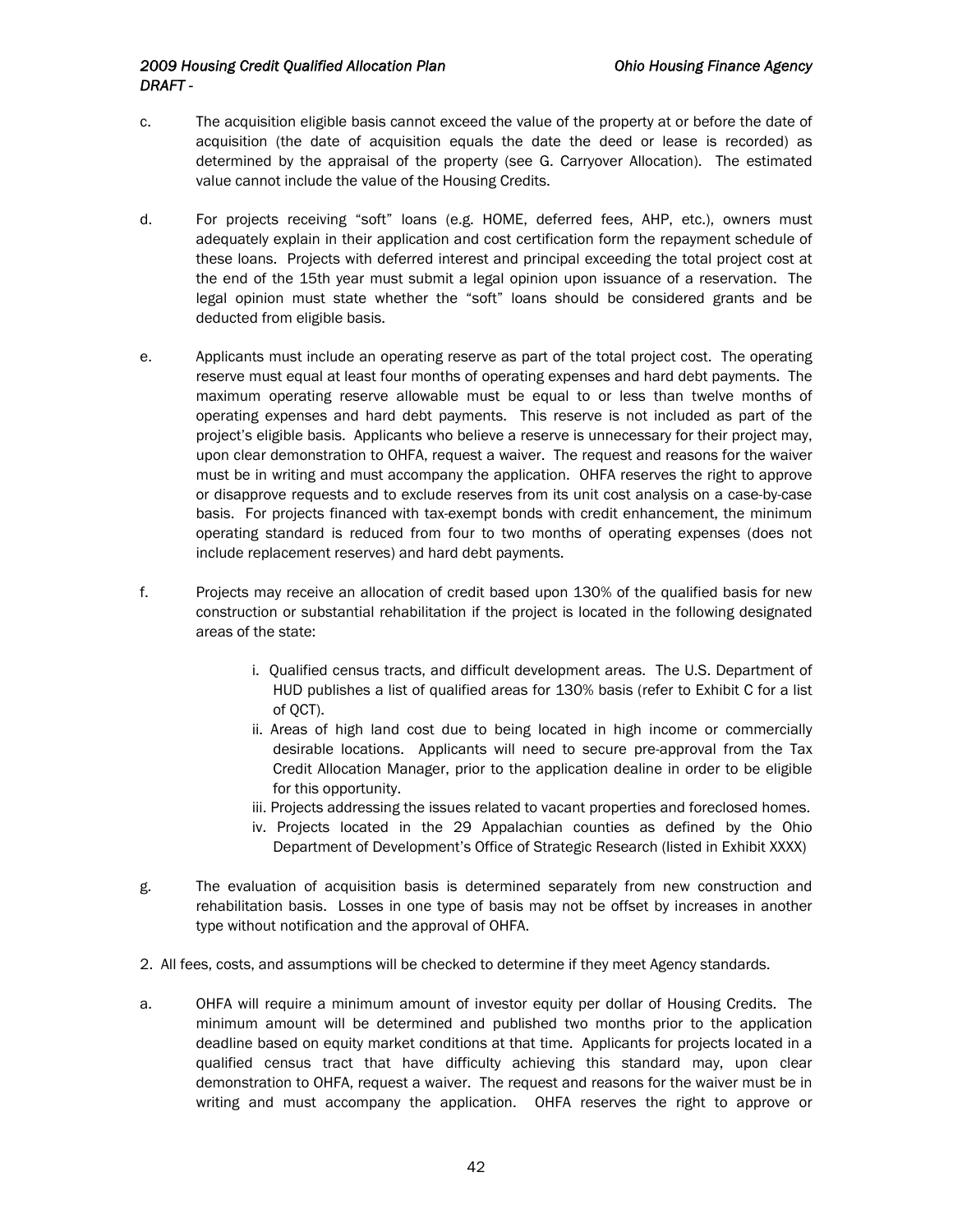disapprove requests on a case-by-case basis. The equity per dollar of tax credit will be evaluated based on the percentage of the limited partner ownership of the project. OHFA reserves the right to modify the equity standards at any time based on fluctuations in the equity market.

- b. The number of units and square footage in the project must remain constant from date of application to the placed-in-service date. If the number of units or square footage decreases at any time, the project's eligible basis may be proportionally reduced by the decrease in units or square footage, potentially reducing the Housing Credit amount.
- c. Applicants must show that the deferred developer's fee (principal and interest, if any) can be paid in full from annual income within the first 15 years. Any unpaid or deferred balance after Year 15 will be deducted from the housing credit eligible basis.

3. The project's total sources must always equal the total project cost. If the sources exceed the costs, OHFA will first reduce Housing Development Assistance Program (HDAP) funding or Housing Development Loans, and may also reduce the Housing Credit amount so that sources equal costs.

4. The Net Operating Income (NOI) is calculated according to OHFA standards, and is then compared to the annual debt service payments to make sure there is positive and adequate debt service coverage.

- a. The hard debt coverage ratio (DCR) must be above 1.15. Owners of projects with a hard debt coverage ratio lower than 1.15 must provide a written explanation from their lender(s) describing the reasons for their willingness to accept a low DCR. OHFA has discretion to waive this requirement based on documentation provided by the owner.
- b. Project must be able to obtain a Hard DCR of 1.15 and fully fund replacement reserves for each year during the 15-year compliance period. For projects with no hard debt, annual income must equal 115% of operating expenses and reserves for each year during the 15 year compliance period.
- c. Only rental income will be used in the cash flow analysis. Income from commercial space, fees, and other income will not be considered. Exceptions may be granted for special situations – i.e., existing commercial, long-term lease, documented prior income, etc.
- d. For market rate units, OHFA will assume the lower of the proposed rents or the maximum Housing Credit program rents (60% of AMGI) in its analysis.
- e. The DCR for all debt sources may be no higher than 1.30. If the DCR is too high, the following will happen:

OHFA will first reduce the amounts of other OHFA resources, such as HDAP or Housing Development Loans. If further reductions are necessary, a new loan amount will be calculated to reflect a lower DCR. The characteristics of the new loan will be: rate = prime  $+3$ (published in the Wall Street Journal) and term/amortization period = 25 years. The new loan will be added to the project's permanent sources. The new loan amount is an artificial gap created by OHFA. If the gap exceeds 10% of total project costs, OHFA will require that the owner obtain additional financing to cover the gap before issuing a reservation/allocation.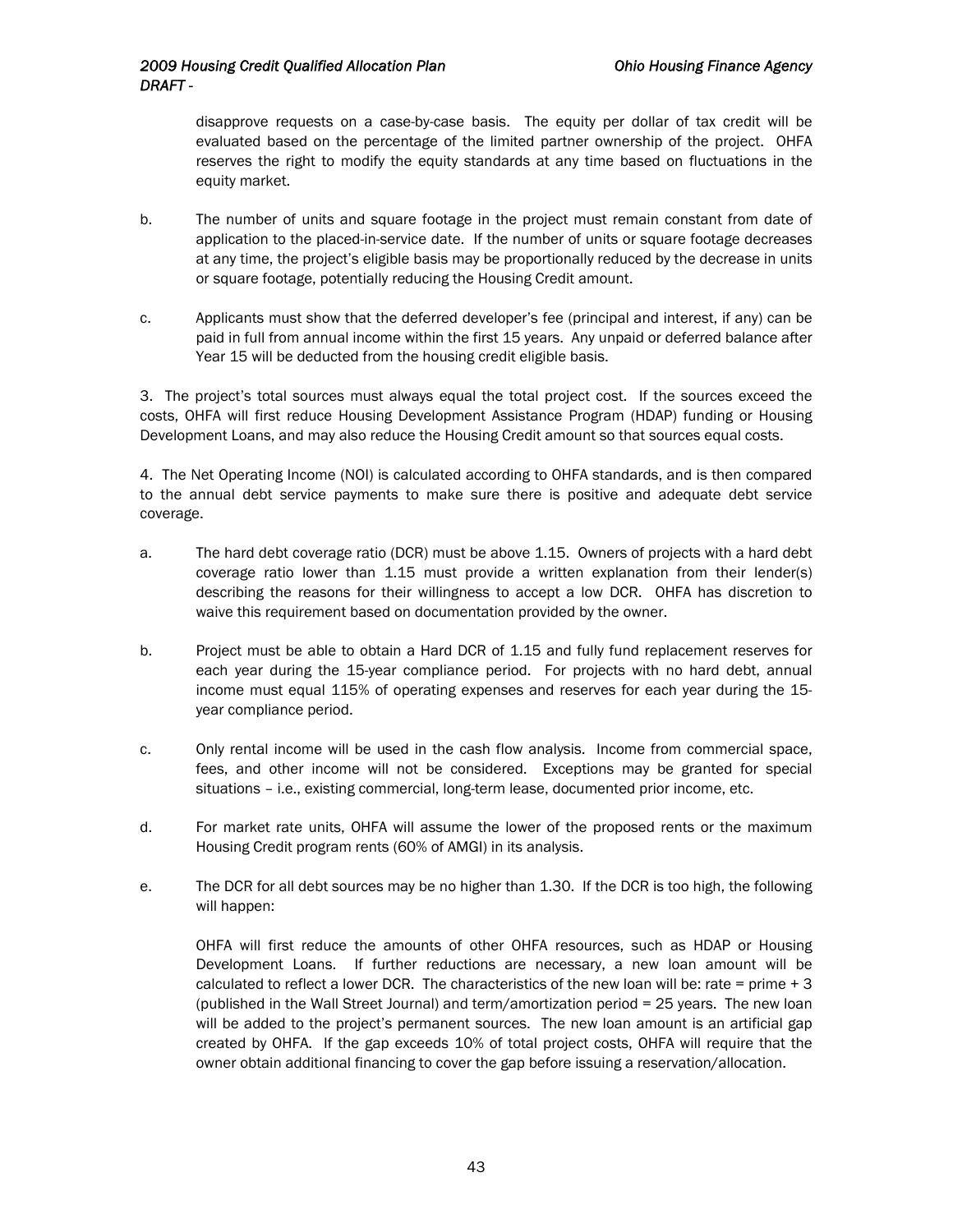#### *2009 Housing Credit Qualified Allocation Plan Ohio Housing Finance Agency DRAFT -*

- f. For owners who are not syndicating the Housing Credits, OHFA will include the annual Housing Credit amount as part of the total cash flow in order to determine the DCR.
- g. The project's annual operating expenses per unit must fall within 10% of the average costs, based on region and project type (see Exhibit P). Exceptions may be made for projects with special circumstances. Owners must provide persuasive evidence in order to secure a waiver of these standards.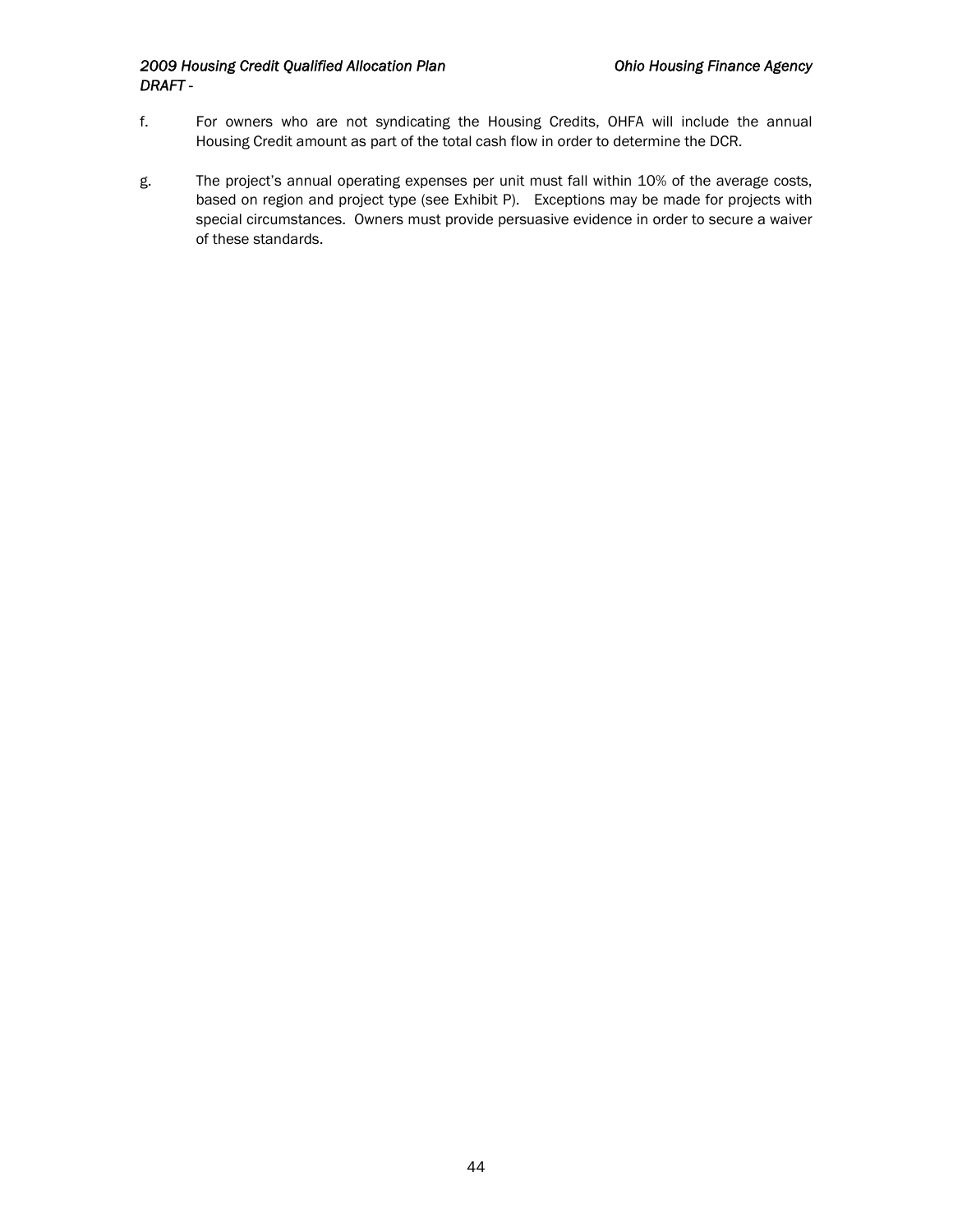#### 2009 Housing Credit Qualified Allocation Plan **Canadian Charlotter Charlotter Charlotter** Ohio Housing Finance Agency *DRAFT -*

h. OHFA has adopted maximum and minimum annual replacement reserve standards.

| Project Type: | New Construction -<br>Senior Housing | Acquisition/Rehabilitation or<br>New Construction -<br>non-senior |
|---------------|--------------------------------------|-------------------------------------------------------------------|
| Maximum:      | \$350 per unit                       | \$400 per unit                                                    |
| Minimum:      | \$250 per unit                       | \$300 per unit                                                    |

For Rural Development and FHA-financed projects, OHFA will use the reserve limits prescribed by those agencies. Exceptions may be made for projects with special circumstances. Owners must provide persuasive evidence in order to secure a waiver of these standards.

i. OHFA will assume an annual income increase of 2% and an annual expense increase of 3%.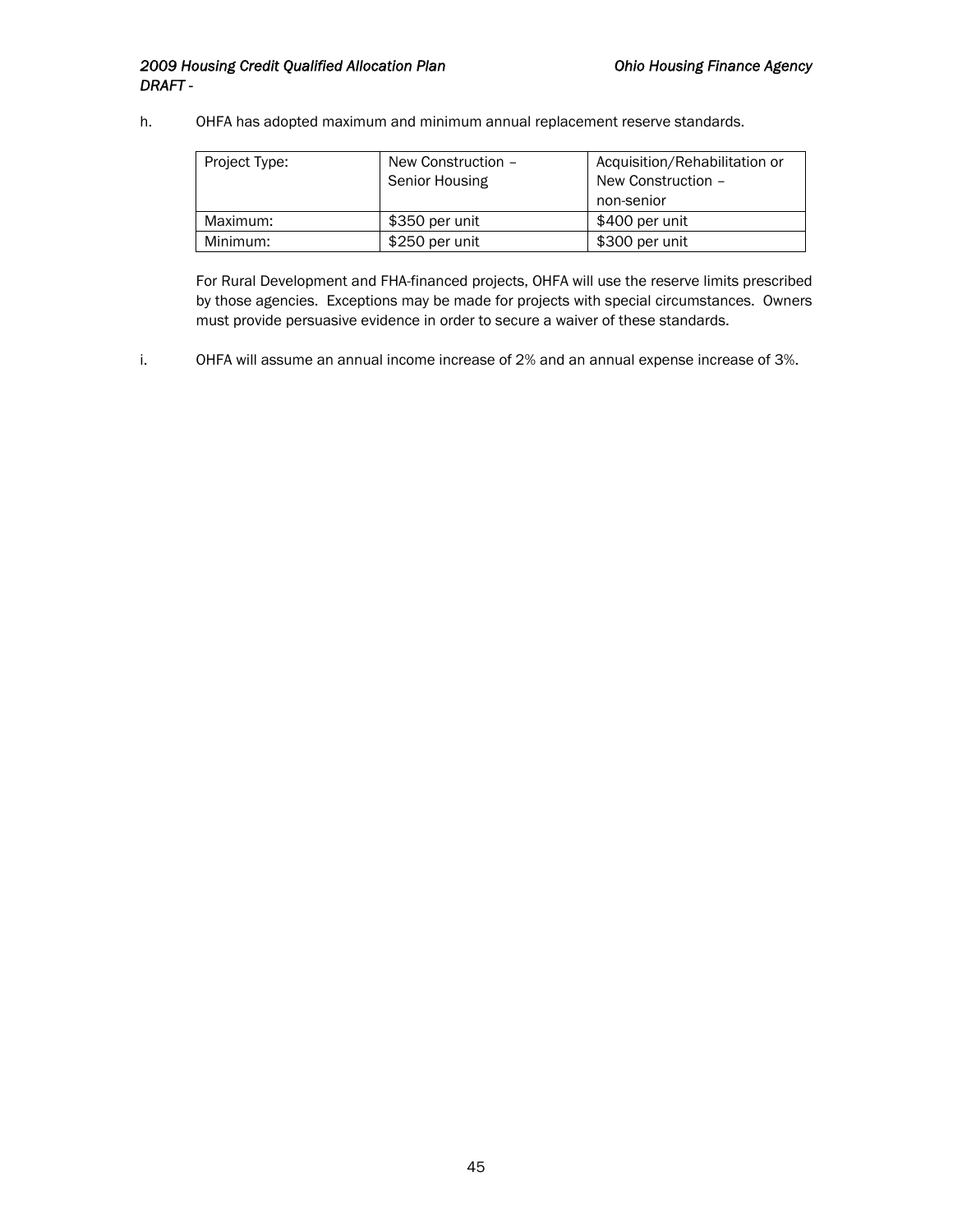# <span id="page-46-0"></span>J. Binding Reservation Agreement

After OHFA has determined which projects will receive Housing Credits, a Binding Reservation Agreement will be mailed to the primary project contact. The original Binding Reservation Agreement and Credit Rate Election form must be signed and notarized by the owner/general partner during the month the agreement was issued. The Binding Reservation Agreement, Credit Rate Election form and reservation fee (equal to 5% of the reservation amount), and any additional documentation listed in the Agreement, must be sent to OHFA by the fifth day of the following month in which the agreement was issued, or the reservation of Housing Credits will be invalid.

A copy of the Phase I Environmental Review (ER) report for all sites must be submitted as a condition of receiving a Binding Reservation Agreement. The report(s) must comply with current OHFA standards available at www.ohiohome.org. The owner must submit a narrative that addresses any issues raised in the report(s). OHFA reserves the right to reject any sites indicated to have environmental problems or hazards.

# K. Carryover Allocation

All projects must meet all Carryover Allocation requirements as described in Section 42 of the Internal Revenue Code (IRC) and in Treasury Regulation 1.42-6.

The following items must be submitted for all projects that received a reservation of Housing Credits by the Carryover submission deadline:

- 1. Completed OHFA Cost Certification forms (*the most current version*) signed by the owner and by the accountant or attorney. The forms must evidence that the "10% test" required by Section 42 of the IRC has been met. The forms and instructions are available on the OHFA web site or by contacting the Office of Planning, Preservation & Development at (614) 466-0400 or (888) 362- 6432.
- 2. Evidence that a Federal Tax ID number has been obtained for the ownership entity.
- 3. The project owner must, at a minimum, acquire all property or have entered into a long-term leasehold agreement. Acquisition must be evidenced by a copy of a recorded deed or recorded long-term lease for each site. Owners must also provide legible legal descriptions and permanent parcel numbers for each site. These items will be used to facilitate the production of the project's Restrictive Covenant. If the owner is unable to subdivide parcels before the Carryover deadline, then OHFA will add a condition to the Carryover Allocation Agreement that will require that the site(s) be subdivided and new updated legal descriptions be submitted to OHFA prior to the request for the 8609 Forms.
- 4. Conditional commitment letters, including equity commitments, from non-OHFA lenders must be updated from those submitted with the application.
- 5. An appraisal meeting OHFA requirements if the project is seeking acquisition credit. Those requirements include: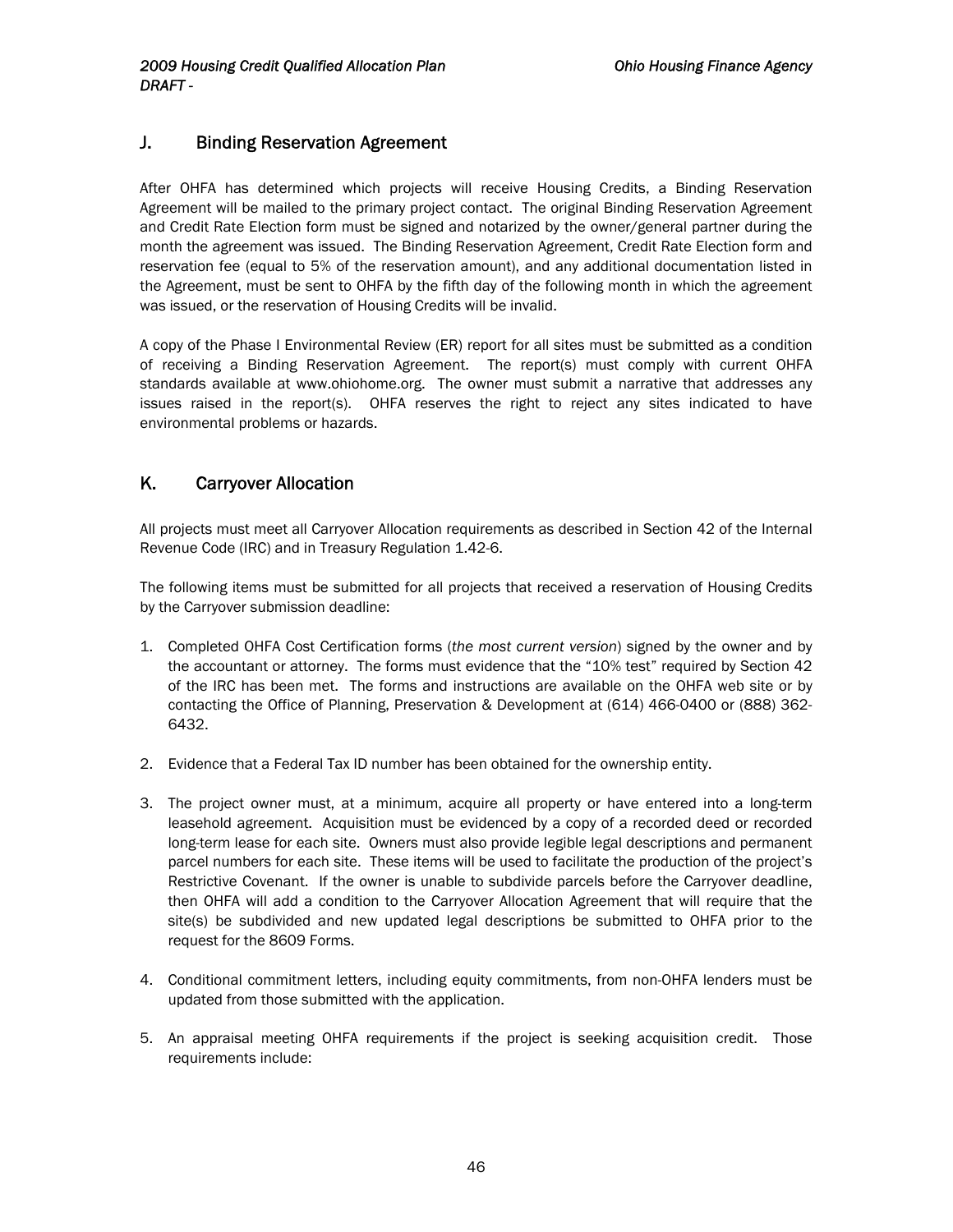#### *2009 Housing Credit Qualified Allocation Plan Ohio Housing Finance Agency DRAFT -*

- a. Preparation by a third-party appraiser licensed in the State of Ohio. Name, address, and license number must be included.
- b. A statement of the estimated value of the property at or before the date of acquisition (the date of acquisition equals the date the deed or lease is recorded). The estimated value cannot include the value of the Housing Credit.
- c. Adherence to the Uniform Standards of Appraisal Practice. A statement to this effect must be included in the report.
- d. Conducted during 2008, although OHFA will consider earlier reports on a case-by-case basis. An appraisal submitted with the original application that meets all other requirements will be accepted.
- 6. All rehabilitation projects must submit a capital needs assessment performed by a third party professional. The assessment must meet the standards outlined in Exhibit L. For scattered-site rehabilitation projects, a capital needs assessment must be performed for only 50% of the buildings. Based on the assessment, OHFA reserves the right to adjust the project's total project costs and eligible basis, which may affect OHFA's financial analysis of the project.
- 7. Any additional conditions that appeared on the reservation with a performance date by Carryover submission.

Projects that meet all requirements will be given a Carryover Allocation Agreement and a Building Identification Number (BIN) for each building in the project. Those buildings receiving credits for both acquisition and rehabilitation will receive one BIN for both Housing Credit types.

A Carryover Allocation Agreement is considered to be binding and will give the applicant 24 months from the end of the allocation year to complete the project and place the units in service. OHFA reserves the right to add conditions or require follow-up items in the Carryover Agreement that must be met before OHFA will issue 8609 Forms to the owner.

A request to extend the Carryover submission deadline for the 10% test or property ownership requirements must be submitted in writing with an extension fee in the amount of 5% of the Binding Reservation fee. OHFA will only approve extensions if the owner is unable to acquire the property until a later date and arrangements are made in advance. All other Carryover submission requirements must be met by the deadline.

Projects that will be completed and placed-in-service in the same year in which they received a reservation should request 8609 form(s) and not a Carryover Allocation Agreement. The owner of the project must submit all appropriate request documentation by the Carryover submission deadline for that year.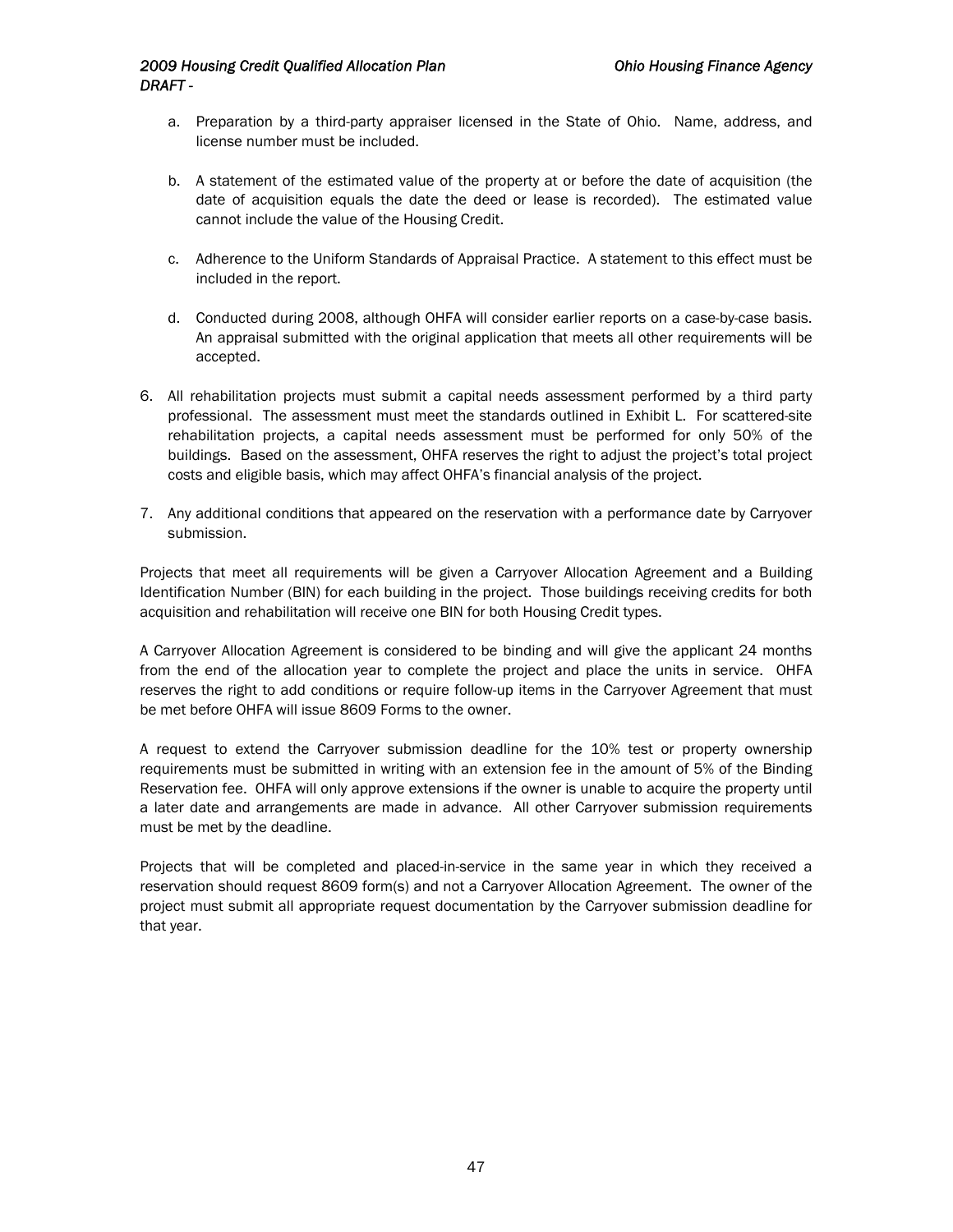# <span id="page-48-0"></span>L.. Project Completion Stage / 8609 Request

Upon project completion, the owner must notify OHFA of the placed-in-service date of each building and submit or complete the following items to request 8609 Forms:

- 1. Complete OHFA Cost Certification forms (the most current version) signed by the owner and by an independent accountant. The accountant will be required to conduct a complete audit of the project costs. The required audit language is included on the forms. The forms and instructions are available on the OHFA web site. An electronic copy of the forms must also be submitted on a computer disk.
- 2. Final Certificates of Occupancy from the issuer of the building permits. Certificates of completion or similar information from the owner will be accepted for rehabilitation projects if certificates of occupancy are not issued. Temporary certificates of occupancy are required if the dates on such certificates will be used as the placed-in-service dates for the buildings. OHFA reserves the right to conduct a site visit of a property to verify completion before issuing 8609 Forms to the owner.
- 3. All permanent financing sources (except for the first or primary mortgage) must be closed before the 8609 Forms are issued. An executed promissory note that includes the amount, interest rate, term, and amortization or repayment terms of the loan must be submitted for each source. In lieu of a note for the first or primary mortgage, a firm financing commitment signed by the lender and owner within 30 days of the request for the 8609 Forms may be submitted. This requirement is retroactive to projects that have not yet received 8609 Forms.
- 4. Final limited partnership agreement executed by the limited and general partners. The agreement must include all equity amounts and the pay-in schedule for the equity.
- 5. A copy of the executed and recorded OHFA Restrictive Covenant, and a consent of recorded lienholder form from each non-OHFA lending source.
- 6. Payment of the appropriate compliance monitoring fee.
- 7. Evidence that a representative of the project has attended the OHFA Basic Tax Credit Compliance Training within six (6) months prior to the placed-in-service date for the first building completed.
- 8. Owner/manager has conducted a placed in service meeting with the OHFA Office of Program Compliance.
- 9. Completion of the final Energy Efficiency Certification form for the year of allocation (if applicable).
- 10. Narrative describing any material changes to the project since time of application.

The request for 8609 Forms must be submitted by the date listed in the Carryover Allocation Agreement. An extension of this deadline may be granted by OHFA upon request. However, any extension will not apply to payment of the compliance monitoring and multiple building project fees.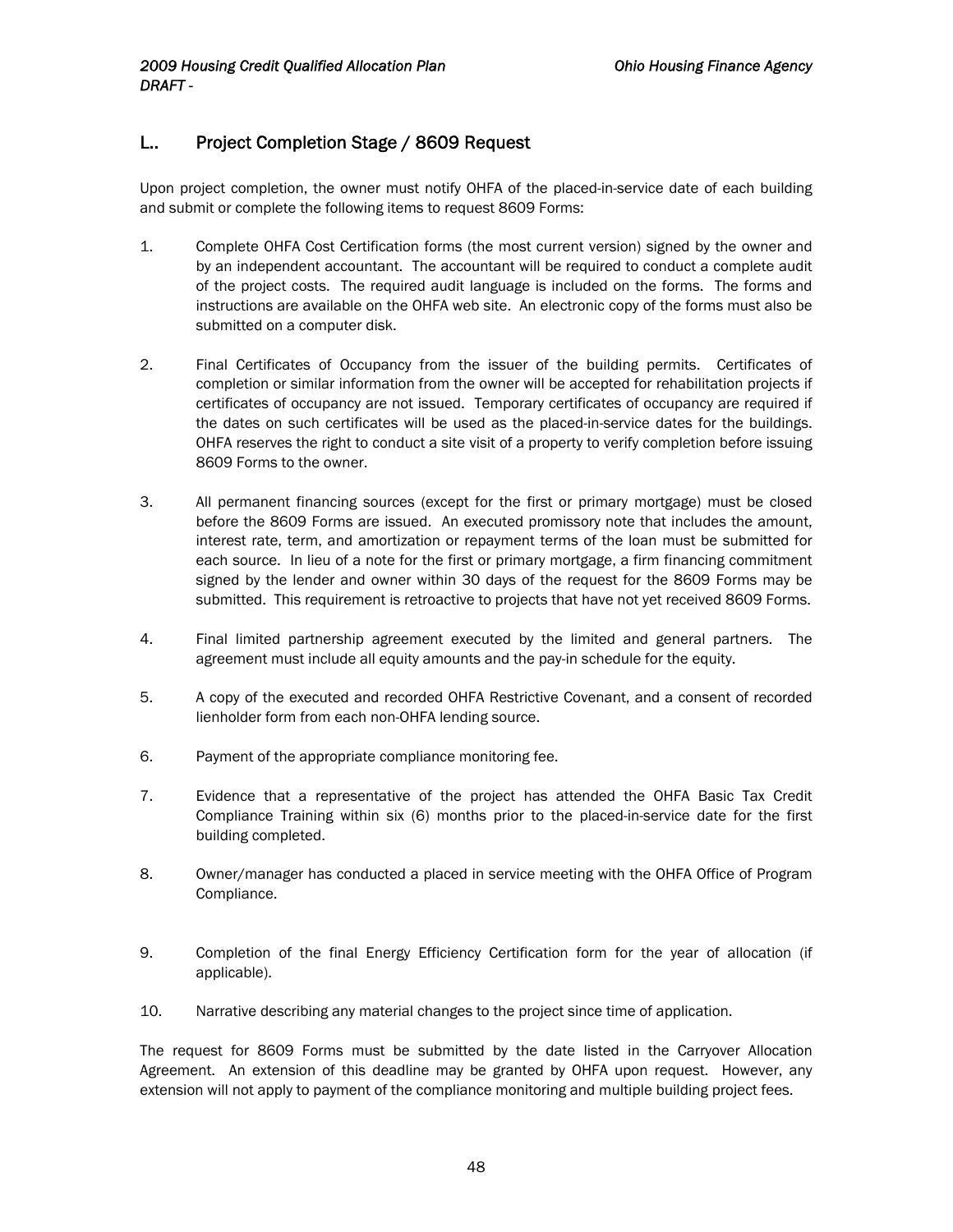#### <span id="page-49-0"></span>*2009 Housing Credit Qualified Allocation Plan Ohio Housing Finance Agency DRAFT -*

Requests for 8609 Forms and corrections or clarifications to previous submissions are reviewed in the order submitted. OHFA will issue 8609 Form(s) up to 90 days after a complete request has been submitted. An incomplete or insufficient request will not be processed until all items are submitted, which may result in a delay of the 8609 Form issuance. The closeout process for any Housing Development Assistance Program funds awarded to the project must also be completed before 8609 Forms are issued. Any corrections or clarifications requested by OHFA must be submitted within three (3) months or a resubmission fee of \$250 will be charged. OHFA reserves the right to defer processing 8609 Form requests that are received during a future competitive funding round.

When a project financed with tax-exempt bonds is eligible for a higher amount of credit, the owner must inform OHFA of the benefit of the additional housing credits and advise if any documentation must be updated due to the increase.

# M. Projects with Tax-Exempt Bond Financing

Projects receiving tax-exempt bonds that finance over 50% of the project's total aggregate basis may apply for an award of Housing Credits. These applicants must submit all items indicated in the Site & Market Evaluation and Threshold Review for Full Applications sections, and must meet all threshold review requirements in each section of the QAP and the financial underwriting standards in order to receive a letter of eligibility for Housing Credits. These projects are not subject to the competitive criteria indicated in the QAP. OHFA is the final judge of eligibility for the amount of Housing Credits awarded to all tax-exempt bond financed projects. Project-specific conditions will be listed in the eligibility letter. The Maximum Credit Cap requirements do not apply to these projects. In addition, OHFA may waive the Unit Cost Cap criterion for tax-exempt bond financed projects. Applicants must include a narrative with the application that describes the need for this waiver. OHFA has the sole discretion to approve such requests and will judge each request on a case-by-case basis.

In addition to the threshold and underwriting requirements listed in the QAP, the applicant must also meet the following requirements:

- 1. For non-OHFA-issued bonds, the inducement resolution or final approval resolution of the issuer is required. In addition, a letter from the bond underwriter indicating the anticipated interest rate, term, and amortization of the bonds must be submitted.
- 2. For OHFA-issued bonds, the Housing Credit letter of eligibility will be executed following final approval of the bond issuance by the OHFA Board.
- 3. OHFA reserves the right to require a legal opinion stating that the project is eligible to receive an allocation of Housing Credits pursuant to Section 42(h)(4) of the Internal Revenue Code.
- 4. The developer must submit a resume of their past experience, including affordable housing references that may be checked by OHFA. The developer will be required to respond to any negative references found by OHFA.
- 5. A representative of the developer or management company must meet with OHFA Program Compliance staff within six (6) months following issuance of the letter of eligibility to review management practices and establish a timetable for the placed-in-service review.
- 6. All rehabilitation projects must submit a capital needs assessment performed by a third party professional. The assessment must meet the standards outlined in Exhibit L. For scatteredsite rehabilitation projects, a capital needs assessment must be performed for only 50% of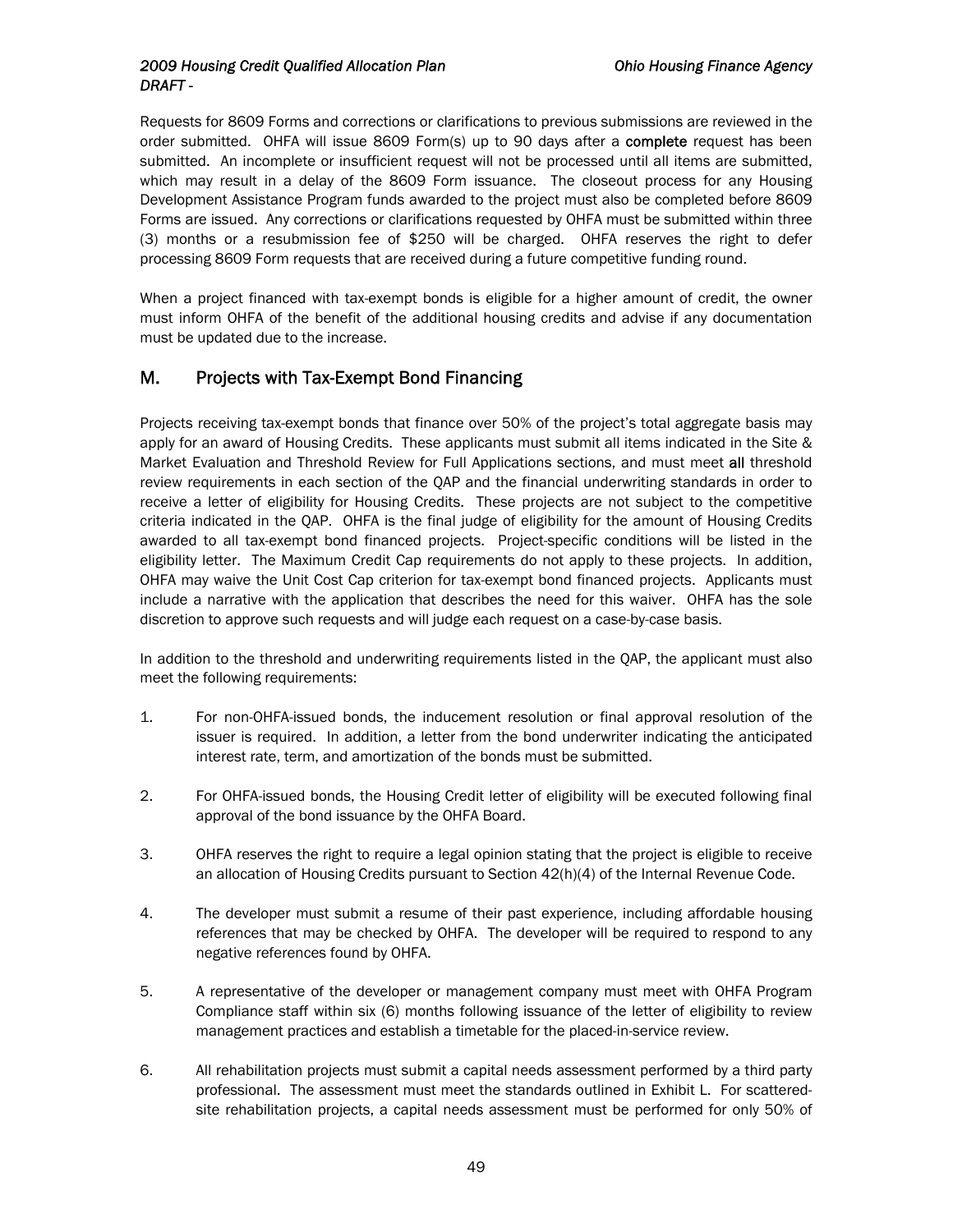the buildings. Based on the assessment, OHFA reserves the right to adjust the project's total project costs and eligible basis, which may affect the financial analysis of the project.

These projects will be underwritten using the same standards outlined in these guidelines except that the owner has the option to elect the Housing Credit rate during the month in which the bonds are issued or the month the project is placed-in-service. Please note that the rate election period is tied to the month the notice of issuance indicates. If a project closes in escrow, the rate election applies to that month, not when the final closing occurs. Furthermore, if a bond closes in escrow and does not make a rate election in that month, the credit rate utilized will be the credit rate applicable at the time and for the month in which each building is placed-in-service. Please note that the owner has up to five days following the month in which the bonds are issued to notify OHFA of the rate election, otherwise the month the project is placed-in-service will be used.

Applications for bond-financed properties may be submitted at any time during the year. The items required for the Experience & Capacity Review must be submitted two weeks in advance for OHFA consideration. All other required items may then be submitted with the full application for housing credits. If public notification requirements have been met and any threshold deficiencies have been corrected, OHFA may take up to six (6) weeks to review an application and issue a letter of eligibility. These projects will not need a Carryover Allocation Agreement, but the owner must follow all 8609 Form request procedures outlined in the QAP (see Page 50) and any conditions outlined in the letter of eligibility. Applicants must provide to OHFA (by the Carryover submission deadline or date specified in the eligibility letter) the following items:

- 1. A copy of the property's recorded deed, legal description, and permanent parcel numbers.
- 2. An appraisal meeting OHFA requirements if the project is seeking acquisition credit. Those requirements include:
	- a. Preparation by a third-party appraiser licensed in the State of Ohio. Name, address, and license number must be included.
	- b. A statement of the estimated value of the property at or before the date of acquisition (the date of acquisition equals the date the deed or lease is recorded). The estimated value cannot include the value of the Housing Credit.
	- c. A statement of adherence to the Uniform Standards of Appraisal Practice. A statement to this effect must be included in the report.
	- d. Evidence that the appraisal was conducted during 2008, although OHFA will consider earlier reports on a case-by-case basis. An appraisal submitted with the original application that meets all other requirements will be accepted.

FOR OHFA ISSUED BONDS, PLEASE CONSULT THE MOST RECENT OHFA MULTIFAMILY BOND PROGRAM GUIDELINES FOR APPROPRIATE SUBMISSION DEADLINES.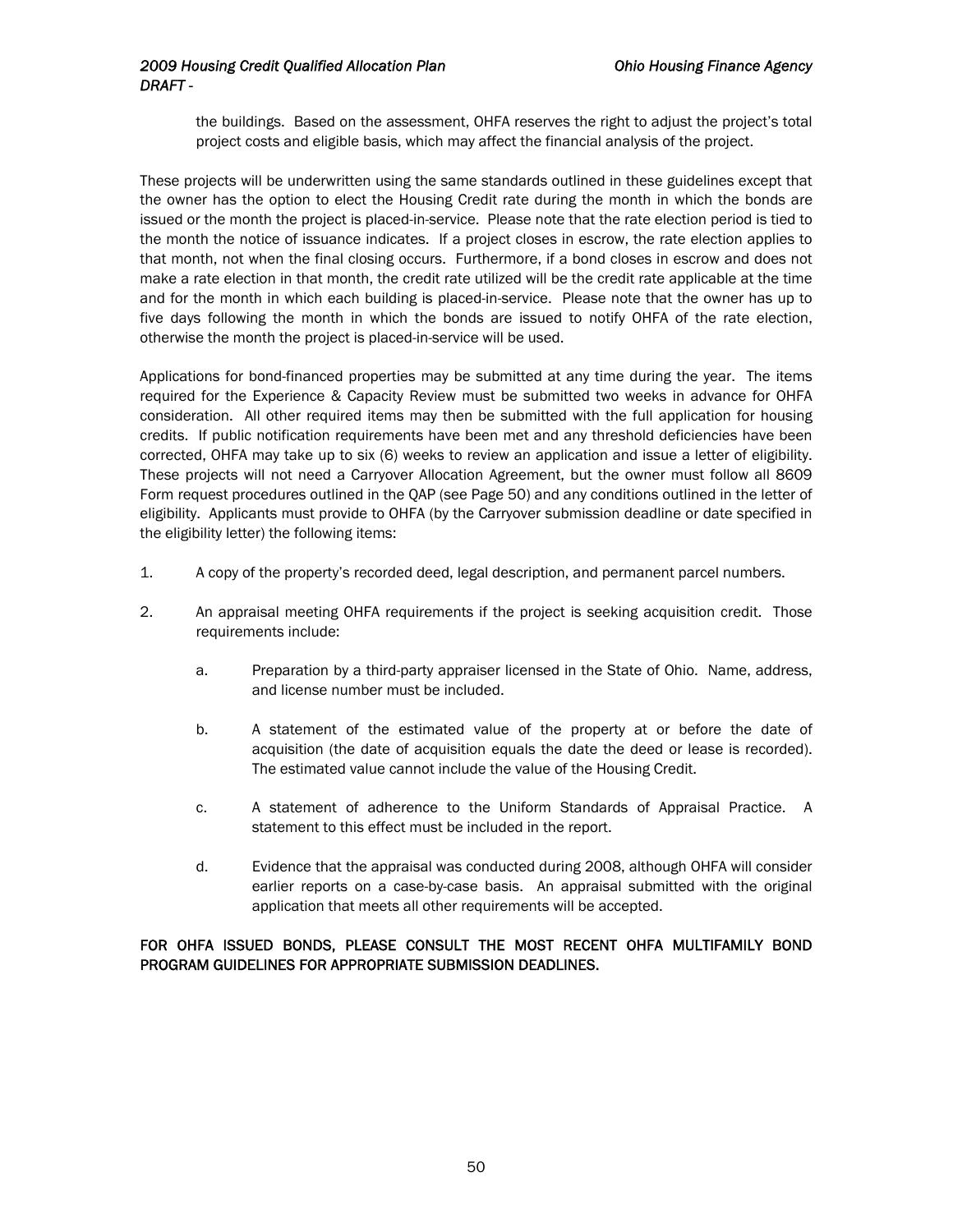# III. MONITORING

#### <span id="page-51-0"></span>A. Introduction

The monitoring process determines if a project is complying with requirements of the Internal Revenue Code (IRC). The Housing Credit monitoring process is outlined in IRC Section 42, IRS Regulation 1.42, the QAP, the OHFA Compliance Handbook, and other OHFA policies.

Compliance with the requirements of the IRC is the sole responsibility of the owner of the building for which the Housing Credit was allocated.

#### B. Monitoring Process

:

Housing Credit projects are required to comply with the following, in addition to other requirements described in the OHFA Compliance Handbook:

- 1. All residents must be income qualified, adjusted for family size prior to moving into the unit. Units must be rent restricted as provided for in the IRC. All units allocated Housing Credits must be safe, decent and sanitary housing units complying with local building, health, safety, and zoning codes.
- 2. Before placing the project in service, the owner/agent must schedule a ""placed in service meeting" with the OHFA Program Compliance Training and Technical Assistance team to discuss the lease up of the tax credit project. OHFA will attempt to combine placed in service meetings when an owner/agent is placing several projects into service within the same general time period. OHFA may elect to waive this requirement.
- 3. Prior to the placed-in-service date, the owner/agent individual(s) responsible for final approval of tenant files or the site manager/leasing consultant who processes the Tenant Income Certifications for buildings receiving 8609 Forms will be required to attend the OHFA Basic Tax Credit Compliance Training, or an approved training, within the previous six (6) months. Please contact the OHFA Office of Program Compliance or the Midwest Affordable Housing Management Association (MAHMA) regarding registration for this training.
- 4. Within 15 days of placing the last building in service, the project owner must forward a letter to the OHFA Compliance Analyst assigned to the project indicating the date on which the last building was placed in service. Based on this communication, the project will be preliminarily scheduled for a lease up monitoring visit.
- 5. The owner of a Housing Credit project must keep records for each qualified low-income building in the project for each year of the compliance and extended use period. These records must include the following for each building in the project:
	- a. The total number of residential rental units in the building (including the number of bedrooms and the size in square feet of each residential rental unit);
	- b. The percentage of residential rental units in the building that are low-income units;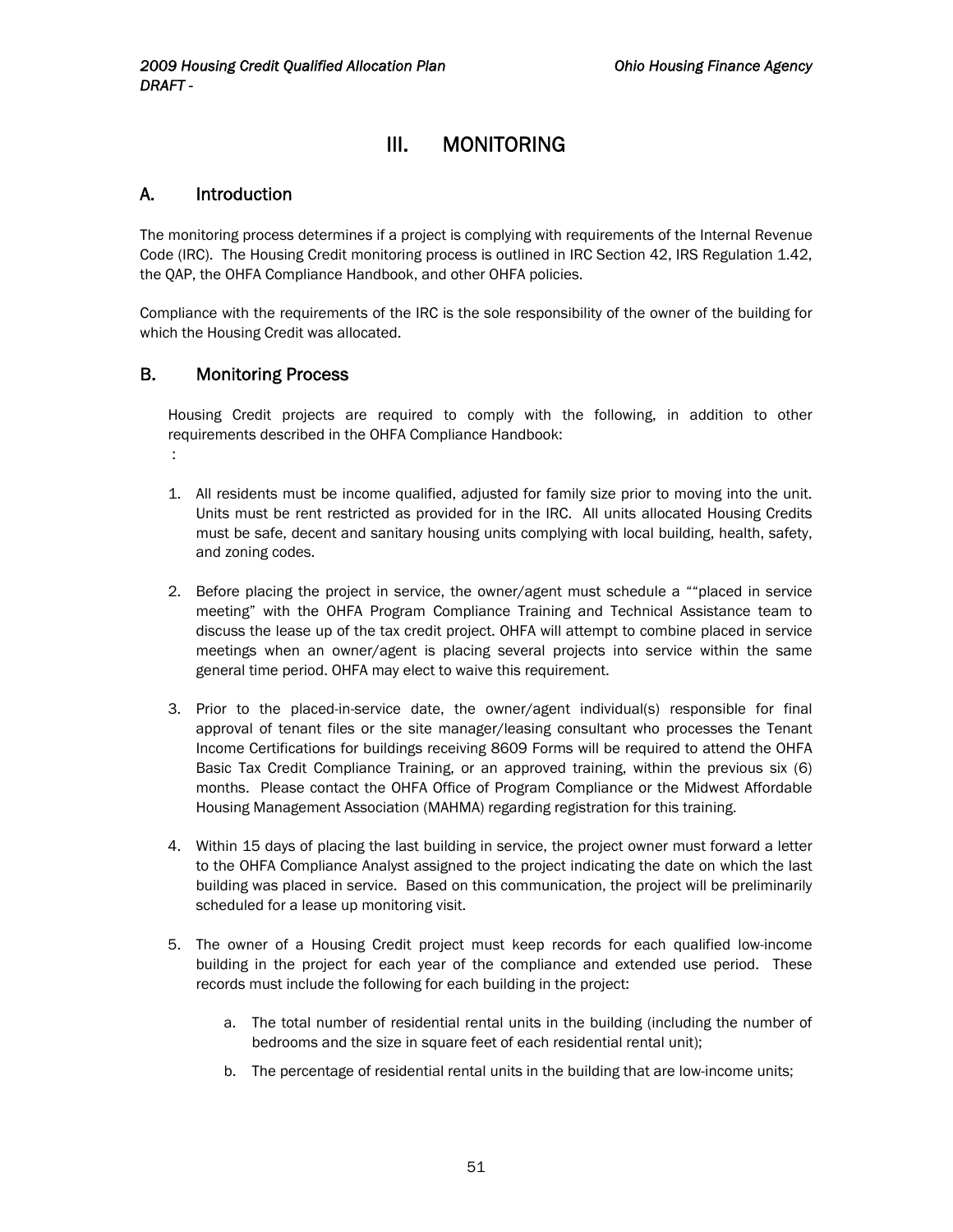- c. The rent charged on each residential rental unit in the building (including any utility allowances);
- d. The number of occupants in each low-income unit;
- e. The unit vacancies in the building and information showing when, and to whom, the next available units were rented;
- f. The annual income certification of each low-income tenant per unit;
- g. Documentation to support each low-income tenant's income certification. Tenant income is calculated in a manner consistent with the determination of annual income under Section 8 of the United States Housing Act of 1937 ("Section 8"), not in accordance with the determination of gross income for federal income tax liability;
- h. The eligible basis and qualified basis of the building at the end of each year of the credit period, compliance and extended use periods; and
- i. The character and use of the non-residential portion of the building included in the building's eligible basis under IRC Section 42(d).
- 6. The owner of a Housing Credit project is required to retain the records described in number five (5) above for the entire period of extended use.
- 7. The owner is responsible for reporting to OHFA annually in the form and manner that OHFA specifies. The reporting process is currently requires the submission of an owner certification, resident and project data, as well as other reports and certifications necessary to evidence compliance with any gap financing provided through an OHFA program. When completing the owner certification, The owner is certifying that for the preceding 12-month period the owner met the following requirements:
	- a. The 20-50 test under IRC Section  $42(g)(1)(A)$ , the 40-60 test under section  $42(g)(1)(B)$ , whichever minimum set-aside test was applicable to the project; and if applicable to the project, the 15-40 test under sections  $42(g)(4)$  and  $142(d)(4)(B)$  for "deep rent skewed" projects;
	- b. There was no change in the applicable fraction (as defined in section  $42(c)(1)(B)$ ) of any building in the project, or that there was a change, and a description of the change;
	- c. The owner has received an annual income certification from each low-income tenant, as appropriate, and documentation to support that certification; or, in the case of a tenant receiving Section 8 housing assistance payments, the statement from a public housing authority described in paragraph (b)(1)(vii) of this section;
	- d. Each low-income unit in the project was rent-restricted under Section  $42(g)(2)$ ;
	- e. All units in the project were for use by the general public and used on a nontransitional basis (except for transitional housing for the homeless provided under Section 42 (i)(3)(B)(iii));
	- f. Each building in the project was suitable for occupancy, taking into account local health, safety, and building codes;
	- g. There was no change in the eligible basis (as defined in Section 42(d)) of any building in the project, or if there was a change, the nature of the change (e.g. a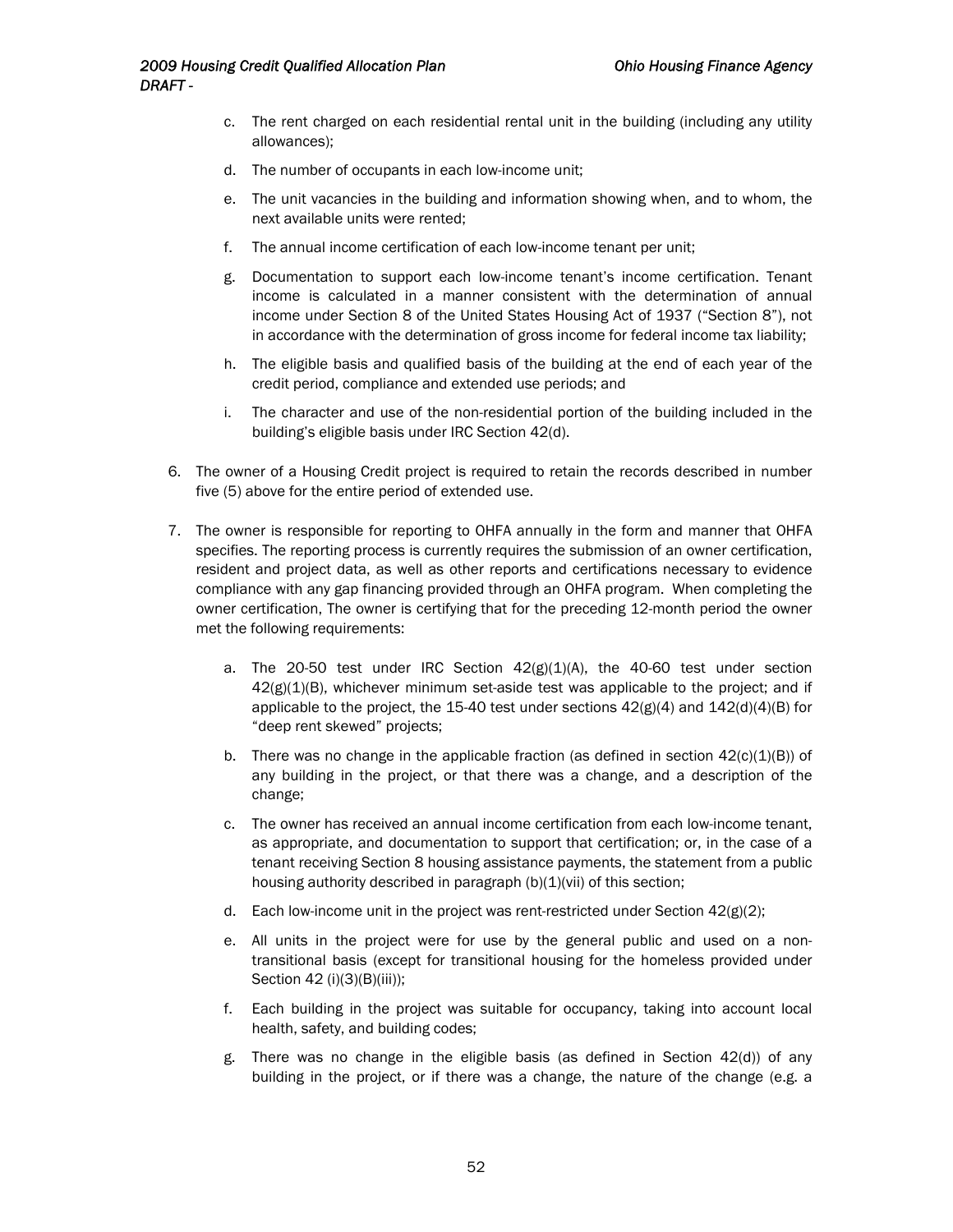common area has become commercial space, or a fee is now charged for a tenant facility formerly provided without charge);

- h. All tenants facilities included in the eligible basis under Section 42(d) of any building in the project, such as swimming pools, other recreational facilities, and parking areas, were provided on a comparable basis without charge to all tenants in the building;
- i. If a low-income unit in the project became vacant during the year, that reasonable attempts were or are being made to rent that unit or the next available unit of comparable or smaller size to tenants having a qualifying income before any units in the project were or will be rented to tenants not having a qualifying income;
- j. If the income of tenants of a low-income unit in the project increased above the limit allowed in Section  $42(g)(2)(D)(ii)$ , the next available unit of comparable or smaller size in the building was or will be rented to tenants having a qualifying income;
- k. The owner has not refused to lease a unit in the project to a Section 8 applicant because the applicant holds a Section 8 voucher or certificate;
- l. No finding of discrimination under the Fair Housing Act has occurred for the project (a finding of discrimination includes an adverse final decision by HUD, an adverse final decision by a substantially equivalent state or local fair housing agency, or an adverse judgment from a Federal court);
- m. For the preceding 12-month period no tenants in low-income units were evicted or had their tenancies terminated other than for good cause and no gross rents were increased other than permitted under Section 42; and
- n. An extended low-income housing commitment as described in Section 42(h)(6) was in effect.
- 8. OHFA requires that the owner of a Housing Credit project annually certify the resident's income and assets using the form(s) specified by OHFA. Projects that are 100% occupied by qualified low income households may discontinue recertifications. The owner/agent should consult the OHFA Compliance Handbook for additional guidance.
- 9. OHFA has the right to review tenant files throughout the 15-year compliance period and the 15-year extended use period. OHFA has the right to perform on-site inspections of any lowincome housing project through the end of the extended use period. Buildings receiving new allocations of credit will be inspected no later than the end of the second calendar year following the year the last building in the project is placed in service. OHFA will provide prompt written notice to the owner of a Housing Credit project if OHFA does not receive the required certification or discovers through inspection, review, or any other manner that the project is in non-compliance. The owner will have up to 60 days from the date of the notification to correct any non-compliance issues found and give a written response to OHFA of corrective actions taken. OHFA may, with good cause, extend the correction period for up to six months. During the correction period, an owner must correct any non-compliance and provide evidence to OHFA of such corrections.
- 10. When OHFA identifies certain instances of non-compliance, it is required to file Form 8823, "Low-Income Housing Credit Agencies Report of Non-Compliance" with the IRS no later than 45 days after the end of the correction period, and no earlier than the end of the correction period, whether or not the non-compliance is corrected. OHFA must explain on Form 8823 the nature of the non-compliance or failure to certify (reference 26 CFR Par. 2. 1.42-5 (e)(3)).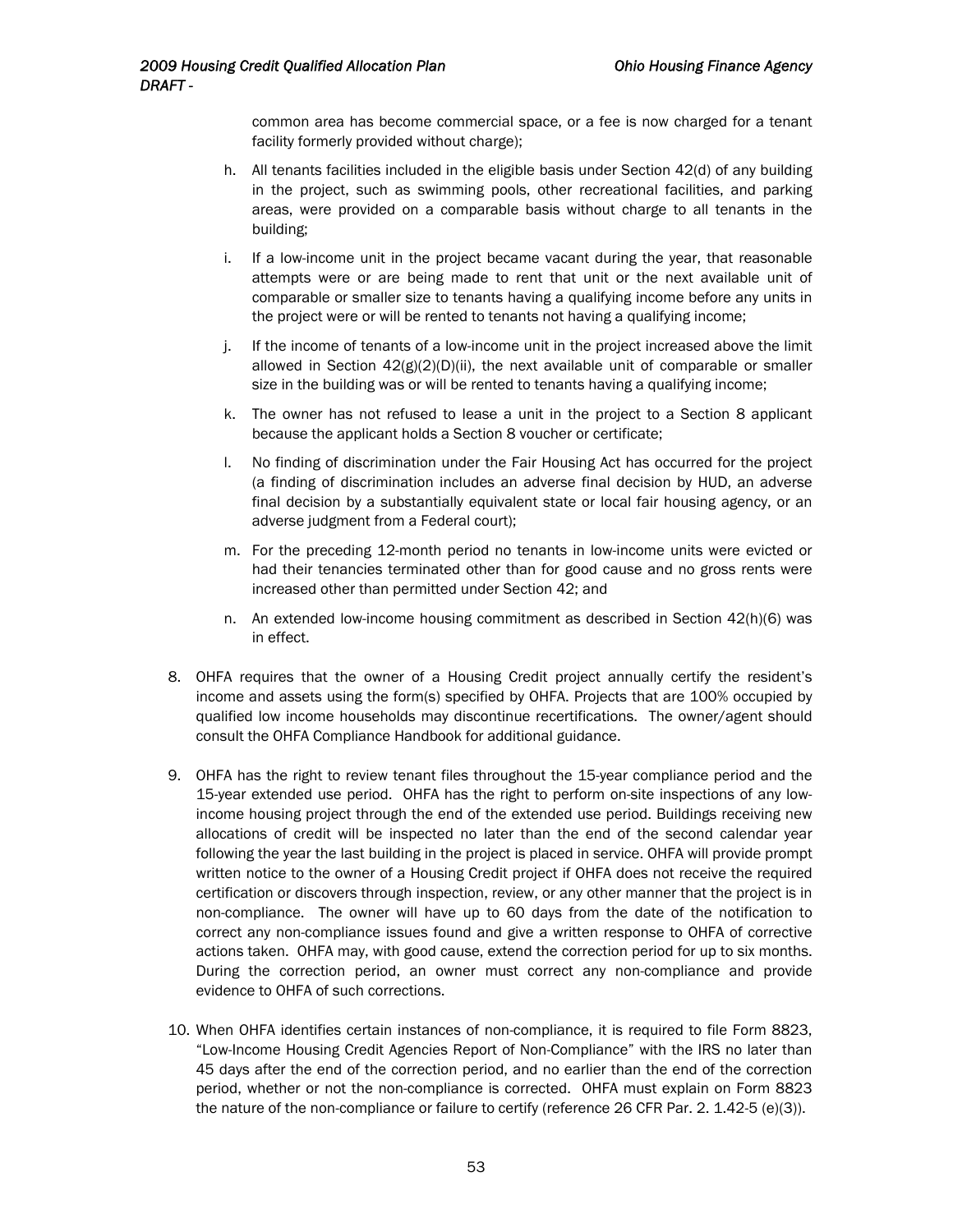- 11. Compliance with the requirements of Section 42 of the IRC is the responsibility of the owner of the building(s) for which the tax credit is claimed. OHFA's obligation to monitor for compliance does not make OHFA liable for owner/agent non-compliance.
- 12. If OHFA is unable to serve notice on the property owner by mail and/or telephone during the compliance and extended use periods as defined by the IRS, OHFA will consider the property out of compliance and notify the IRS by filing Form 8823, or take other appropriate action such as designating the project and its owner/agent as not in good standing with the Agency. Please note that OHFA will maintain one contact person per project. The owner/agent will agree upon the contact person and notify OHFA immediately of any change.
- 13. OHFA requires Housing Credit owners to pay a one-time compliance monitoring fee. The fee amount for projects receiving a reservation in 2009 will be \$900 per unit.
- 14. OHFA reserves the right to charge the owner and/or management company for costs incurred as the result of compliance reviews conducted outside of the normal inspection cycle.
- 15. It is the responsibility of the owner and its agents to ensure that the property management agent has all documents and information necessary to meet all rent, income, or other requirements attached to all sources of funding used to develop the project. Such documents may include, but are not limited to, the Housing Credit restrictive covenant(s), Housing Development Assistance Program (HDAP) restrictive covenant, and the gap financing agreement.
- 16. Compliance requirements are communicated to owners and managers of Housing Credit projects through the OHFA Program Compliance Handbook and other means such as the Agency newsletter. Owners and managers are expected to consult these and other resources to ensure they are up to date regarding policies and procedures established by OHFA.
- 17. Changes in management company that occur after the project has placed in service must be approved by OHFA Program Compliance. The owner must apprise Program Compliance of the proposed change 60 days prior to terminating the services of the current management company. OHFA may require the proposed management company to fill out a due diligence questionnaire to ensure the proposed company is sufficiently qualified to manage a Housing Credit project in Ohio.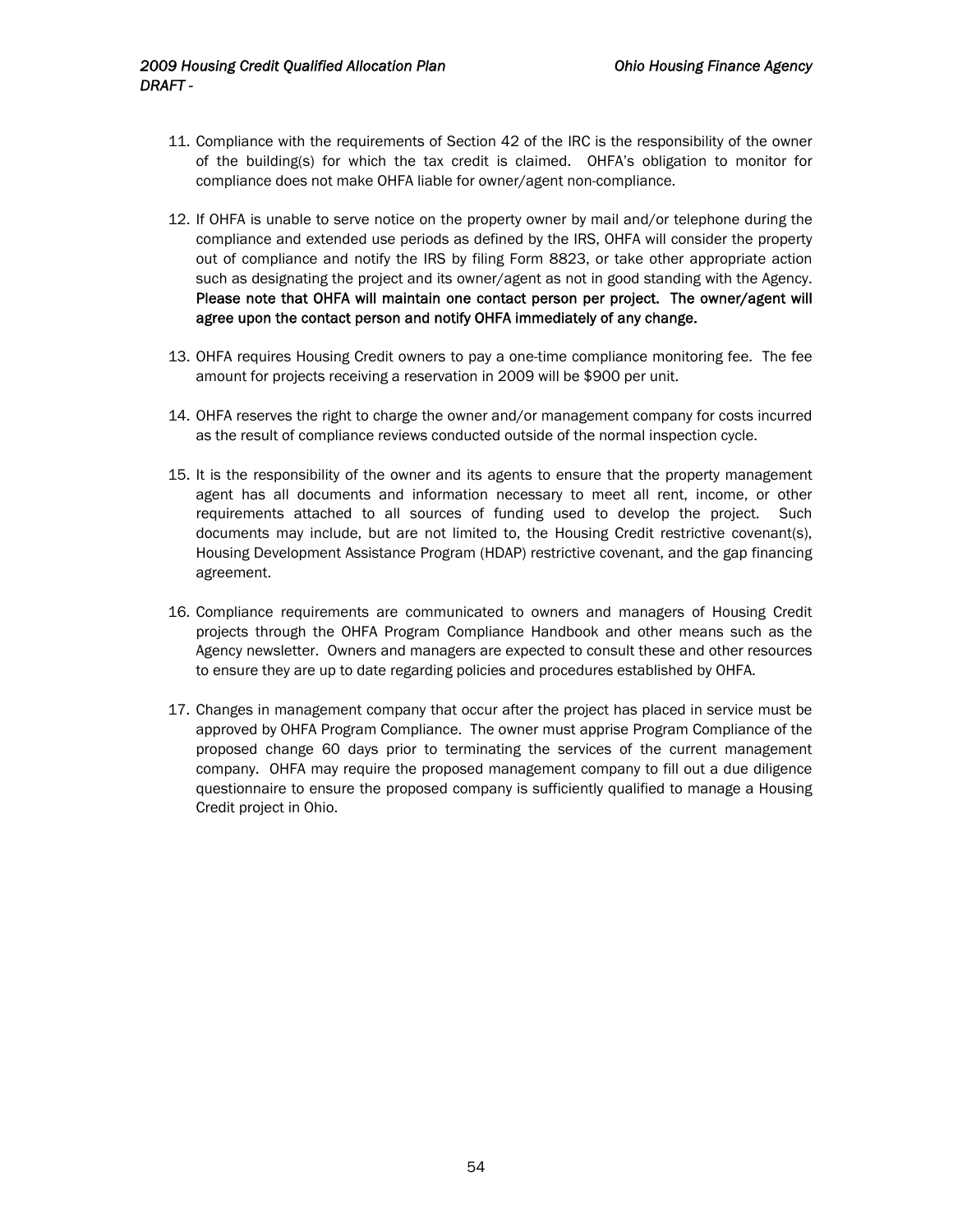# IV. MISCELLANEOUS

<span id="page-55-0"></span>Project Changes. All project changes require OHFA approval, and all changes will be reviewed by OHFA on a case-by-case basis. Any change in a project that impacts the ranking may result in a reduction or revocation of the Housing Credit reservation or allocation. A new application, fee, public notification letters and competitive review may be required if any project characteristics change. New owners without experience in the Housing Credit program must contact the Office of Program Compliance prior to consideration by OHFA.

Failure to inform OHFA of any changes in the applicant's situation or project structure at any time may cause the application to be rejected or the Housing Credit reservation to be revoked.

OHFA may allow the admission of an additional general partner after Housing Credits are awarded in order to address a related-party loan issue. A letter from the owner's legal counsel that adequately explains the need for this action must be submitted. A letter signed by both the new general partner and the current controlling general partner must also be submitted to confirm the following:

- a. The new general partner will not own more than 24% of the general partner shares.
- b. The new general partner must agree to not materially participate in the project.
- c. The new general partner must gain little or no financial benefit from the project.
- d. The new general partner may not count the project toward their experience in future funding applications to OHFA.

OHFA will review and issue a decision for each request on a case-by-case basis. Approval of OHFA Board may also be necessary for the HDLP and HDAP programs.

Document Correction Fee. OHFA will assess a correction fee of \$250 if a Carryover Allocation Agreement, Restrictive Covenant, or 8609 Form must be re-issued due to an error on the part of the owner or applicant.

Agency Information Sources. The OHFA web site contains important, easily accessible information regarding the application process and program policies, such as Housing Credit percentages, frequently asked questions, important program dates, and downloadable files such as the QAP and Affordable Housing Funding Application. The web site address is www.ohiohome.org. It is the responsibility of applicants to regularly browse the web site to obtain current information on the Housing Credit and other OHFA programs.

Contacting the Applicant. OHFA will only contact the person listed in the application as the project contact. OHFA asks that other parties involved in a project communicate with the project contact prior to contacting the agency.

Requesting Information. At the end of each allocation round, OHFA will make available a listing of all applications, along with a detailed report featuring the projects awarded Housing Credits in that round. Please visit the OHFA web site or contact OHFA to obtain this information. Interested parties requesting project specific information must do so in writing according to the OHFA Freedom of Information Request procedures.